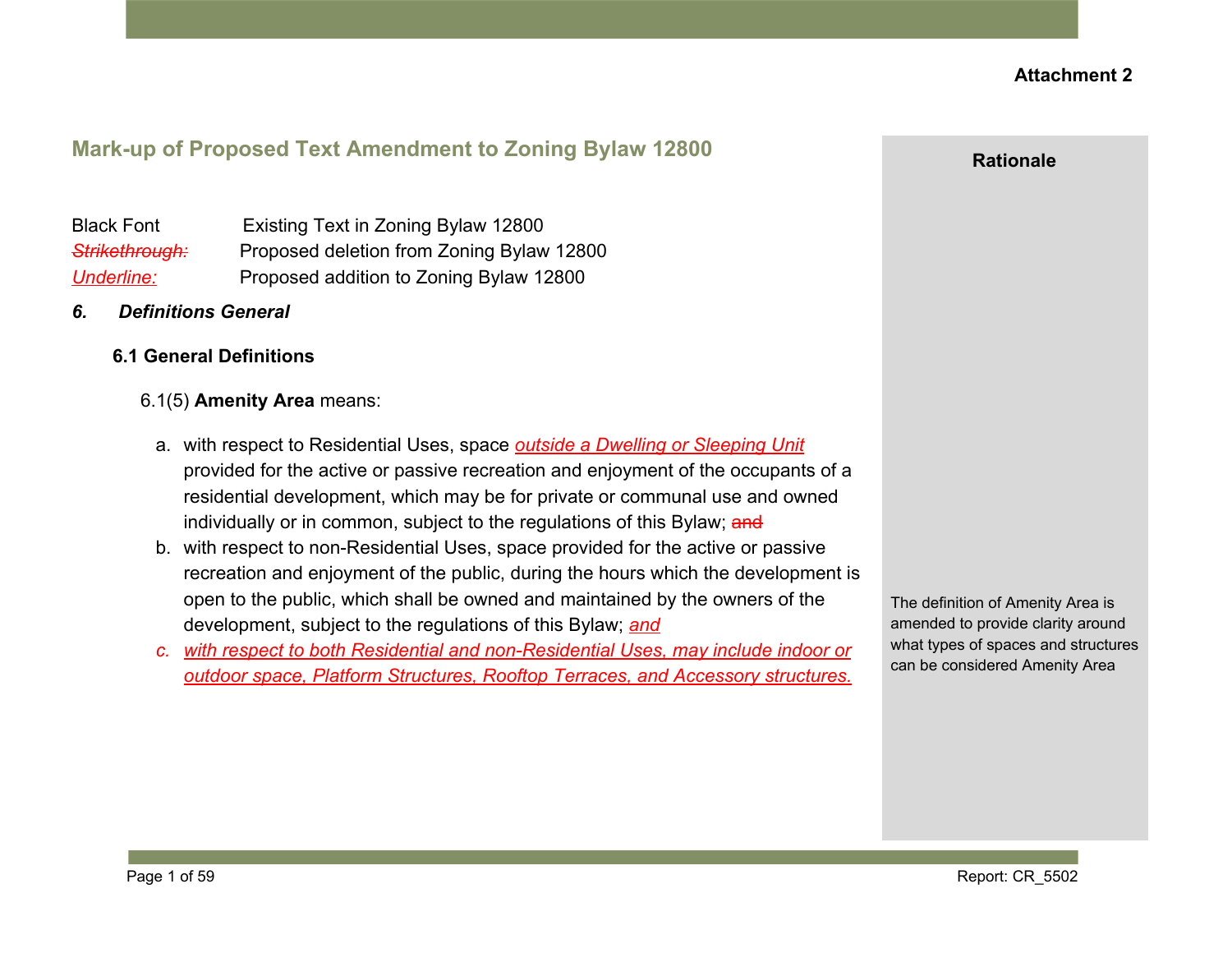

A definition of Common Amenity Area is proposed to provide greater clarity.

*6.1(x) Common Amenity Area means communal space provided for the active or passive recreation and enjoyment of all occupants of a residential development.*

- 6.1*(x)* **Family Oriented Dwelling** means a Dwelling suitable as a residence for a Household with children and meeting the following criteria:
	- a. the lowest Storey of the Dwelling is no higher than the third Storey of the building;
	- b. the Dwelling has two bedrooms or more, and the average number of bedrooms per Dwelling is not less than 2.25 for all such Dwellings in a development;
	- c. the Dwelling has individual and private access to Grade, except that in the case of Stacked Row Housing access to Dwellings above the first Storey may be shared by two Dwellings; and in the case of Apartment Housing, access to Dwellings above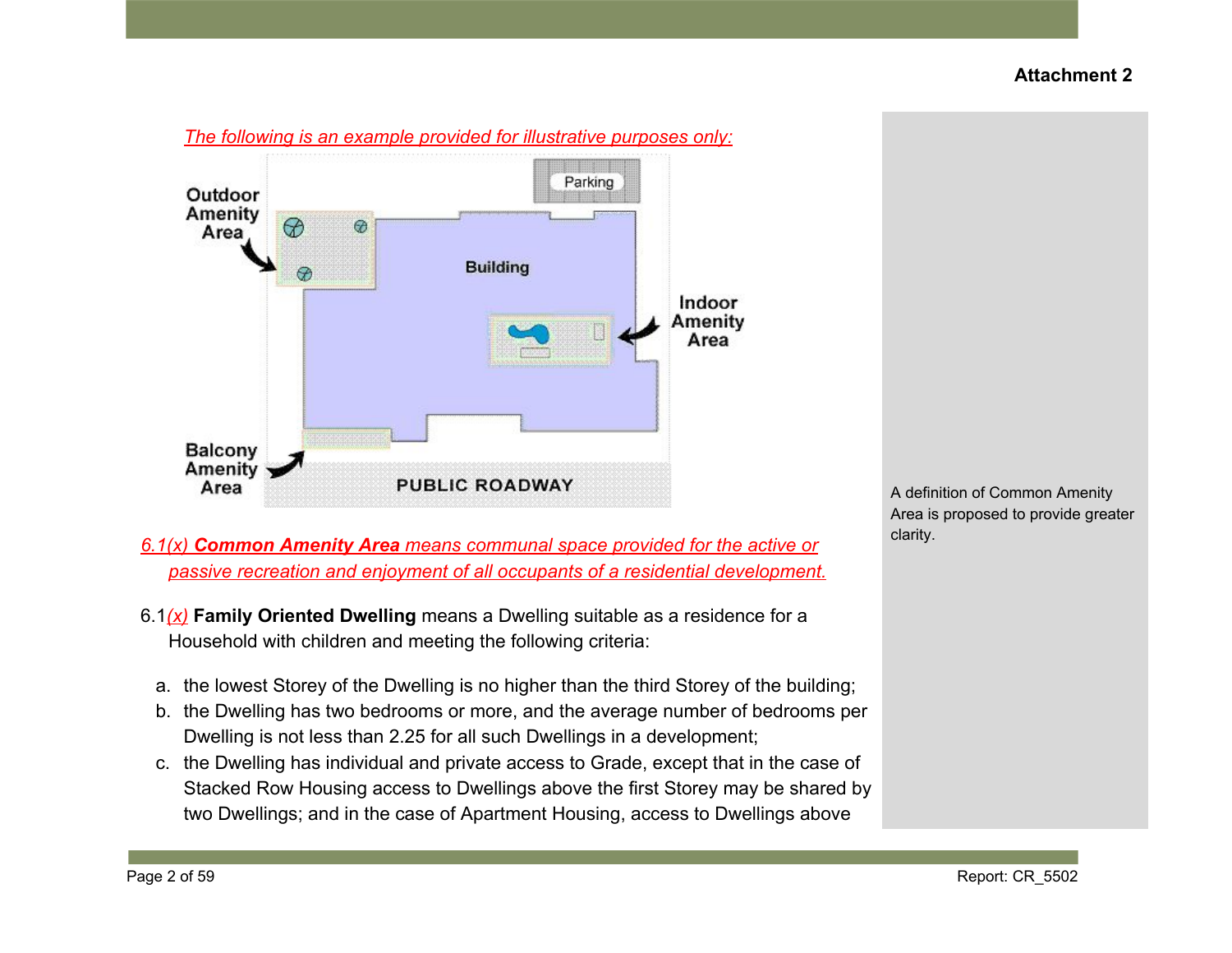the first Storey may be shared, provided that entrances to not more than six Dwellings are located on any one Storey or landing; and

- d. the Dwelling has direct access to a Private Outdoor Amenity Area;
- 6.1*(x)* **Floor Area Ratio** means the numerical value of the Floor Area of the building or structure relative to the Site upon which it is located, excluding: (a) Basement areas used exclusively for storage or service to the building; (b)  $pP$ arking  $aA$ reas below Grade; (c) wWalkways required by the Development Officer; and (d) Floor Areas devoted exclusively to mechanical or electrical equipment servicing the development, divided by the area of the Site; *and (e) indoor Common Amenity Area, divided by the area of the Site.*
- 6.1*(x)* **Platform Structure**s means a raised structure on which people can stand, that projects from the wall of a building, may be surrounded by guardrails, parapet walls or similar features, and is intended for use as an Amenity Area. *an elevated structure intended for use as outdoor Amenity Area that may project and/or be recessed from the wall of a building, may be surrounded by guardrails, parapet walls or similar features.* Common examples include: balconies, raised terraces and decks. This definition does not include a Rooftop Terrace.
- 6.1*(x)* **Privacy Zone** means an area within the minimum Separation Space which shall be free of buildings, public roadways, w*W*alkways, on-site roadways, communal parking areas and communal *Common* Amenity Areas.
- 6.1*(x)* **Rooftop Terrace** means a raised surface on which people can stand, that is located on top of a roof or partially recessed within the roof structure of a building, does not project beyond any Façade of the Storey below, is surrounded by guardrails, parapet walls or similar feature, and is intended for use as an Amenity Area. *an elevated structure intended for use as an outdoor Amenity Area that may be surrounded by guardrails, parapet walls or similar features, and is located above:*

This exemption will help encourage the provision of indoor Amenity Area.

Clarification added to ensure structures that are projecting as well as recessed are considered platform structures.

Clarification added to distinguish between rooftop terraces on top of buildings and platform structures on lower portions of buildings.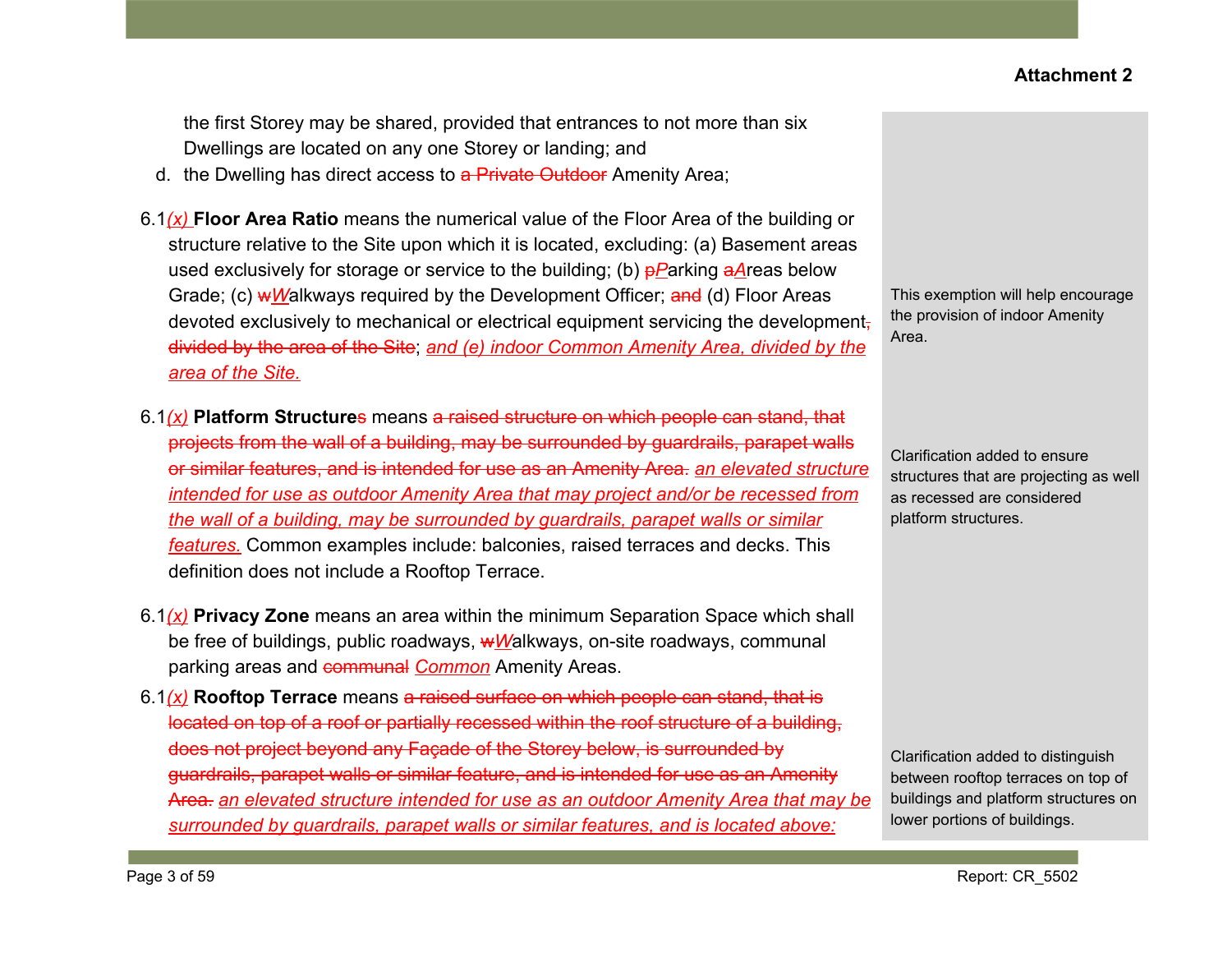- *a. the uppermost Habitable Room;*
- *b. the uppermost Commercial Floor Area intended for occupancy; or*

*c. in the case of an Accessory building other than a Garden Suite, any roof. This definition does not include a Platform Structure.*

- *42. General Regulations for Separation Space*, Amenity Area *And Setbacks*
- *44. Projection into Setbacks and Separation Spaces*

The following features may project into a required Setback or Separation Space as provided for below:

*4. A single Storey Unenclosed Front Porch may project from the first Storey of a Dwelling a maximum of 2.5 m into a required Front Setback, provided that a minimum of 3.0 m is maintained between the Front Lot Line and the Unenclosed Front Porch.*

*(Renumber the rest of Subsection 44 accordingly)*

### *46. Amenity Area*

- 1. Where required in any Zone, a development shall provide Amenity Area in accordance with the requirements of the Zone.
- *1. Unless otherwise specified in this Bylaw, Amenity Area shall only be required for Row Housing, Stacked Row Housing, and Apartment Housing.*
- *2. Unless otherwise specified in this Bylaw, Amenity Area shall be provided in accordance with Table 46(2)*

| <b>Table 46(2) Amenity Area Requirements</b> |                                                                        |                                                           |                                                           |                                                                                                                                          |
|----------------------------------------------|------------------------------------------------------------------------|-----------------------------------------------------------|-----------------------------------------------------------|------------------------------------------------------------------------------------------------------------------------------------------|
|                                              | <b>Minimum Amenity</b><br>Area provided on<br><b>Site per Dwelling</b> | Minimum<br>percentage of total<br><b>required Amenity</b> | Maximum<br>percentage of total<br><b>required Amenity</b> | A minimum Amenity Area of 15 m2<br>is proposed for Row Housing. 50%<br>may be provided in the front yard,<br>and 50% may be above grade. |

Amenity Area is not discussed in this section. Title has been updated accordingly

A provision to allow single storey verandas to project up to 2.5 m from the front of a building is added.

Amenity Area requirements will no longer be provided by zone. Instead, Amenity Area regulations are consolidated to create consistent standards and ease of use.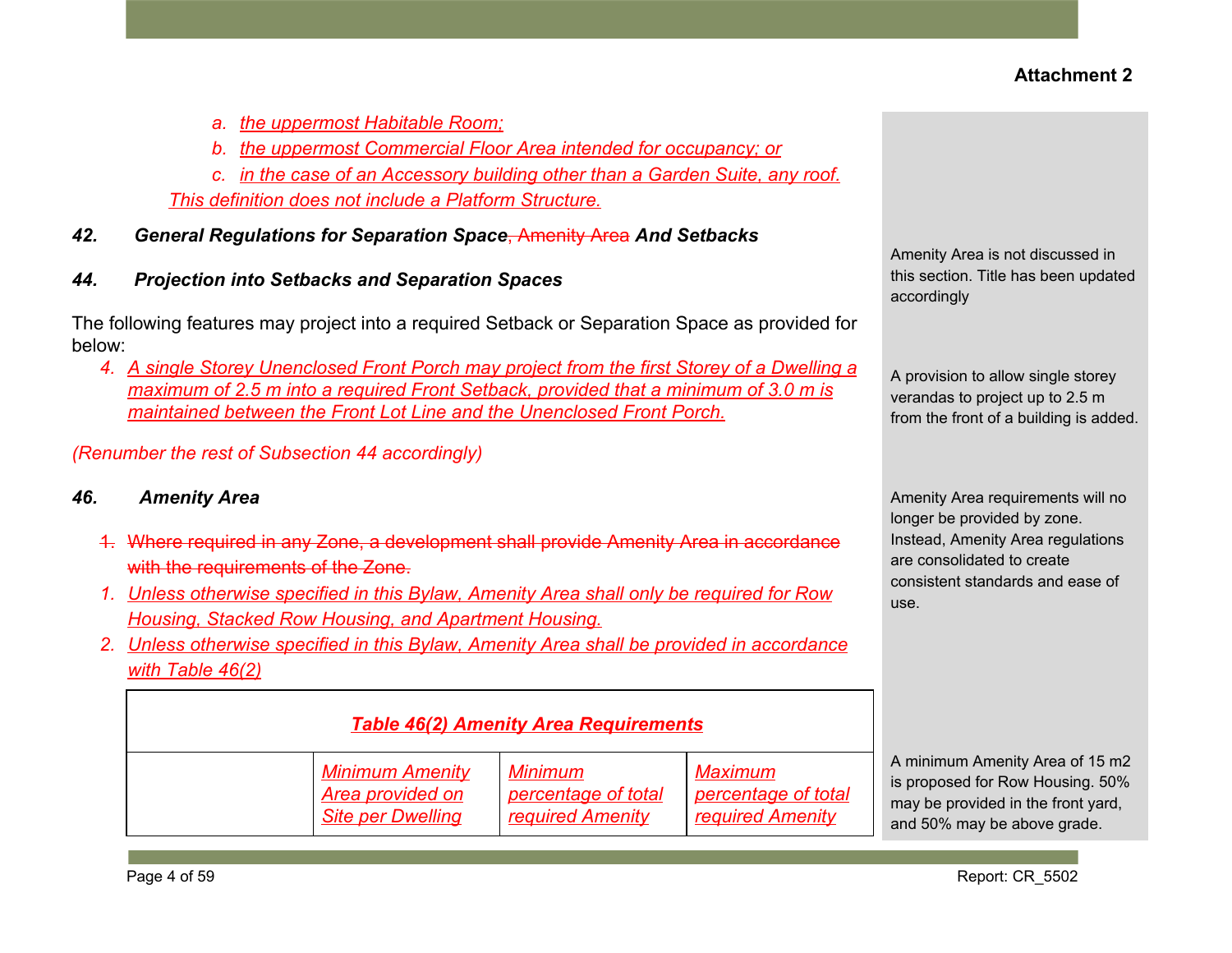|                                                                         |                  | <b>Area provided on</b><br><b>Site at grade</b> | <b>Area provided on</b><br>Site in a Yard<br>abutting a public<br>roadway other than<br>a Lane at grade. |
|-------------------------------------------------------------------------|------------------|-------------------------------------------------|----------------------------------------------------------------------------------------------------------|
| a. Row Housing                                                          | 15 m2            | 50%                                             | 50%                                                                                                      |
| <b>b. Row Housing</b><br><b>facing flanking Side</b><br><b>Lot Line</b> | 15 <sub>m2</sub> | 50%                                             | 100%                                                                                                     |
| c. Stacked Row<br><b>Housing</b>                                        | 7.5 m2           | 50%                                             | 100%                                                                                                     |
| d. Apartment<br><b>Housing</b>                                          | 7.5 m2           | <u>0%</u>                                       | 50%                                                                                                      |

- 2. Amenity Area shall:
	- a. with respect to Residential Uses, be located and designed to serve as space for the active or passive recreation and enjoyment of the occupants of a residential development; and
	- b. with respect to non-Residential Uses, be located and designed to serve as space for the active or passive recreation and enjoyment of the public so as to maximize the accessibility and use of the Area by the public during the hours which the development is open to the public. Access to the Amenity Area shall be to the public.
- *3. Amenity Area shall:*
	- *a. have a minimum length and width of 3.0 m, except that if it is provided above the first Storey the minimum length shall be 1.5 m;*

Where Row Housing on a corner site faces a flanking side lot line, 100% of required amenity area may be provided in the front yard.

A minimum Amenity Area of 7.5 m2 is proposed for Stacked Row Housing. 50% may be provided in the front yard, and 50% may be above grade.

A minimum Amenity Area of 7.5 m2 is proposed for Apartment Housing. 50% may be provided in the front yard, and 100% may be above grade.

These regulations are relocated from other areas of the bylaw for simplicity and to ensure standard quality requirements for all Amenity Areas.

Different minimum dimensions for spaces used as amenity area are proposed depending on whether it is at grade or above grade. 3m provides functional yard space, and 1.5m aligns with current construction practices.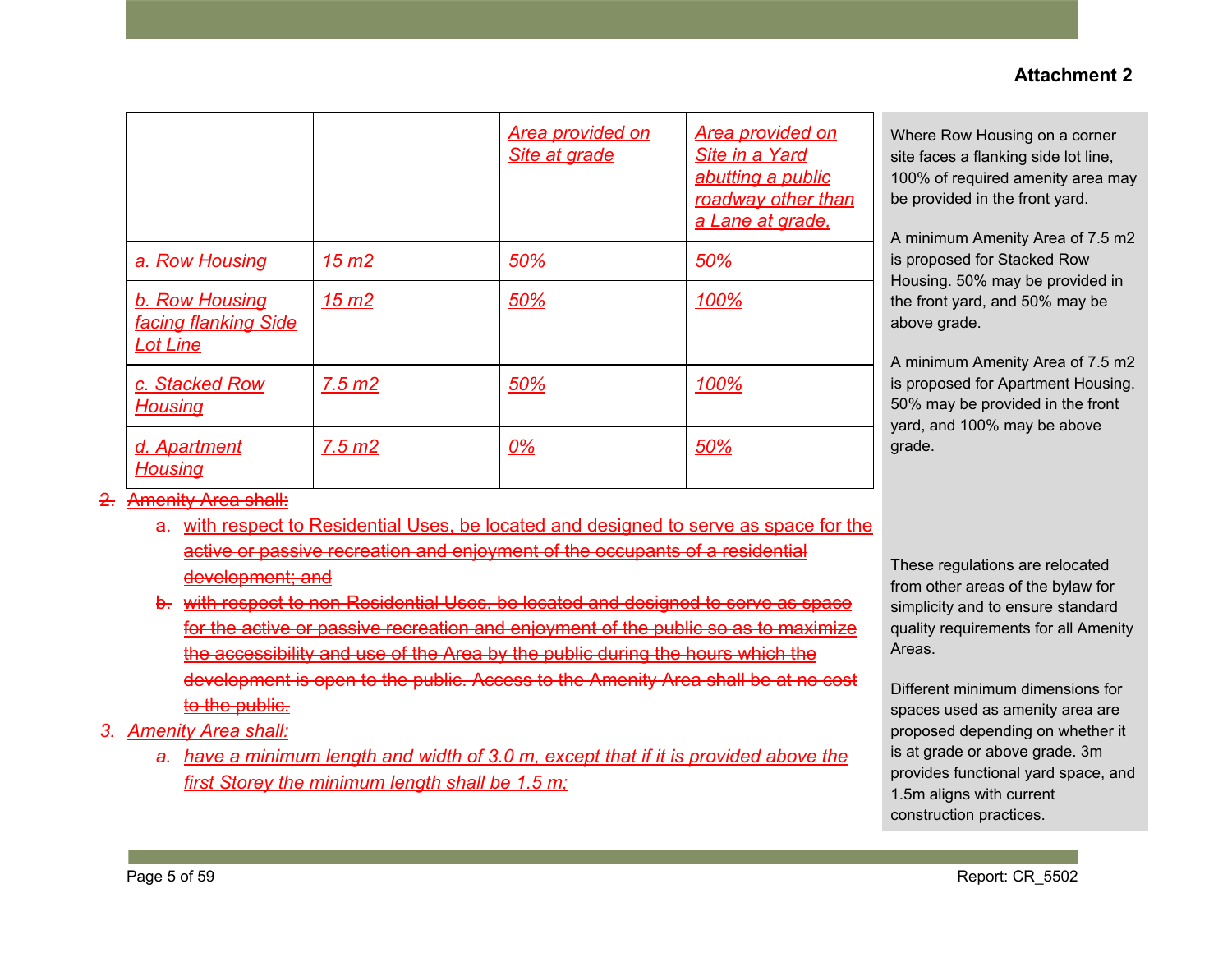- *b. Where provided outdoors, be permanently retained as open space, unencumbered by enclosed Accessory buildings or future additions; and*
- *c. With respect to Non-residential Use Classes, access to the Amenity Area shall be at no cost to the public during the hours which the development is open to the public.*
- *4. When provided at grade, Amenity Area shall be defined either through a Fence or landscaped elements including but not limited to planters, hedges, hard and soft surface treatment, or raised structures.*
- *5. Amenity Area may be provided in any Yard, except:*
	- *a. with respect to Residential Uses, required Amenity Area provided at grade in a Yard Abutting an arterial road, as identified in Bylaw 15101, being a Bylaw to Establish the Transportation System for the City of Edmonton, shall be Setback a minimum of 1.0 m from the Lot line Abutting the arterial road.*
- *6. Amenity Area may be located within a required Separation Space, but only if it is intended for the private use of the Dwelling for which the Separation Space is provided.*
- *7. For the purposes of calculating required Amenity Area for Group Homes or Lodging Houses with seven or more Sleeping Units, each Sleeping Unit shall be considered a Dwelling and Amenity Area shall be provided in accordance with the requirements in Table 46(2) for Apartment Housing.*
- *8. Occupants of each Dwelling shall have access to at least the minimum amount of Amenity Area prescribed for the Dwelling type in which they reside, either as private or Common Amenity Area.*
- 3. Amenity Area may include:
	- a. with respect to Residential Uses Classes, patios, balconies with a minimum depth of 2.0 m, Rooftop Terraces, communal lounges and Recreational Facilities and other areas within the Site which are of the nature described in clause (2)(a) above; and

Amenity Area will not be permitted in a front yard within 1 metre of an arterial road.

This ensures congregate living will have access to Amenity Area.

This ensures equal access of all residents to the prescribed amount of Amenity Area.

These regulations have been captured in regulations above.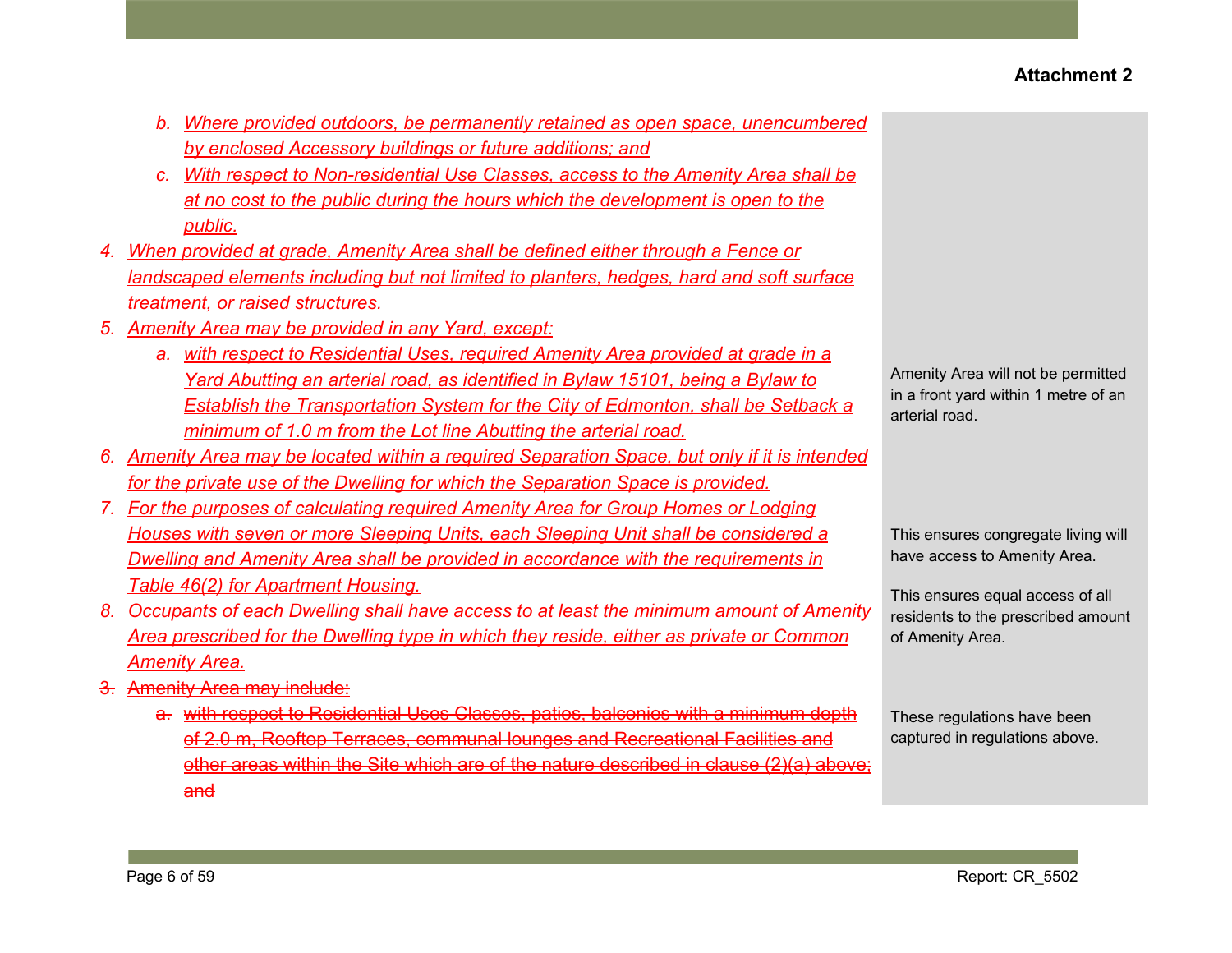- b. with respect to Non-residential Use Classes, courtyards, interior landscaped open spaces, arcades, plazas, atriums, public seating areas and other areas within the Site which are of the nature described in clause (2)(b) above.
- 4. Required Amenity Area may be located:
	- a. with respect to Residential Use Classes, within any Yard, other than a Front Yard; and
	- b. with respect to Non-residential Use Classes, within any Yard.
- 5. Required Amenity Area may be located within a required Separation Space, but only if it is intended for the private use of the Dwelling for which the Separation Space is provided.
- 6. Where landscaped space at Grade on the Site is in excess of 30% of the Site area, the excess may be included in the required residential Amenity Area.
- *9. Where required Amenity Area is provided outdoors as Common Amenity Area, it shall be provided in areas of at least 50 m2 and, to the satisfaction of the Development Officer:*
	- *a. be conveniently located and accessible from the building(s) by all occupants;*
	- *b. where provided at grade, be clearly visible from above-grade windows;*
	- *c. have access to sunlight; and*
	- *d. include seating and artificial lighting.*
- *10.Notwithstanding subsection 46(9)(a), where the total Amenity Area required on Site is less than 50 m2, outdoor Common Amenity Area shall be provided in areas of at least 30 m2.*
- *11.Where required Amenity Area is provided indoors as Common Amenity Area, it shall, to the satisfaction of the Development Officer:*
	- *a. be provided in areas of at least 15 m2;*
	- *b. be separate from common circulation areas, including but not limited to lobbies, corridors, and vestibules; and*
	- *c. include furniture and fixtures that accommodate active or passive recreation.*
- *12.Common Amenity Area provided indoors shall not be included in the calculation of Floor Area Ratio.*

Descriptions of different Amenity spaces have been moved to the definition of Amenity Area.

Minimum standards for the development of outdoor Common Amenity Area are proposed to ensure high quality spaces are provided.

This exemption will help encourage the provision of indoor Amenity Area.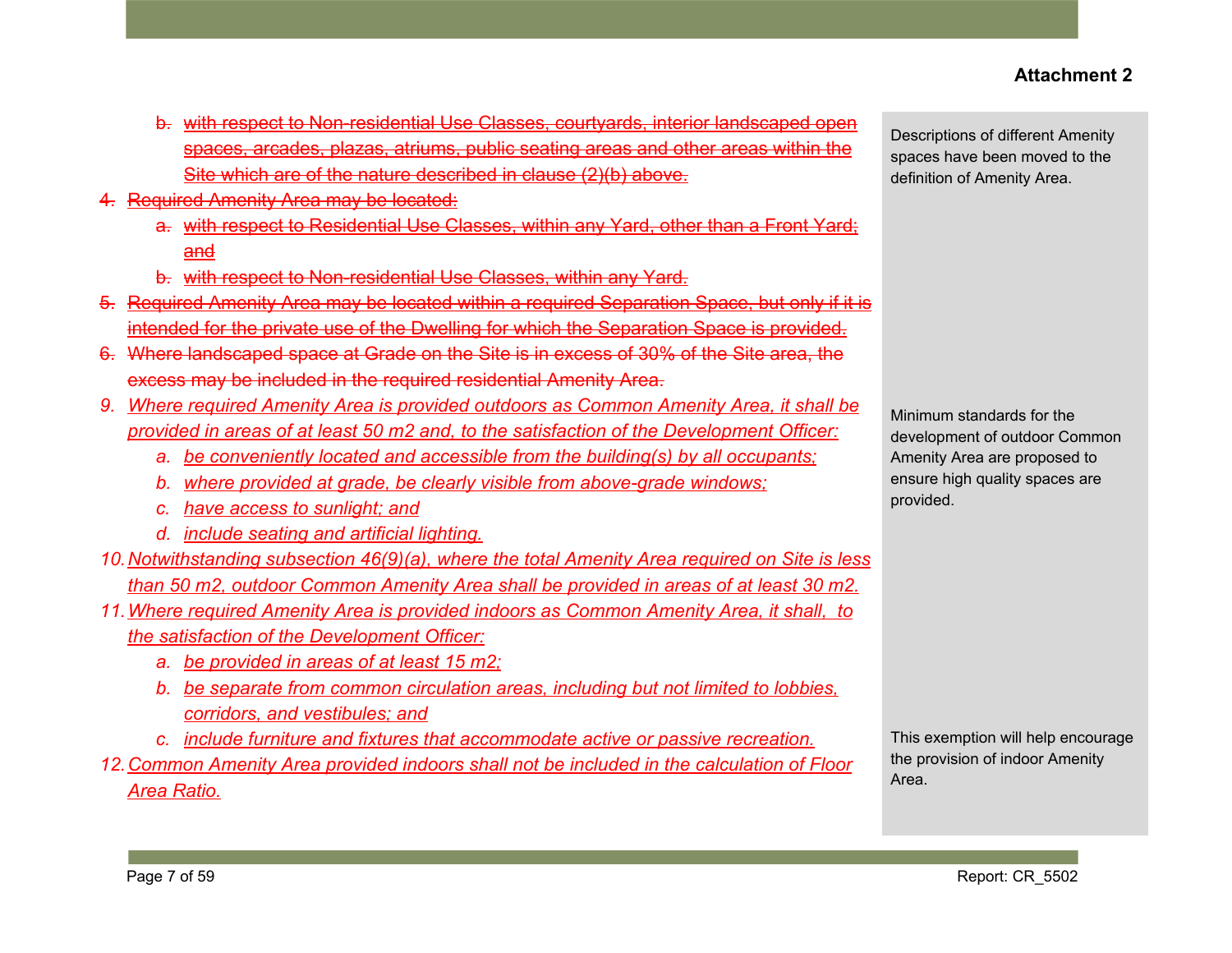#### **47. Private Outdoor Amenity Area**

- 1. Where required in any Zone, a development shall provide Private Outdoor Amenity Area in accordance with the requirements of the Zone.
- 2. Private Outdoor Amenity Area shall be designed for the occupants of a specific Dwelling, and shall be provided immediately adjacent to, and with direct access from, the Dwelling it is to serve. It shall be landscaped and surfaced for convenient use for outdoor activities.
- 3. Private Outdoor Amenity Area shall be screened in a manner which prevents viewing into a part of it from any adjacent areas at a normal standing eye level. When such screening would impair a beneficial outward and open orientation of view, and there is no adverse effect on the privacy of the Private Outdoor Amenity Area, the extent of screening may be reduced.
- 4. Private Outdoor Amenity Area may be provided above Grade, and may be located within any Yard other than a Front Yard.
- 5. Neither the width nor the length of any Private Outdoor Amenity Area shall be less than 4.0 m, except that if it is provided above the first Storey the minimum dimensions shall be 3.0 m.
- 6. Private Outdoor Amenity Area may be located within a required Separation Space, but only if the Amenity Area is intended for the use of the Dwelling for which the Separation Space is provided.
- *50. Accessory Uses and Buildings*

#### **50.3 Accessory Buildings in Residential Zones**

5. Accessory buildings and structures shall be located on an Interior Site as follows:

Regulations governing Private Outdoor Amenity Area are proposed to be removed, as all Amenity Area can be provided in either private or common.

Section 50 is proposed to be amended to provide clarity around the minimum setbacks for accessory buildings on corner lots.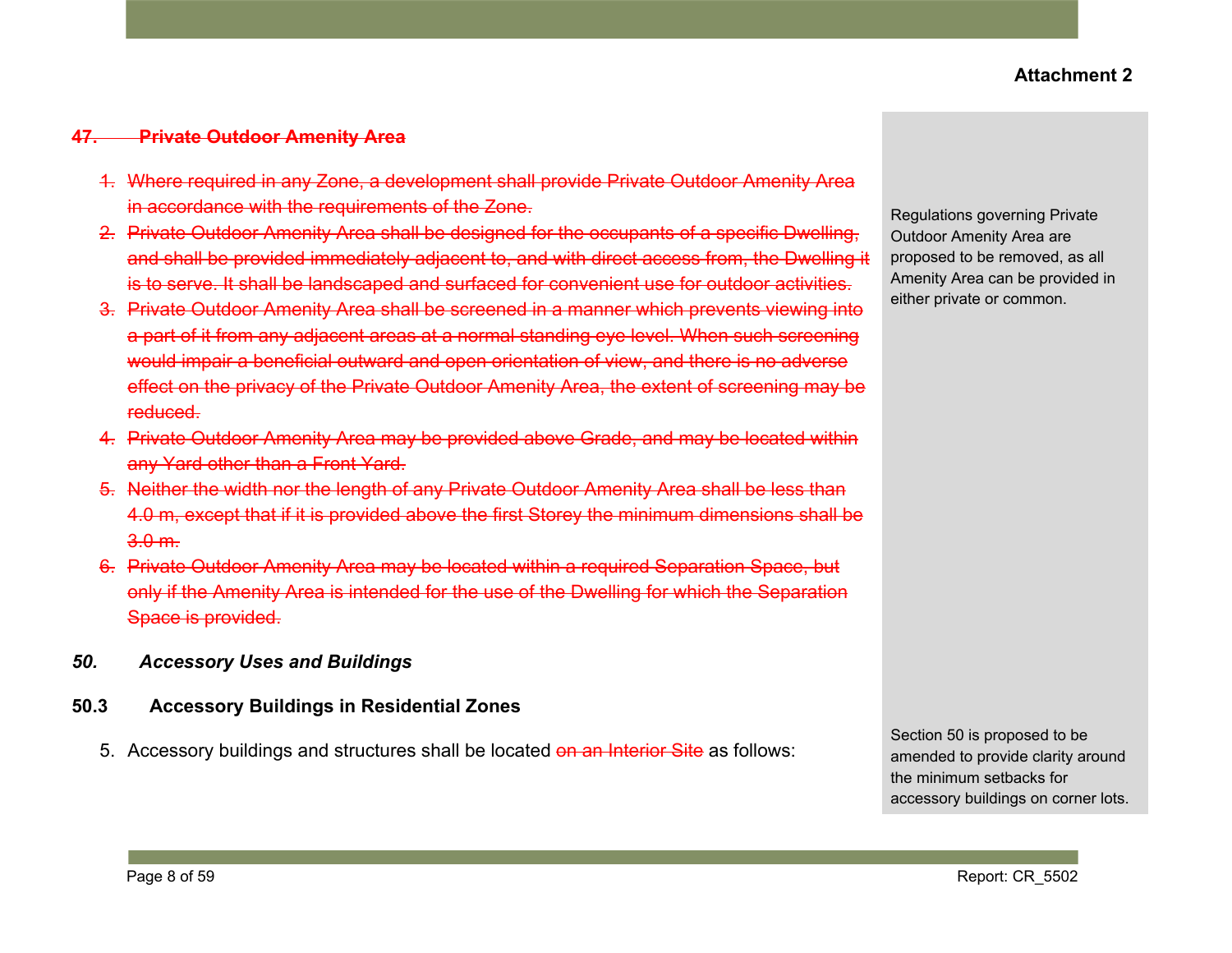- a. an Accessory building or structure shall be located not less than 18.0 m from the Front Lot Line, unless it complies with the Setback requirements for a principal building;
- b. an Accessory building or structure shall be located not less than 0.9 m from the *interior* Side Lot Line, except where it is a mutual Garage erected on the common property line to the satisfaction of the Development Officer, or where a Garage is placed on the common property line in accordance with the provisions of the RPL Zone, or where the Accessory building does not exceed the permitted f*F*ence Height;
- *c. the distance between an Accessory building and the lot line running parallel to any flanking public roadway, other than a Lane, shall not be less than the Side Setback required for the principal building. If the principal building was developed before October 2, 1961, the distance may be reduced, if the placement of the proposed Garage is consistent with the placement of other existing Garages in the same block;*
- *d.* an Accessory building or structure shall be located not less than 0.9 m from a principal building and any other Accessory building or structure;
- *e.* subject to subsection 50.3(5)(e), an Accessory building or structure which exceeds 1.85 m in Height shall be located at not less than 0.6 m from the Rear Lot Line; *and*
- *f.* where the Accessory building is a detached Garage and where the vehicle doors of the detached Garage face a Lane a*A*butting the Site, no portion of the Garage shall be located less than 4.88 *1.2* m from the Rear Lot Line *Abutting the Lane.*, except in the following cases:
	- i. on any Site governed by the RPL, RF5, RF6 or UCRH Zone, the minimum distance from the Rear Lot Line to a detached Garage where the vehicle doors face the Lane shall be 2.75 m;

These amendments clarify wording but do not change existing regulations.

A rear setback of 1.2 m is proposed for all detached garages where the vehicle doors face a lane to allow for larger backyards.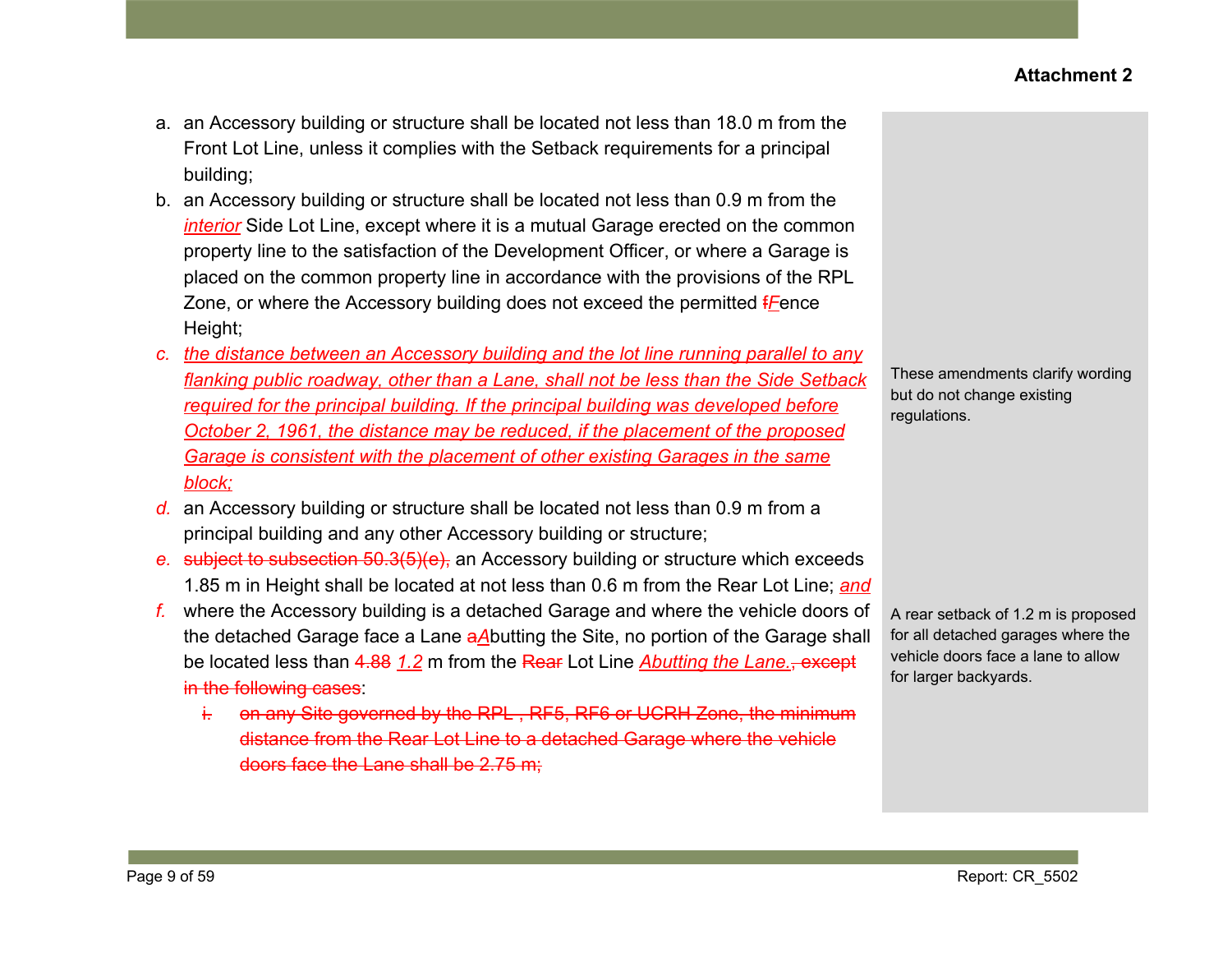- ii. on any Site zoned RF4 that has a Site width of less than 10.4 m, the minimum distance from the Rear Lot Line to a detached Garage where the vehicle doors face the Lane shall be 2.75 m;
- iii. those lots within the Mature Neighbourhood Overlay, where the regulations in Section 814.3 shall apply; and
- iv. if the principal building was developed before October 2, 1961, this distance may be reduced, provided that the placement of the proposed Garage is consistent with the placement of other existing Garages in the same block.
- v. on any Site governed by the BRH Zone, the minimum distance from the Rear Lot Line to a detached Garage where the vehicle doors face the Lane shall be 1.2 m.
- 6. Accessory buildings and structures shall be located on a corner Site as follows:
	- *a.* in addition to the provisions of subsection 50.3(4)(b), and subject to subsection 50.3(5)(b), the distance between an Accessory building and the lot line running parallel to any flanking public roadway, other than a Lane, shall not be less than the Side Setback required for the principal building; and
	- b. where an Accessory building is a detached Garage, and where the vehicle doors of the detached Garage face any flanking public roadway other than a Lane, the distance between the Garage and the lot line running parallel to that flanking public roadway shall not be less than 4.5 m. If the principal building was developed before October 2, 1961, the distance may be reduced, if the placement of the proposed Garage is consistent with the placement of other existing Garages in the same block.
- *55. Landscaping*
- **55.7 Additional Landscaping Regulations for Specific Land Uses**

These regulations are now captured in a single clause for simplicity.

.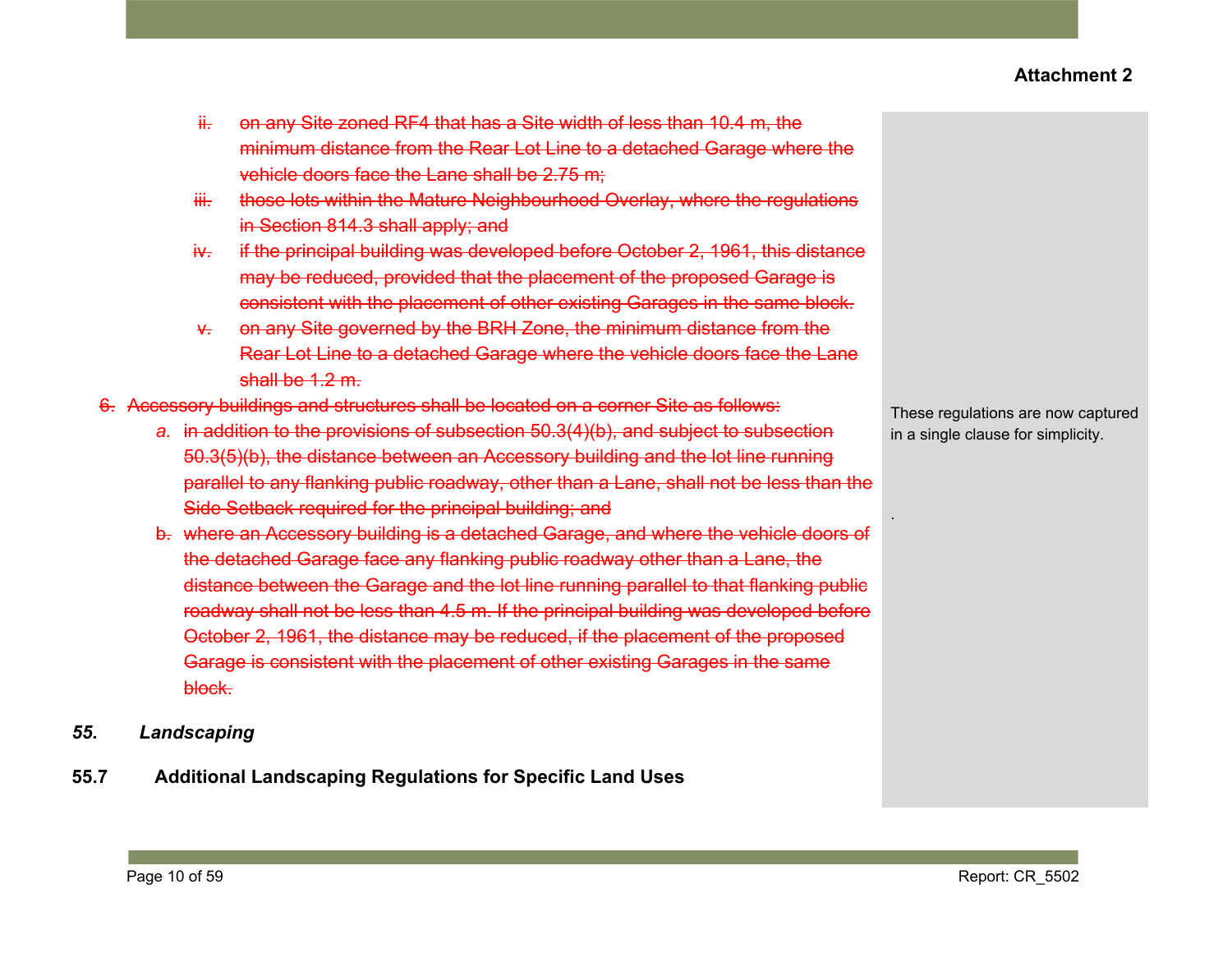- 1. The Development Officer may require Landscaping in addition to that specified in Section 55 if:
	- a. there is a likelihood that the proposed development will generate undesirable impacts on surrounding Sites and between Uses within the development, such as poor appearance, excessive noise, light, odours, traffic, litter or dust;
	- b. such additional Landscaping is warranted due to combinations of Uses including, but not limited to the following:
		- i. Row Housing or Stacked Row Housing development, where the Private Outdoor Amenity Area for the Row Housing or Stacked Row Housing faces Single Detached Housing or a Site zoned to allow Single Detached Housing as a Permitted Use, public roadways other than a Lane, or a LRT line;

## *94. Supportive Community Provision*

The purpose of the Supportive Community Provisions is to facilitate the provision of housing in which care is provided to residents in a permanent, residential setting.

- 1. The portion of a development permit application for Apartment Housing or Group Homes that achieves all of the criteria listed in subsection 94(1)(a) Supportive Community Criteria, shall be considered a supportive community and the regulations of subsection 94(1)(b) shall apply.
	- a. Supportive Community Criteria:
		- i. indoor eCommon Amenity Area, separate from entryways, corridors and utility areas, comprises a minimum of 10% of the Floor Area of the development, and has the capacity to seat all residents. Such space shall contain one or more common dining areas;

## *110 (RF1) Single Detached Residential Zone*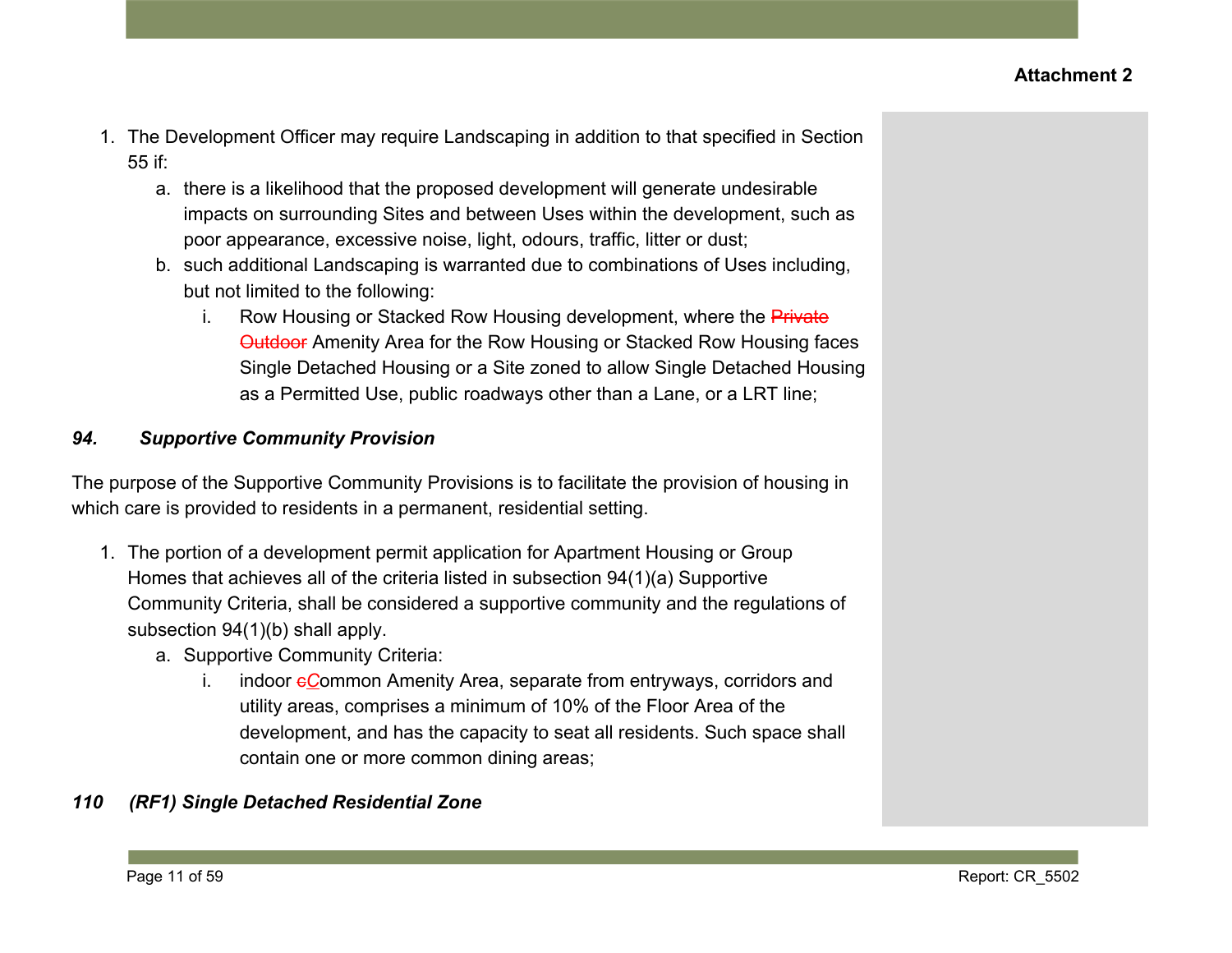### **110.4 Development Regulations for Permitted and Discretionary Uses**

- *8. Notwithstanding subsection 110.4(7), the maximum Site Coverage for the Principal Dwelling/building and the maximum total Site Coverage shall be increased by up to 2% of the Site Area, in addition to any increase allowed under Section 87, to accommodate single Storey Unenclosed Front Porches.*
- *9.* The minimum Front Setback shall be 6.0 *4.5* m, *except that:*
	- *a. the minimum Front Setback shall be 3.0 m when a Treed Landscaped Boulevard is provided at the front of the Lot and vehicular access is from a Lane; and*
	- *b. the minimum distance between the Front Lot Line and the door of an attached Garage shall be 5.5 m.*
- *12.*Private Outdoor Amenity Area shall be provided on Site in accordance with Section 47 of this Bylaw.

### *(Renumber the rest of Subsection 110.4 accordingly)*

*115 (RSL) Residential Small Lot Zone*

#### **115.4 Development Regulations for Permitted and Discretionary Uses**

- 5. The maximum total Site Coverage shall not exceed 45%, inclusive of the attached Garage and any other Accessory buildings. *except that:*
	- *a. The maximum total Site Coverage shall be increased by up to 2% of the Site Area, in addition to any increase allowed under Section 87, to accommodate single Storey Unenclosed Front Porches.*
- *120 (RF2) Low Density Infill Zone*
- **120.4 Development Regulations for Permitted and Discretionary Uses**

An additional 2% site coverage will be allowed in most residential zones to accommodate the provision of front verandas.

The minimum front setback in several zones is proposed to be reduced in order to allow larger backyards. Setback distances for front attached garages remain at 5.5m to allow safe vehicle reversing and improve the appearance of the street.

The requirement to provide Private Outdoor Amenity Area for low density residential is removed.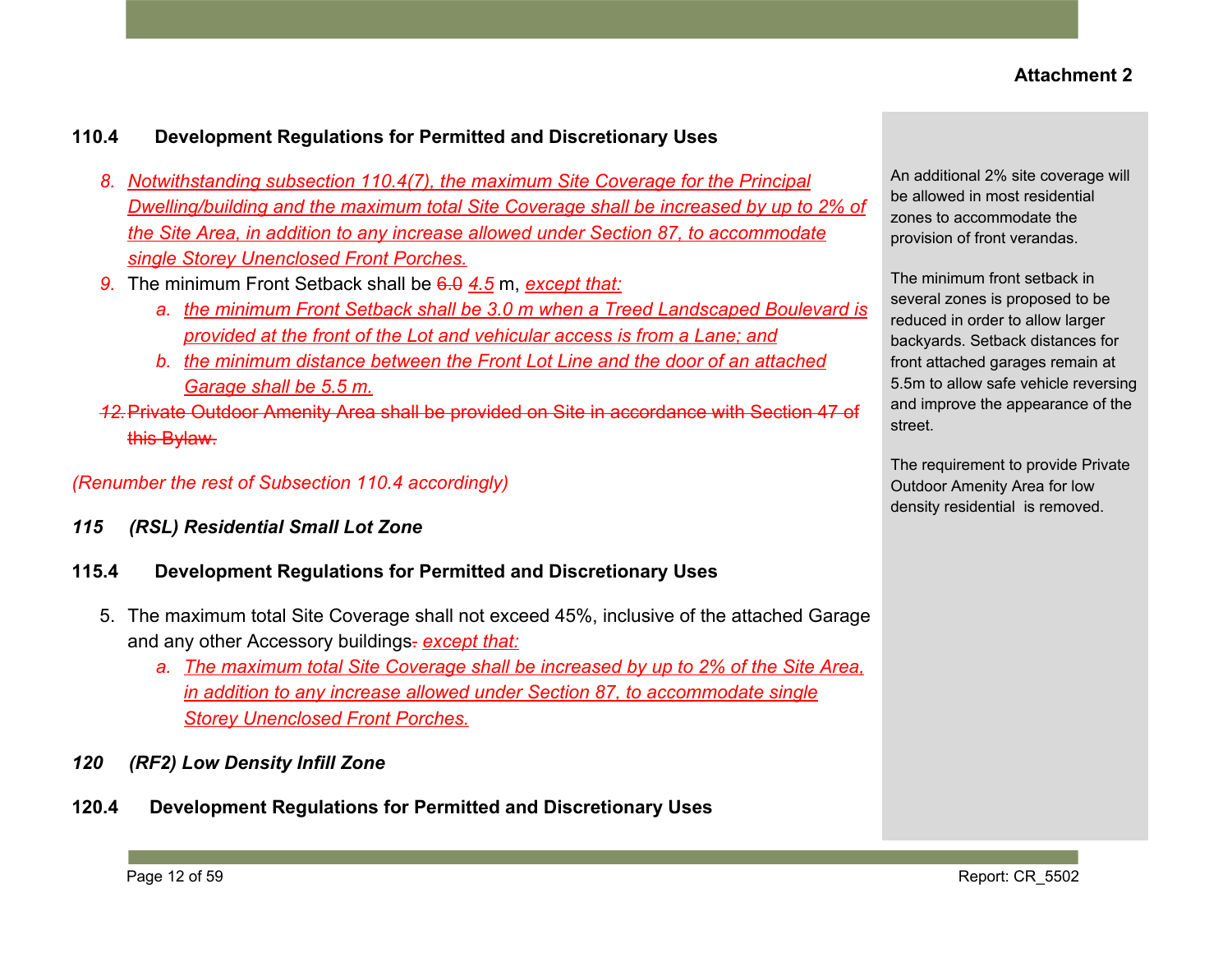- *8. Notwithstanding subsection 120.4(7), the maximum Site Coverage for the Principal Dwelling/building and the maximum total Site Coverage shall be increased by up to 2% of the Site Area, in addition to any increase allowed under Section 87, to accommodate single Storey Unenclosed Front Porches.*
- *9.* The minimum Front Setback shall be 6.0 *4.5* m, *except that:*
	- *a. the minimum Front Setback shall be 3.0 m when a Treed Landscaped Boulevard is provided at the front of the Lot and vehicular access is from a Lane; and*
	- *b. the minimum distance between the Front Lot Line and the door of an attached Garage shall be 5.5 m.*
- *12.*Private Outdoor Amenity Area shall be provided on Site in accordance with Section 47 of this Bylaw.

*(Renumber the rest of Subsection 120.4 accordingly)*

- *130 (RPL) Planned Lot Residential Zone*
- **130.4 Development Regulations for Permitted and Discretionary Uses**

### $4.$

- a. the minimum Front Setback shall be 4.5 m, except that the Front Setback may be less than 4.5 m, to a minimum of 3.0 m when a landscaped boulevard strip between the curb and the walkway of the road cross section at the front of the lot is provided as per the City of Edmonton Design and Construction Standards.
- b. Substantially identical floor plans with similar front elevations must be separated by a minimum of one lot unless finishing treatments are substantially different.
- *4. Notwithstanding subsection 130.4(3), the maximum Site Coverage for the Principal Dwelling/building and the maximum total Site Coverage shall be increased by up to 2% of*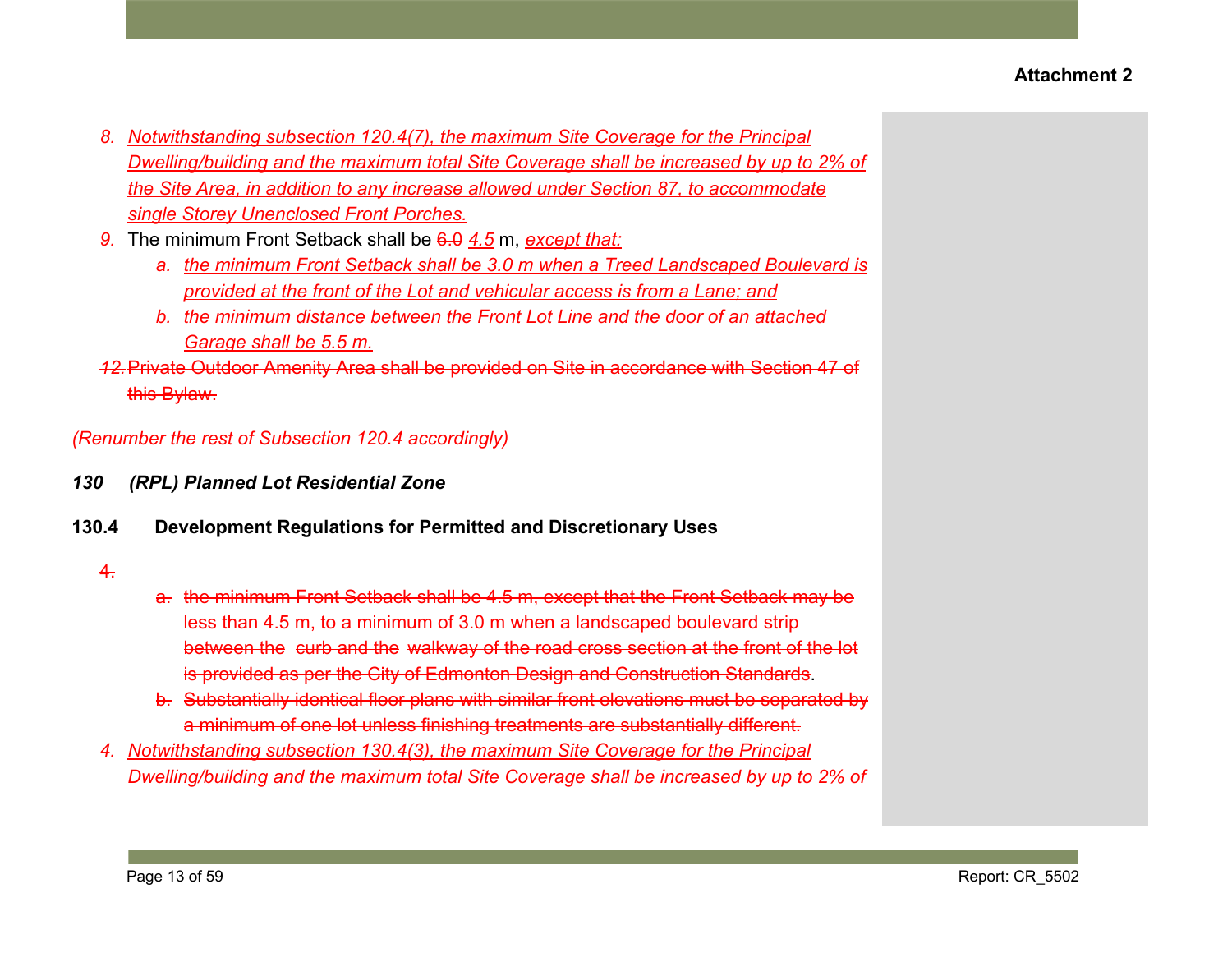*the Site Area, in addition to any increase allowed under Section 87, to accommodate single Storey Unenclosed Front Porches.*

- *5. the minimum Front Setback shall be 4.5 m, except that the minimum Front Setback shall be 3.0 m when a Treed Landscaped Boulevard is provided at the front of the Lot.*
- *6. Substantially identical floor plans with similar front elevations must be separated by a minimum of one lot unless finishing treatments are substantially different.*
- 8. A minimum Private Outdoor Amenity Area of 45 m2 per principal Dwelling shall be designated on the Site plan. Neither the width nor length of the Private Amenity Area shall be less than 4.0 m. The Private Outdoor Amenity Area may be located within a required Yard, other than a Front Yard, and shall be permanently retained as open space, unencumbered by an Accessory Building or future additions.
- *16.*General Site Landscaping for principal Dwellings shall be developed in accordance with the following:
	- a. one deciduous tree, one coniferous tree and four shrubs shall be required for each Dwelling;
	- b. all applications for a Development Permit shall include a Site plan that identifies the location, species and size of landscaping required in subsection 130.4(15)(a); *and*
	- c. the required Site plan shall also identify the proposed Landscaping and screening for any required Private Outdoor Amenity area which is not provided with external access from a Lane, Side Yard or passageway through a Garage; and
	- *c.* all required Landscaping shall be consistent with the relevant requirements of Section 55.

### *(Renumber the rest of Subsection 130.4 accordingly)*

- *140 (RF3) Small Scale Infill Development Zone*
- **140.4 Development Regulations for Permitted and Discretionary Uses**

Amenity Area no longer required for low single detached and semi-detached houses.

Amenity area is no longer required to be "private" or screened.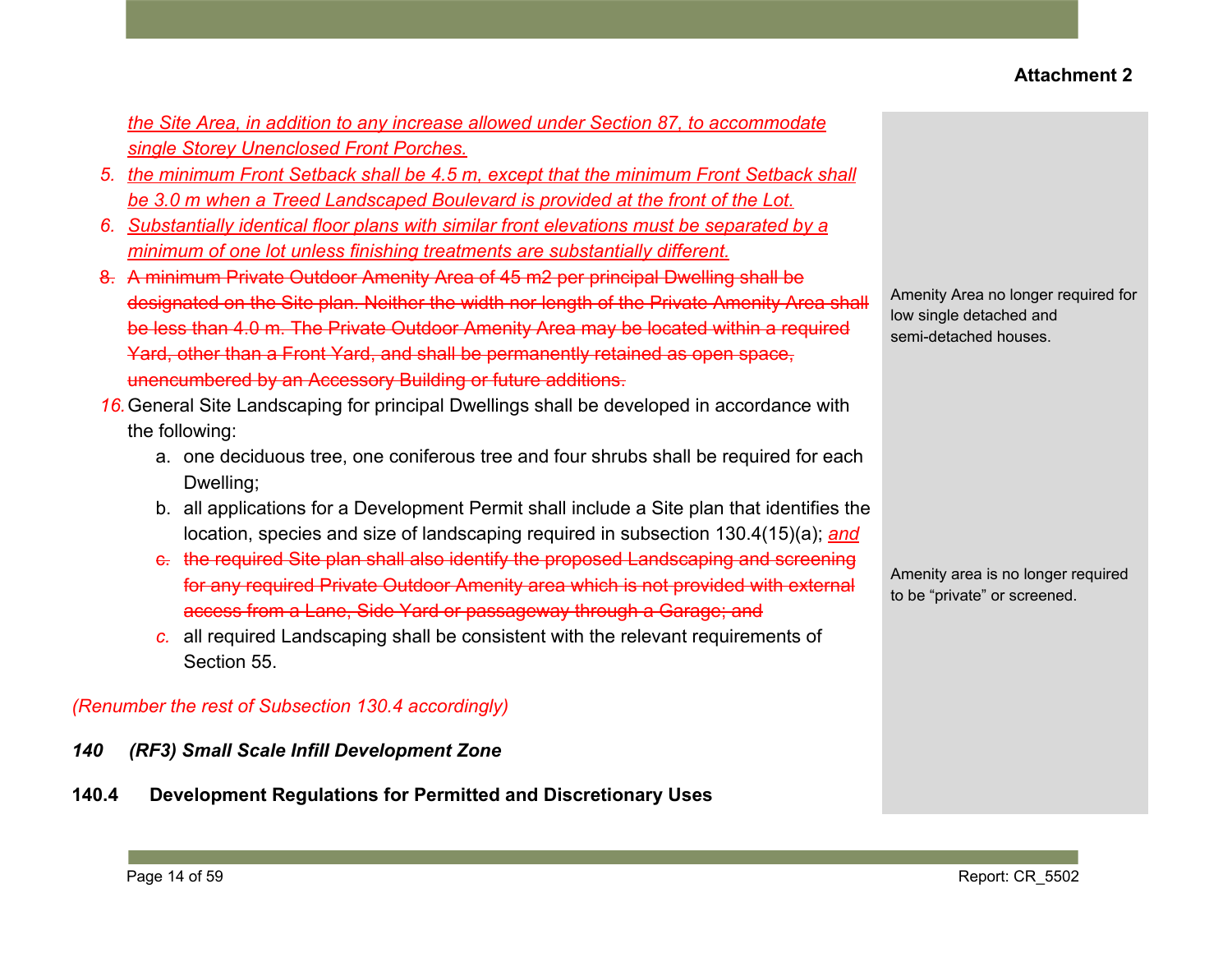- *11.Notwithstanding subsection 140.4(10), the maximum Site Coverage for the Principal Dwelling/building and the maximum total Site Coverage shall be increased by up to 2% of the Site Area, in addition to any increase allowed under Section 87, to accommodate single Storey Unenclosed Front Porches.*
- *12.*The minimum Front Setback shall be 6.0 *4.5* m*, except that:*
	- *a. the minimum Front Setback shall be 3.0 m when a Treed Landscaped Boulevard is provided at the front of the Lot and vehicular access is from a Lane; and*
	- *b. the minimum distance between the Front Lot Line and the door of an attached Garage shall be 5.5 m.*
- *16.*Private Outdoor Amenity Area shall be provided on Site in accordance with Section 47*46* of this Bylaw.
- 17.Notwithstanding subsection 47.4 and subsection 47.5 of this Bylaw, on a Corner Site where Row Housing faces the flanking Side Lot Line, Private Outdoor Amenity Area shall be provided as follows:
	- a. a minimum of 15 m2 per Dwelling at Grade;
	- b. Private Outdoor Amenity Area may be provided in the Front Yard, provided that the Front Yard does not Abut an arterial road, and is Setback a minimum of 1.0 m from the Front Lot Line. In the case where Private Outdoor Amenity Area is provided in the Front Yard, the Private Outdoor Amenity Area shall be defined either through a decorative fence, or through landscaped elements such as planters, hedges and hard and soft surface treatments; and
	- c. the width and length of any Private Outdoor Amenity Area shall not be less than 3.0 m.

*(Renumber the rest of Subsection 140.4 accordingly)*

*150 (RF4) Semi-detached Residential Zone*

Amenity Area requirements are consolidated in Section 46.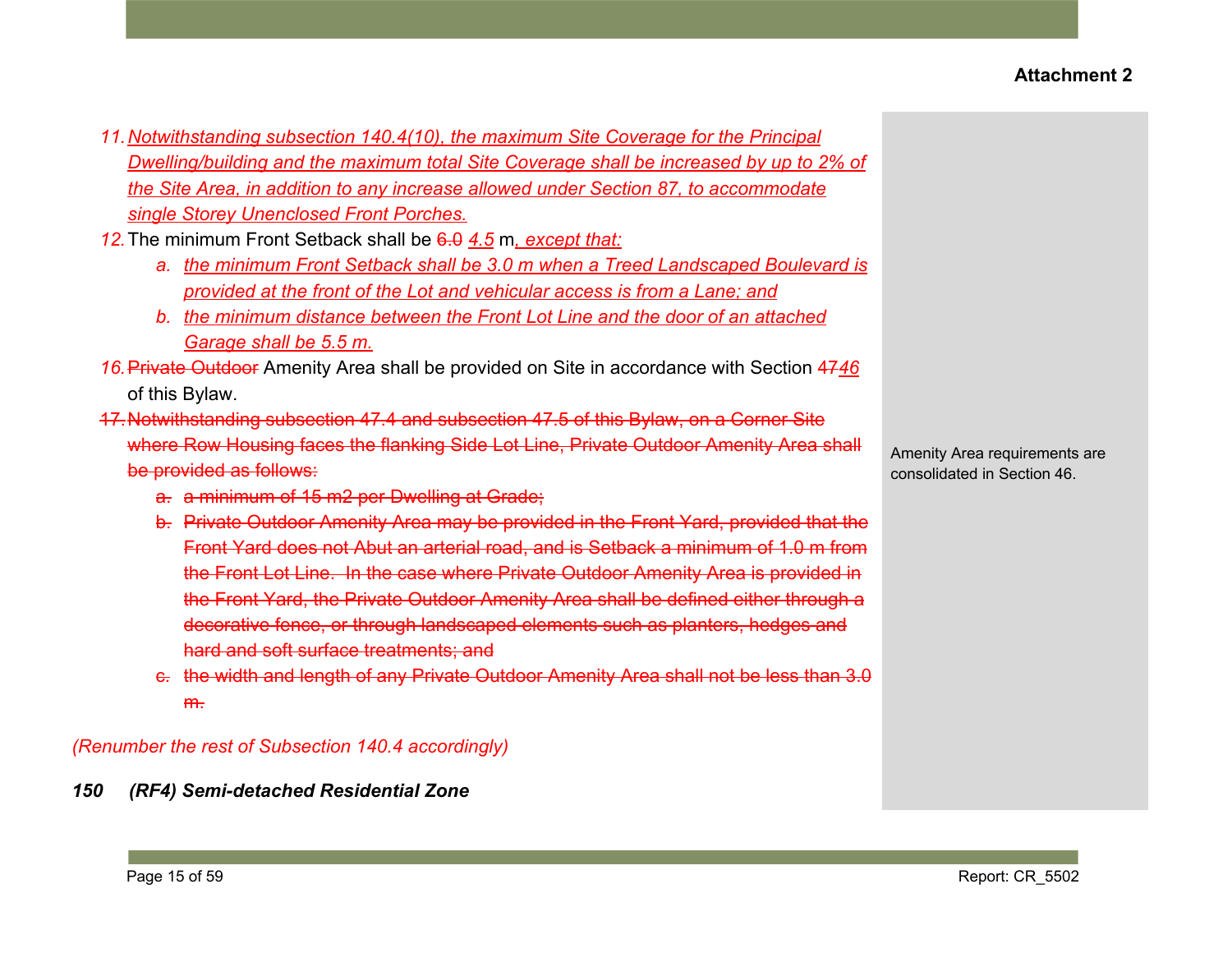### **150.4 Development Regulations for Permitted and Discretionary Uses**

- *6. Notwithstanding subsection 150.4(5), the maximum Site Coverage for the Principal Dwelling/building and the maximum total Site Coverage shall be increased by up to 2% of the Site Area, in addition to any increase allowed under Section 87, to accommodate single Storey Unenclosed Front Porches.*
- 7. The minimum Front Setback shall be established on the following basis:
	- *a.* 5.5 m for Single Detached Housing, Semi-detached Housing or Duplex Housing with front or flanking access to required off-street parking space or an attached Garage or a Garage that is an integral part of the Dwelling; and
	- *b.* 4.5 m for Single Detached Housing, Semi-detached Housing or Duplex Housing with rear access to required off-street parking space or a Garage, except that:
		- *i.* the Front Setback may be less than 4.5 m, to a minimum of 3.0 m when a landscaped boulevard strip between the curb and the walkway of the road cross section at the front of the Site is provided as per the City of Edmonton Design and Construction Standards.
- *7. The minimum Front Setback shall be 4.5 m, except that:*
	- *a. the minimum Front Setback shall be 3.0 m when a Treed Landscaped Boulevard is provided at the front of the Lot and vehicular access is from a Lane; and*
	- *b. the minimum distance between the Front Lot Line and the door of an attached Garage shall be 5.5 m.*
- *13.*Private Outdoor Amenity Area shall be provided on Site in accordance with Section 47 of this Bylaw.

*(Renumber the rest of Subsection 150.4 accordingly)*

*155 (RMD) Residential Mixed Dwelling Zone*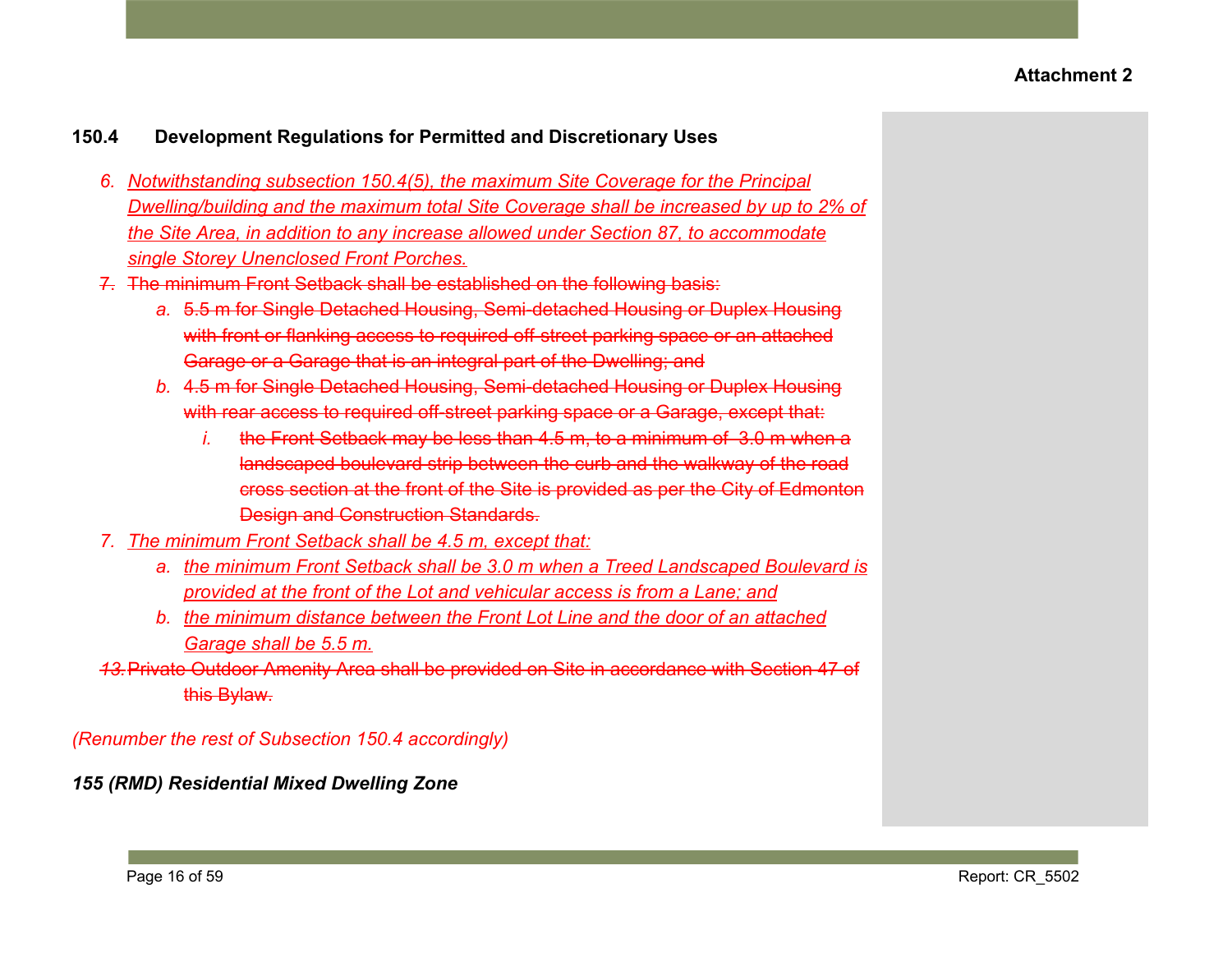- 12.The Front Setback shall be established on the following basis:
	- a. a minimum of 4.5 m, where primary vehicular access to required off-street parking is provided to the rear or flanking part of the Lot except that it shall be:
		- i. a minimum of 3.0 m where a Treed Landscaped Boulevard is provided at the front part of the Site; or
	- b. a minimum of 5.5 m where primary vehicular access to required off-street parking is provided to the front of the Lot, including when a front attached Garage forms an integral part of the Dwelling, except that it shall be:
		- i. a minimum of 6.0 m where the primary vehicular access is from a private roadway.
- *12.The minimum Front Setback shall be 4.5 m, except that:*
	- *a. the minimum Front Setback shall be 3.0 m when a Treed Landscaped Boulevard is provided at the front of the Lot and vehicular access is from a Lane; and*
	- *b. the minimum distance between the Front Lot Line and the door of an attached Garage shall be 5.5 m.*
- 16.Except for Zero Lot Line Development, the maximum Site Coverage per dwelling shall be in accordance with Table 155.4(16) as follows:

|                                   | Table 155.4(16) - Maximum Site Coverage |                           |                       |                                                      |
|-----------------------------------|-----------------------------------------|---------------------------|-----------------------|------------------------------------------------------|
|                                   | <b>Total Maximum</b><br>Site Coverage   | <b>Principal building</b> | Accessory<br>building | <b>Principal building</b><br>with attached<br>Garage |
| (a) Single<br>Detached<br>Housing | 47%                                     | 35%                       | 17%                   | 47%                                                  |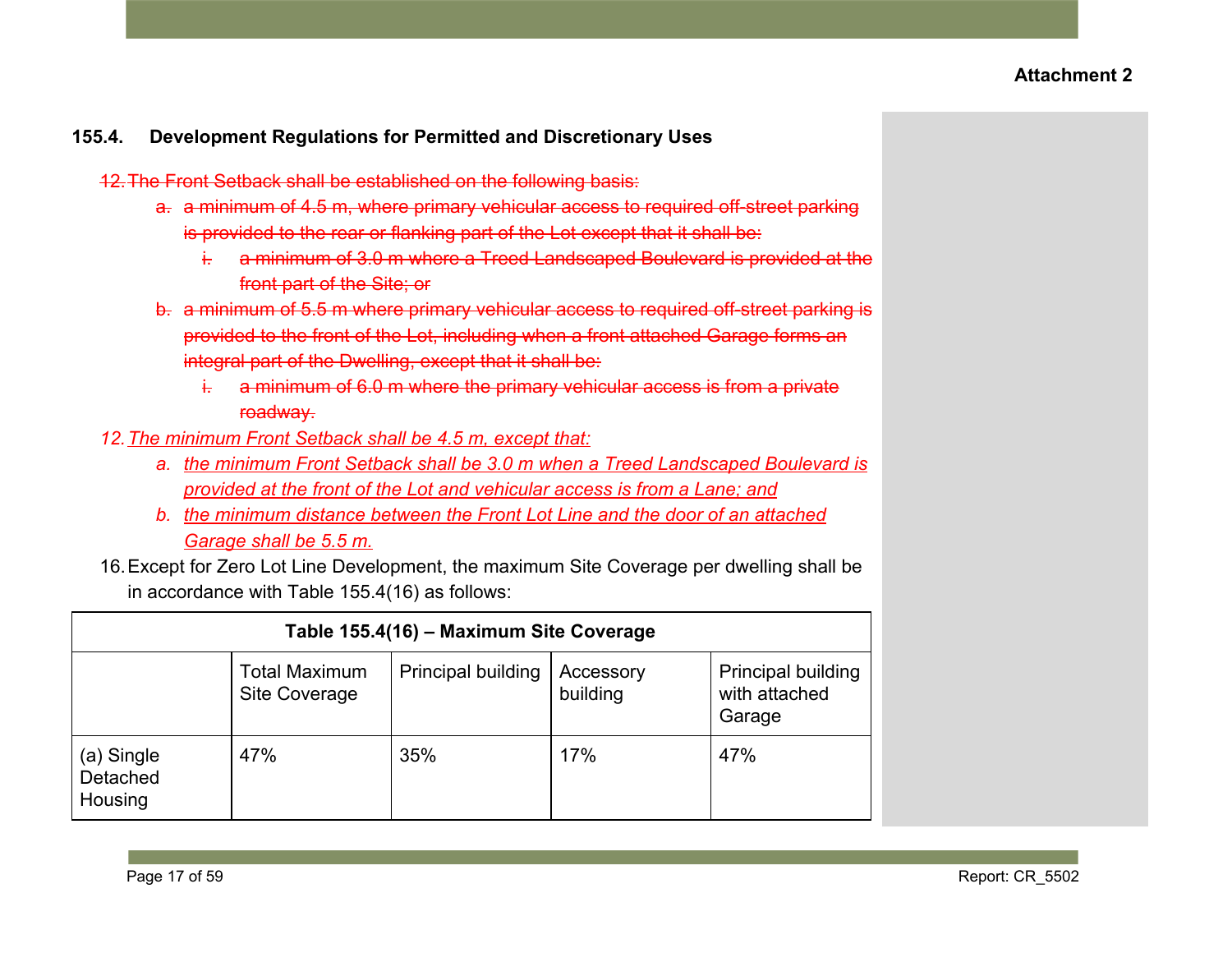| (b)<br>Semi-detached<br>Housing                  | 45% | 32% | 17% | 45% |
|--------------------------------------------------|-----|-----|-----|-----|
| (c) Row Housing<br>- Internal<br><b>Dwelling</b> | 55% | 35% | 20% | 55% |
| (d) Row Housing<br>- End Dwelling                | 45% | 30% | 15% | 45% |

*Notwithstanding Table 155.4(16), the maximum Site Coverage for the Principal building and the maximum total Site Coverage shall be increased by up to 2% of the Site Area, in addition to any increase allowed under Section 87, to accommodate single Storey Unenclosed Front Porches.*

17.The maximum Site Coverage per Dwelling in a Zero Lot Line Development shall be in accordance with Table 155.4(17) as follows:

|                                                                                                       | Table 155.4(17) - Maximum Site Coverage  |                       |                       |                                               |
|-------------------------------------------------------------------------------------------------------|------------------------------------------|-----------------------|-----------------------|-----------------------------------------------|
|                                                                                                       | Total<br><b>Maximum Site</b><br>Coverage | Principal<br>building | Accessory<br>building | Principal building<br>with attached<br>Garage |
| (a) Single Detached<br>Housing                                                                        | 53%                                      | 38%                   | 17%                   | 53%                                           |
| (b) Semi-detached<br>Housing -Dwelling<br>on a Lot with Side<br><b>Site Setback</b><br>reduced to 0 m | 55%                                      | 38%                   | 20%                   | 55%                                           |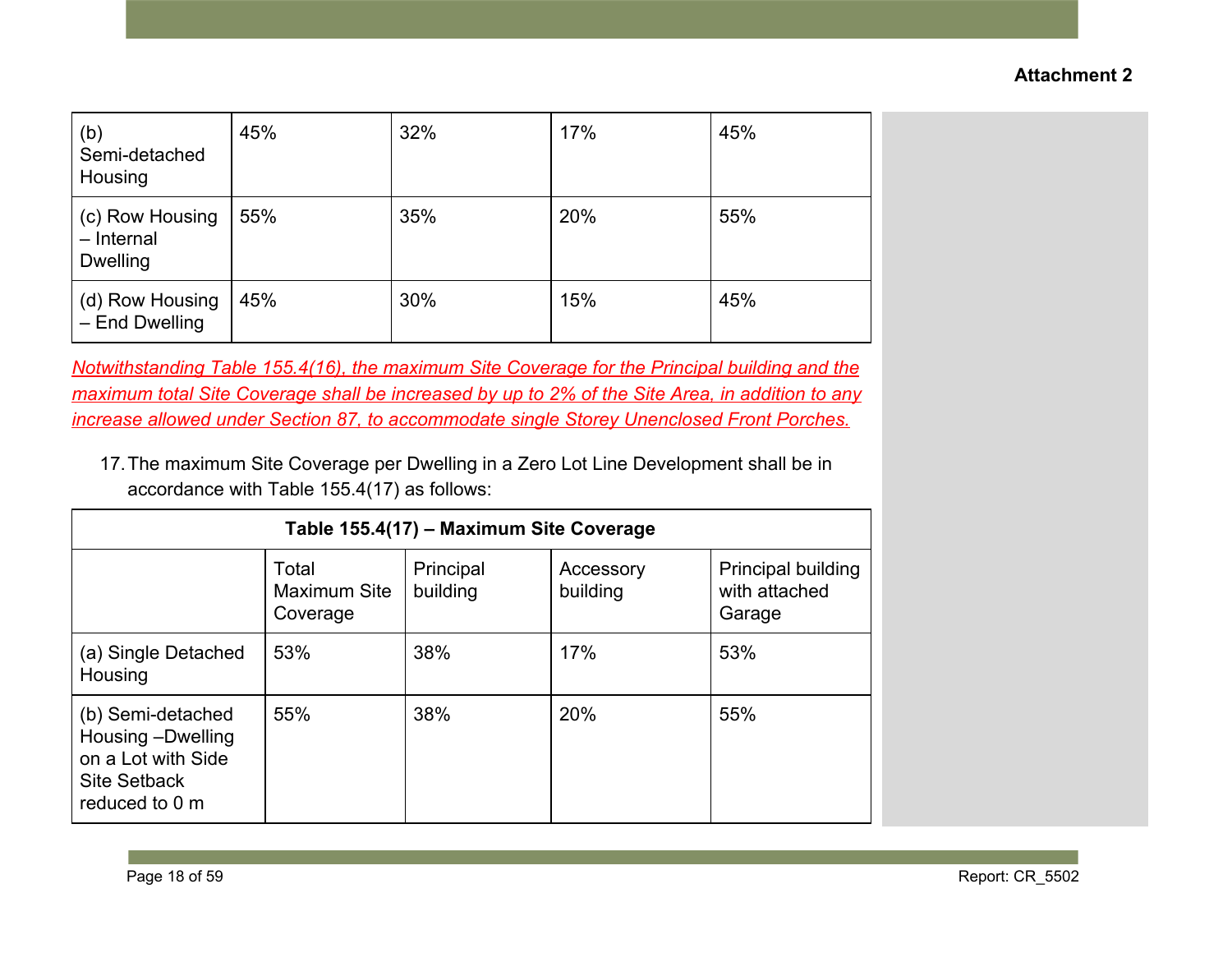| (c) Semi-detached<br>Housing -Dwelling<br>on a Lot Abutting a<br>Lot with Side Site<br>Setback reduced to 0<br>m                              | 45% | 32% | 17% | 45% |
|-----------------------------------------------------------------------------------------------------------------------------------------------|-----|-----|-----|-----|
| (d) Row Housing $-$<br>internal Dwelling                                                                                                      | 55% | 35% | 20% | 55% |
| (e) Row Housing $-$<br>end Dwelling on a<br>Lot with Side Site<br>Setback reduced to 0<br>m                                                   | 55% | 35% | 20% | 55% |
| (f) Row Housing $-$<br>end Dwelling<br>Abutting a Lot with<br><b>Side Site Setback</b><br>reduced to 0 m in a<br>Zero Lot Line<br>Development | 45% | 30% | 15% | 45% |

*Notwithstanding Table 155.4(17), the maximum Site Coverage for the Principal building and the maximum total Site Coverage shall be increased by up to 2% of the Site Area, in addition to any increase allowed under Section 87, to accommodate single Storey Unenclosed Front Porches.*

23.On-Site parking shall be provided in accordance with the following regulations:

- a. Where a Site or a Lot within a Zero Lot Line Development has primary vehicular access not from a Lane, the following regulations shall apply:
	- i. a front or side attached Garage shall be provided;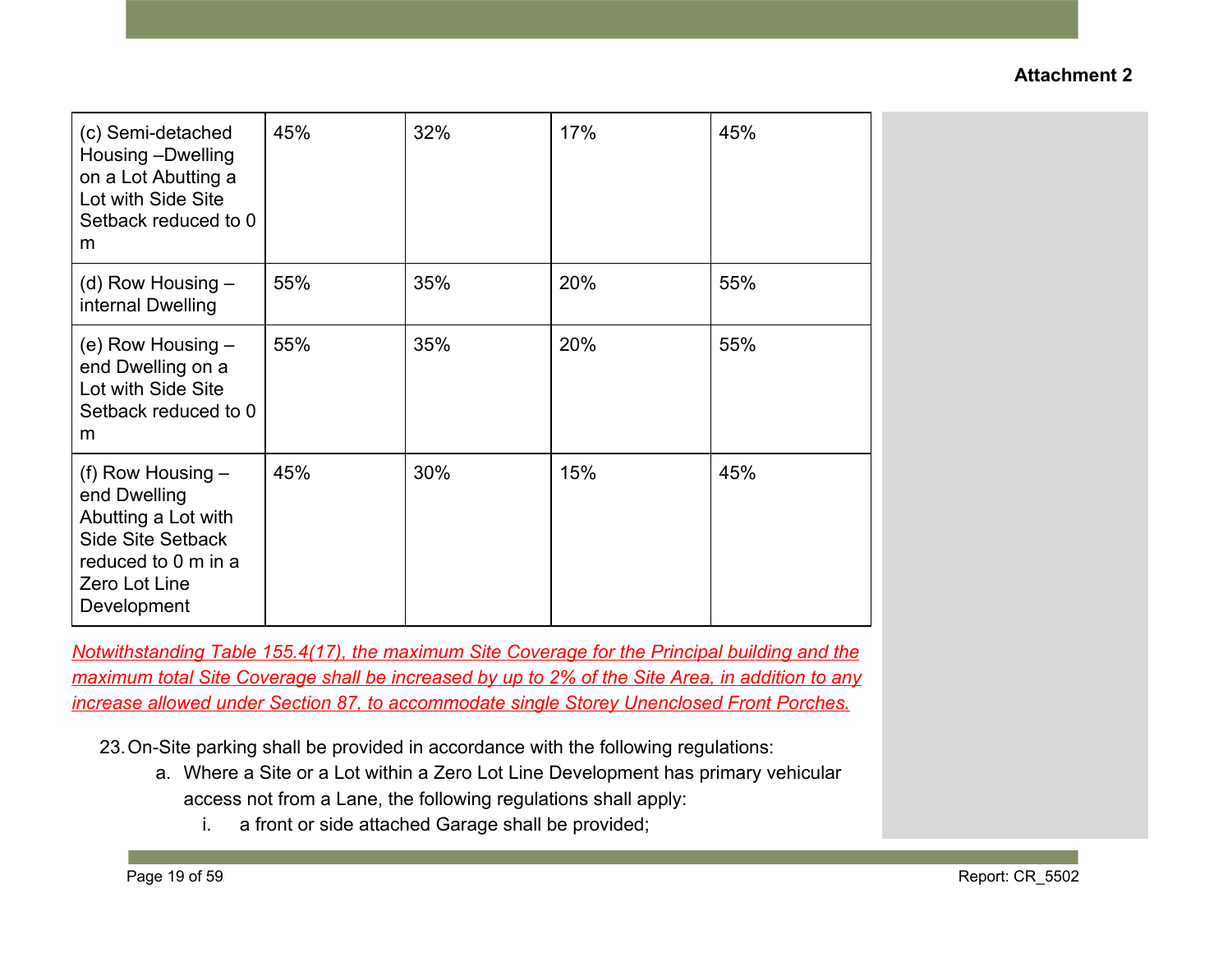- ii. two parking spaces per Dwelling that may be in tandem and may include one Garage space shall be provided; and
- iii. where a driveway provides access to a parking space that is not within the Front Yard, the Development Officer may consider the driveway as a second parking space that is in tandem to the parking space.
- b. Where a Site or a Lot within a Zero Lot Line Development has primary vehicular access from a Lane, the following regulations shall apply:
	- i. a Garage, or a Hardsurfaced parking pad shall be provided;
	- ii. the minimum distance from the Rear Lot Line to a Garage or Hardsurfaced parking pad shall be 2.75 *1.2* m;
	- iii. a Hardsurfaced walkway between the Garage or Hardsurfaced parking pad and an entry to the Dwelling shall be provided;
	- iv. where no Garage is proposed, a Hardsurfaced parking pad to support a future Garage with a minimum width of 4.88 m and depth of 6.10 m shall be constructed a minimum distance of 2.75 *1.2* m from the Rear Lot Line;
	- v. for Semi-detached Dwellings or Row Housing, where no Garage is proposed, a Hardsurfaced parking pad to support a future Garage with a minimum width of 4.88 m and depth of 5.49 m shall be constructed a minimum distance of 2.75 *1.2* m from the Rear Lot Line; and
	- vi. any Hardsurfaced parking pad shall include an underground electrical power connection with an outlet on a post approximately 1.0 m in Height, located within 1.0 m of the Hardsurfaced parking pad.
- *30.Amenity Area shall be provided in accordance with Section 46 of this Bylaw.* The following minimum Private Outdoor Amenity Area regulations shall apply:
	- a. for Row Housing:
		- i. the Private Outdoor Amenity Area shall be permanently retained as open space, unencumbered by any buildings;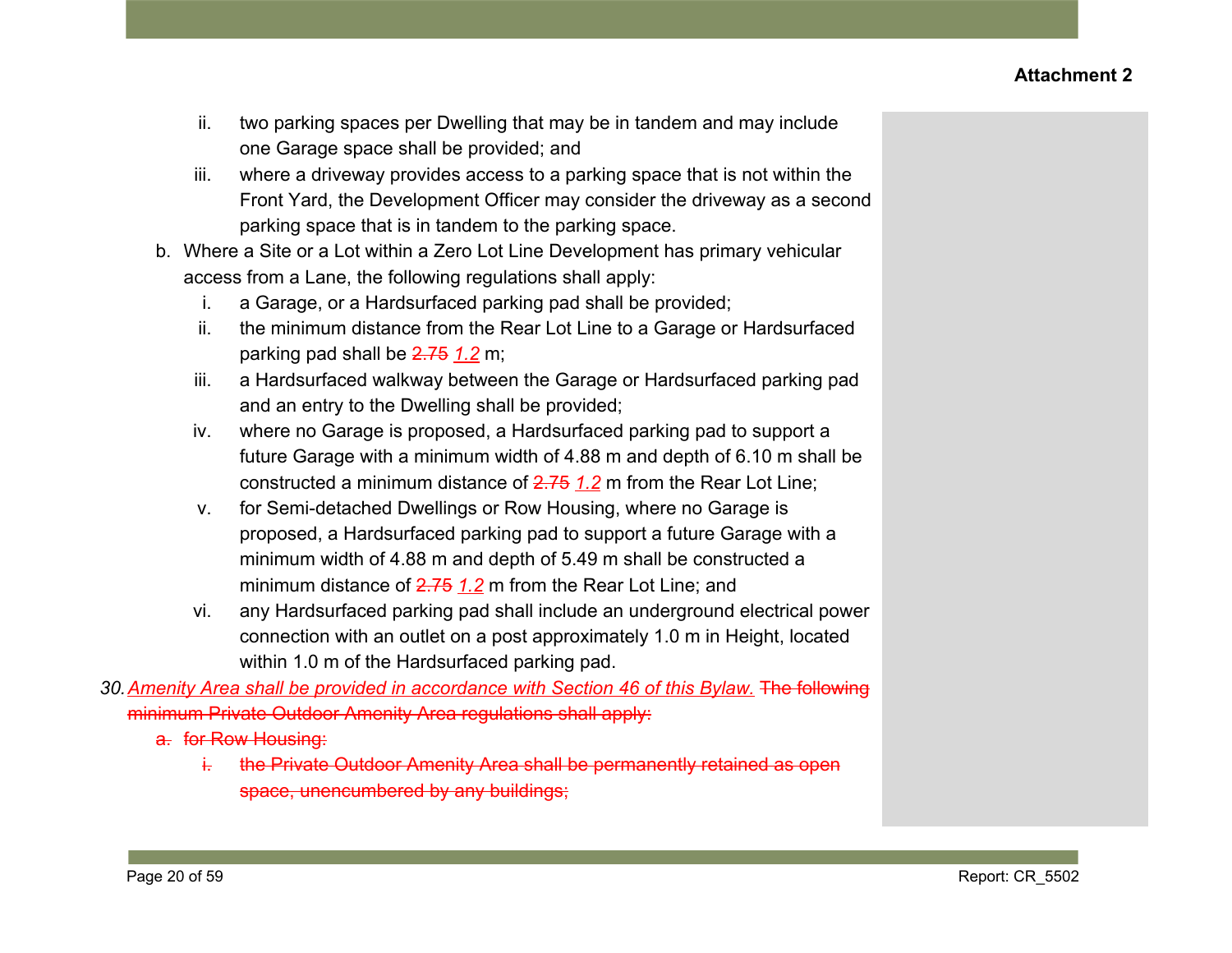- ii. a maximum of 50% of the required Private Outdoor Amenity Area, including a front veranda, may be located in the Front Setback provided that it is setback a minimum of 1.0 m from the Front Lot Line; and
- iii. a maximum of 50% of the required Private Outdoor Amenity Area may be provided above Grade, provided that it shall be at least 10 m2 in area, with neither the width or depth less than 2.0 m.
- b. for all other Uses:
	- i. a minimum Private Outdoor Amenity Area of 45 m2 per Dwelling shall be designated on the Site Plan;
	- ii. the Private Outdoor Amenity Area shall be located immediately adjacent to, and with direct access from, the Dwelling it is intended to serve;
	- iii. neither the width nor length of the Private Outdoor Amenity Area shall be less than 4.0 m;
	- iv. the Private Outdoor Amenity Area may be located within a required Setback, other than a Front Setback; and
	- v. the Private Outdoor Amenity Area shall be permanently retained as open space, unencumbered by any buildings.

## *160 (RF5) Row Housing Zone*

- 2. The maximum Density for Multi-unit Project Development shall be 42 Dwellings/ha; provided that:
	- *a.* this shall be increased by 1 Dwelling/ha for every 6 required resident parking spaces and associated manoeuvring aisles which are provided underground, up to a maximum density of 54 Dwellings/ha. For the purpose of this clause, underground parking shall be covered so as to provide useful Site area that would not otherwise be available. Any projection above the Grade of the surface covering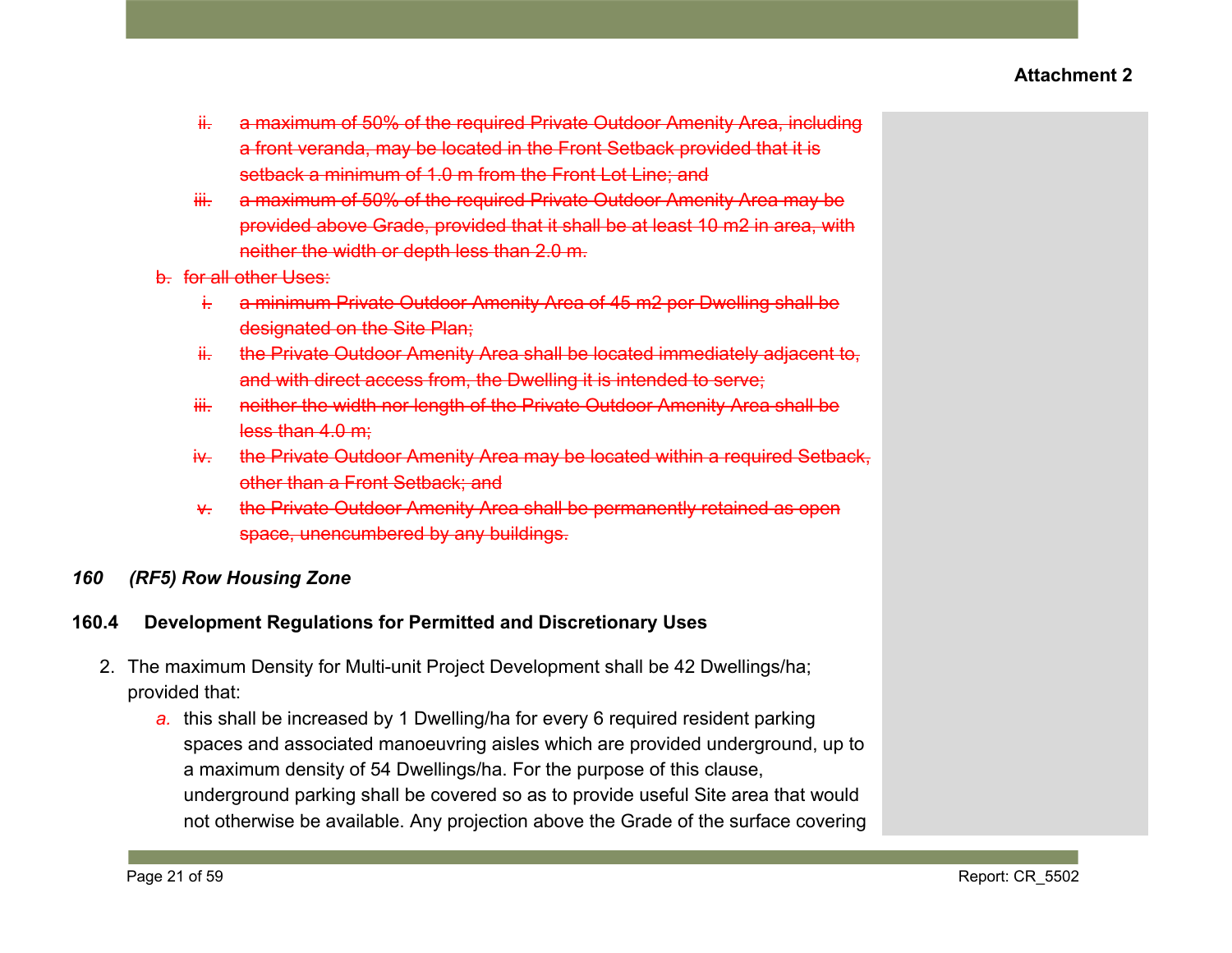such parking shall be less than 1.0 m; shall not be located in a Front Yard; and, shall be integrated with the design of buildings and landscaping so as to be unobtrusive; *and*

- *b. this shall be increased by an additional 10 Dwellings/ha where Common Amenity Area of at least 2.5 m2 per Dwelling is provided in addition to Amenity Area required by subsection 46(2) and is developed in accordance with Section 46.*
- 5. The maximum total Site Coverage shall be:
	- a. for Multi-unit Project Developments 40% with a maximum of 28% for a principal building and a maximum of 12% for Accessory Buildings. Where parking is provided underground or Garages are attached to or designed as an integral part of Dwellings, the maximum for principal buildings shall be 40%; or
	- b. for lots not part of a Multi-unit Project Development, maximum Site Coverage shall be in accordance with Table 160.4.(5):
	- *c. Notwithstanding Table 160.4(5), the maximum Site Coverage for the Principal Dwelling/building and the maximum total Site Coverage shall be increased by up to 2% of the Site Area, in addition to any increase allowed under Section 87, to accommodate single Storey Unenclosed Front Porches.*
- 6. The Front Setback shall be established on the following basis:
	- a. a minimum of 5.5 m, where access to required off-street parking is provided to the rear or flanking part of the Lot except that it shall be:
		- i. a minimum of 3.0 m where a treed landscaped boulevard is provided;
	- b. a minimum of 5.5 m where a front attached Garage forms an integral part of the Dwelling, except in the case of a private roadway, the minimum shall be 6.0 m; or
	- c. notwithstanding 160.4(5) (ab) and (b), the Development Officer, having regard for the siting and appearance of adjoining residences and other residences within the block face, may increase the Front Setback requirement to improve sunlight exposure, views, privacy and to add general interest in the streetscape.
- *6. The minimum Front Setback shall be 4.5 m, except that:*

The provision of Common Amenity Area is incentivized through a density bonus in several medium and high density zones.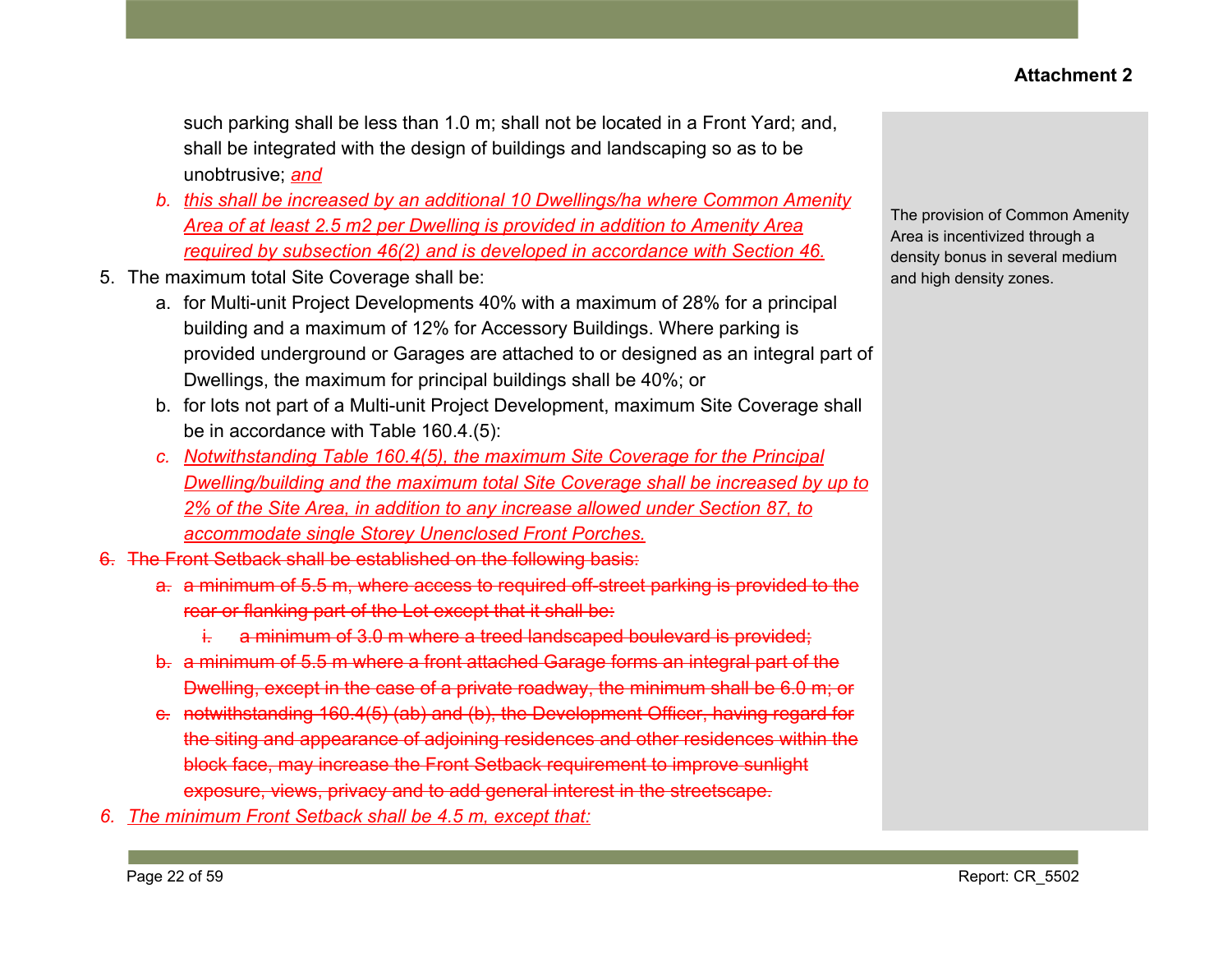- *a. the minimum Front Setback shall be 3.0 m when a Treed Landscaped Boulevard is provided at the front of the Lot and vehicular access is from a Lane; and*
- *b. the minimum distance between the Front Lot Line and the door of an attached Garage shall be 5.5 m.*
- 10.*Amenity Area shall be provided in accordance with Section 46 of this Bylaw.* Minimum Private Outdoor Amenity Areas shall be provided as follows:
	- a. a minimum of 30 m2 per Dwelling unit, at Grade, shall be provided;
	- b. the Outdoor Amenity Area shall be permanently retained as open space, unencumbered by an Accessory building or future additions; and
	- c. notwithstanding Sections 46 and 47 of this Bylaw and 160.4(9)(a) above, where a rear attached Garage is provided and where:
		- i. a minimum outdoor communal recreational space of not less than 50 m2 is provided in accordance with 160.4(10) below, whether or not the development has Frontage on a public roadway and whether or not the development has less than 20 Dwellings; or
		- ii. a public Park is adjacent to the Dwelling or where the Dwelling is not separated from the Park by a roadway, other than a Lane;
			- A. a maximum of 50 percent of the required minimum Private Outdoor Amenity Area may be provided in the Front Yard, provided that the Private Amenity Area is setback a minimum of 1.0 m from the Front Property Line. In this case, this area shall be defined either through a decorative fence, or through landscaped elements such as hedges;
			- B. a maximum of 50 percent of the required Private Outdoor Amenity Area may be provided above Grade, provided that it shall be at least 10 m2 in area, with neither the width nor the depth less than 2.0 m.
- 11.Except for developments where all Dwellings have Frontage on a public roadway, or those which contain less than 20 Dwellings, a minimum of 2.5 m2 of Amenity Area per Dwelling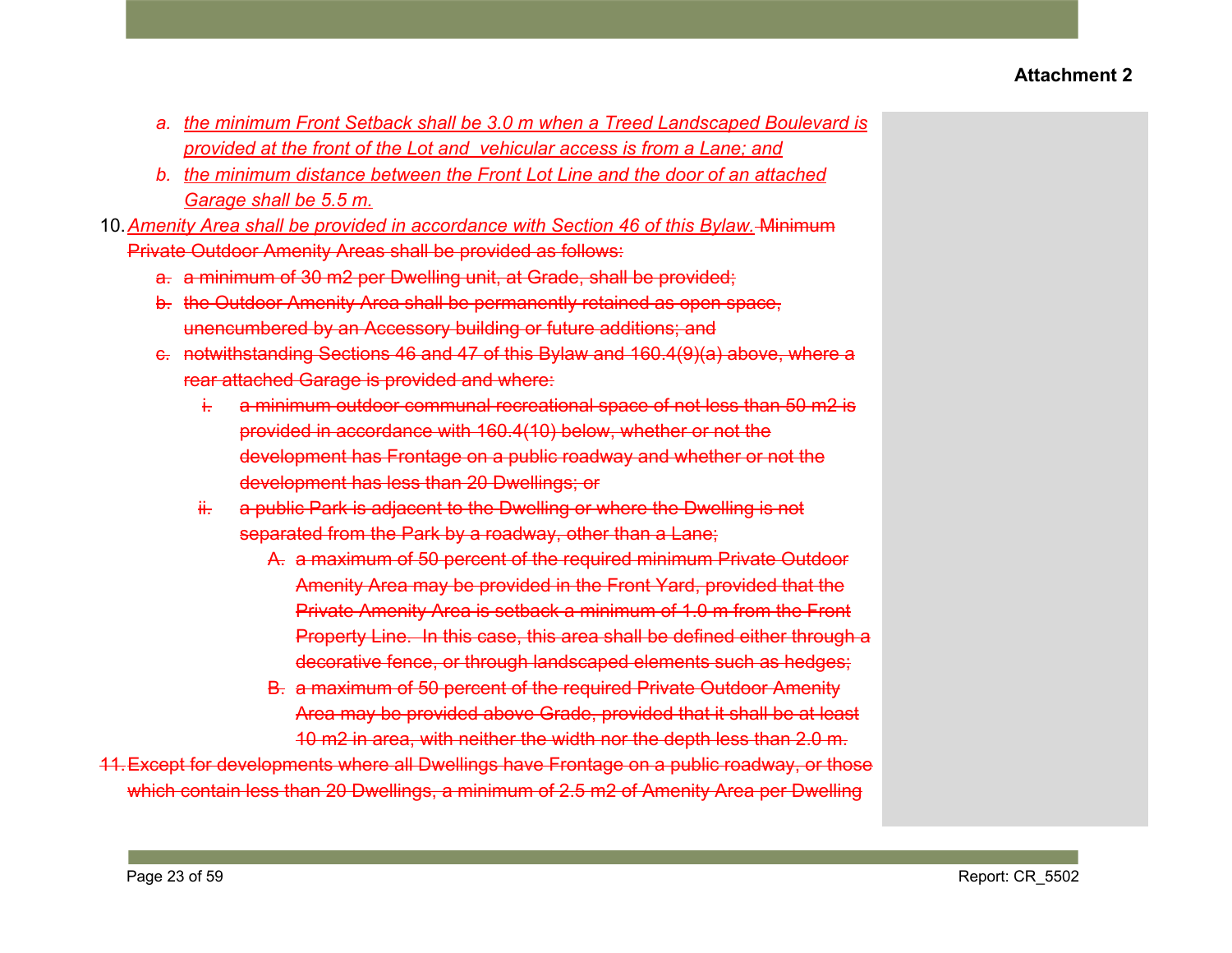shall be provided as outdoor communal recreational space, and be aggregated into areas of not less than 50 m2.

- *13.*Where detached rear parking Garages are developed, the maximum width of the building containing the Garage(s) shall not exceed:
	- a. 24 m, provided that the building does not contain more than four separate Garages, outside of the boundaries of the Mature Neighbourhood Overlay (MNO), unless exempted under subsection 160.4( $\frac{47}{16}$ )(b) of this Zone; or
- *16.*Notwithstanding the other regulations in this Zone, in the case of Multi-unit Project Developments:
	- a. the minimum Site Area and Site Depth for individual Dwellings that are Bare Land Condominium Units may be reduced, provided that the density of the development does not exceed the density as prescribed in subsection 160.4(2) of this Zone;
	- b. a building containing a rear detached Garages may exceed the maximum width and total number of Garages allowed as specified under subsection 160.4(4413)(a) of this Zone, outside the boundaries of the Mature Neighbourhood Overlay (MNO).

## *(Renumber the rest of Subsection 160.4 accordingly)*

*165 (UCRH) Urban Character Row Housing Zone*

- 1. Density Regulations
	- a. In the case of lotted subdivisions on Sites 1,700 m2 or smaller, Density shall be determined by individual Site Area regulations for individual Dwellings as indicated in Table 165.4(2).
	- b. In the case of lotted subdivisions with a Site Area exceeding 1,700 m2, and in the case of Multi-unit Project Developments not served by a private roadway, the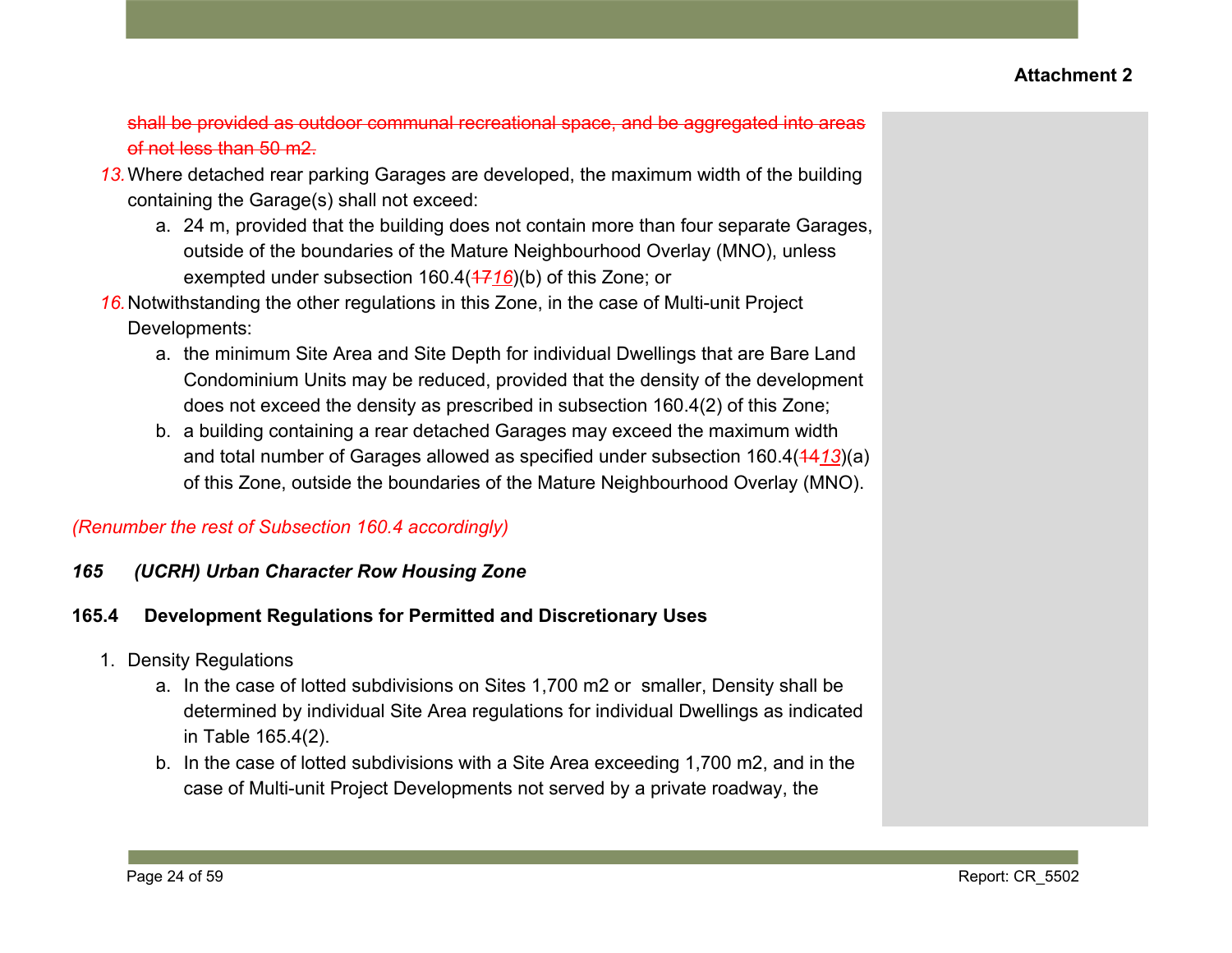density shall be a minimum of 35 Dwellings/hectare, to a maximum of 63 Dwellings/hectare.

- c. In the case of Multi-unit Project Developments served by a private roadway, the density shall be a minimum of 30 Dwellings/hectare, to a maximum of 54 Dwellings/ha with a private, shared common roadway.
- *d. The maximum Density shall be increased by 10 Dwellings/ha where Common Amenity Area of at least 2.5 m2 per Dwelling is provided in addition to Amenity Area required by subsection 46(2) and is developed in accordance with Section 46.*
- 8. Site Coverage shall be in accordance with Table 165.4(8). *Notwithstanding Table 165.4(8), the maximum Site Coverage for the Principal Dwelling/building and the maximum total Site Coverage shall be increased by up to 2% of the Site Area, in addition to any increase allowed under Section 87, to accommodate single Storey Unenclosed Front Porches.*
- 13.*Amenity Area shall be provided in accordance with Section 46 of this Bylaw.* Minimum Private Outdoor Amenity Areas, at Grade, directly accessible to each Dwelling, shall be provided in accordance with Section 47 of this Bylaw, and as follows:
	- a. Row Housing Dwelling: 30 m2 per Dwelling;
	- b. Stacked Row Housing Dwelling: 30 m2 per Dwelling with livable floor space on the first floor; 15 m2 per Dwelling with all livable floor space contained above the first floor:
	- c. Semi-detached Housing Dwelling: 45 m2 per Dwelling;
	- d. the Outdoor Amenity Area shall be permanently retained as open space, unencumbered by an Accessory building or future additions;
	- e. notwithstanding the above and Sections 46 and 47 of this Bylaw, in the case of a Row Housing Dwelling with a rear attached Garage:
		- i. a maximum of 50 percent of the required Private Outdoor Amenity Area may be located within the Front Yard, including a front veranda, provided that it is setback a minimum of 1.0 m from the Front Property Line. In this case, this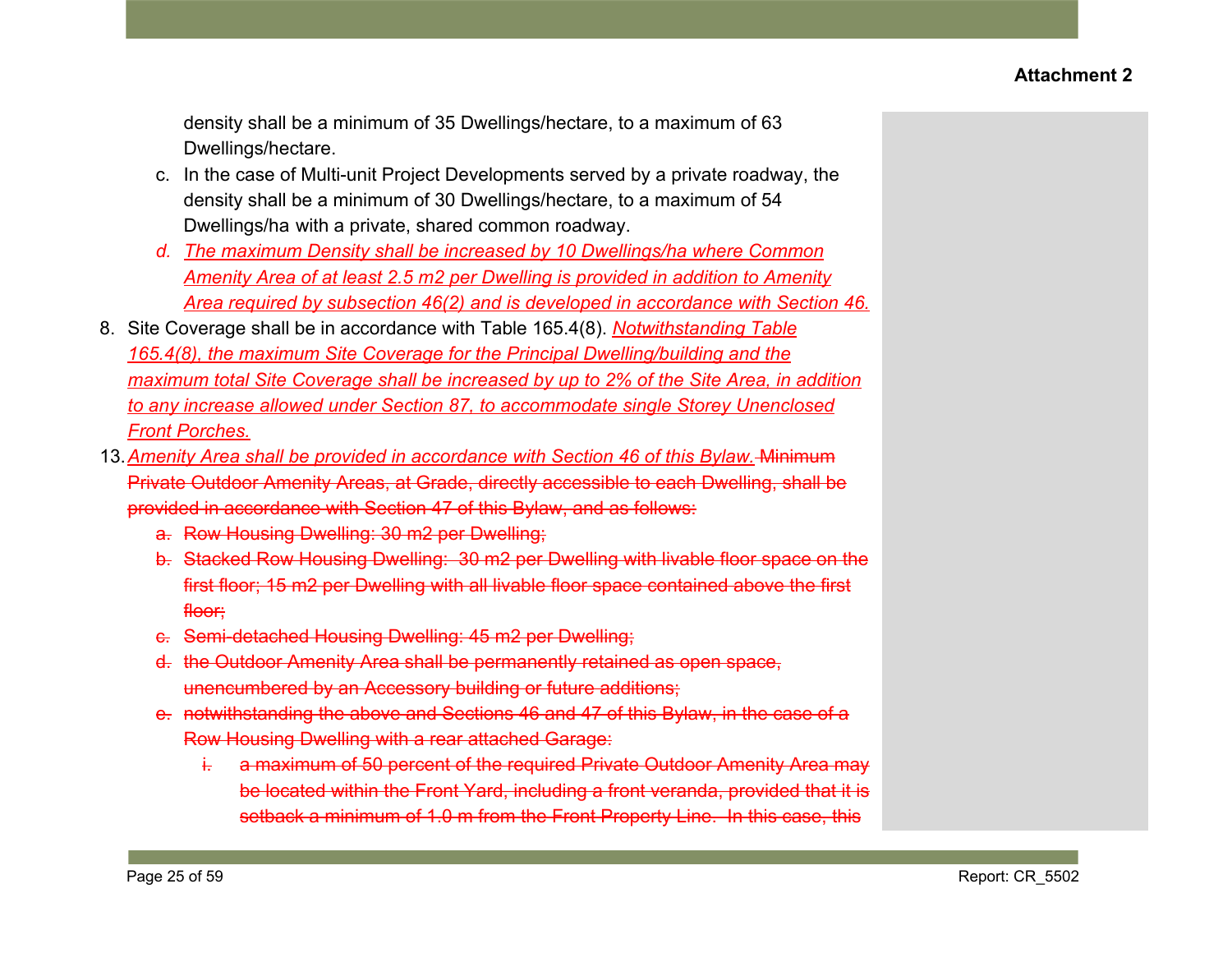area shall be defined either through a decorative fence, or through landscaped elements such as planters, hedges and hard and soft surface treatments;

ii. a maximum of 50 percent of the required Private Outdoor Amenity Area may be provided above Grade, provided that it shall be at least 10 m2 in area, with neither the width nor the depth less than 2.0 m.

### *170 (RF6) Medium Density Multiple Family Zone*

- 2. The maximum Density for Multi-unit Project Development shall be 80 Dwellings/ha; provided that*:*
	- *a.* this shall be increased by one Dwelling/ha for every six required resident parking spaces and associated manoeuvring aisles which are provided underground, up to a maximum density of 105 Dwellings/ha. For the purpose of this clause, underground parking shall be covered so as to provide useful Site area that would not otherwise be available. Any projection above the Grade of the surface covering such parking shall be less than 1.0 m; shall not be located in a Front Yard; and, shall be integrated with the design of buildings and landscaping so as to be unobtrusive; *and*
	- *b. this shall be increased by an additional 10 Dwellings/ha where Common Amenity Area of at least 2.5 m2 per Dwelling is provided in addition to Amenity Area required by subsection 46(2) and is developed in accordance with Section 46.*
- 4. The maximum total Site Coverage shall be 40%, with a maximum of 28% for a principal building and a maximum of 12% for Accessory buildings. Where parking is provided underground or Garages are attached or designed as an integral part of Dwellings, the maximum for principal buildings shall be 40%.*, except that:*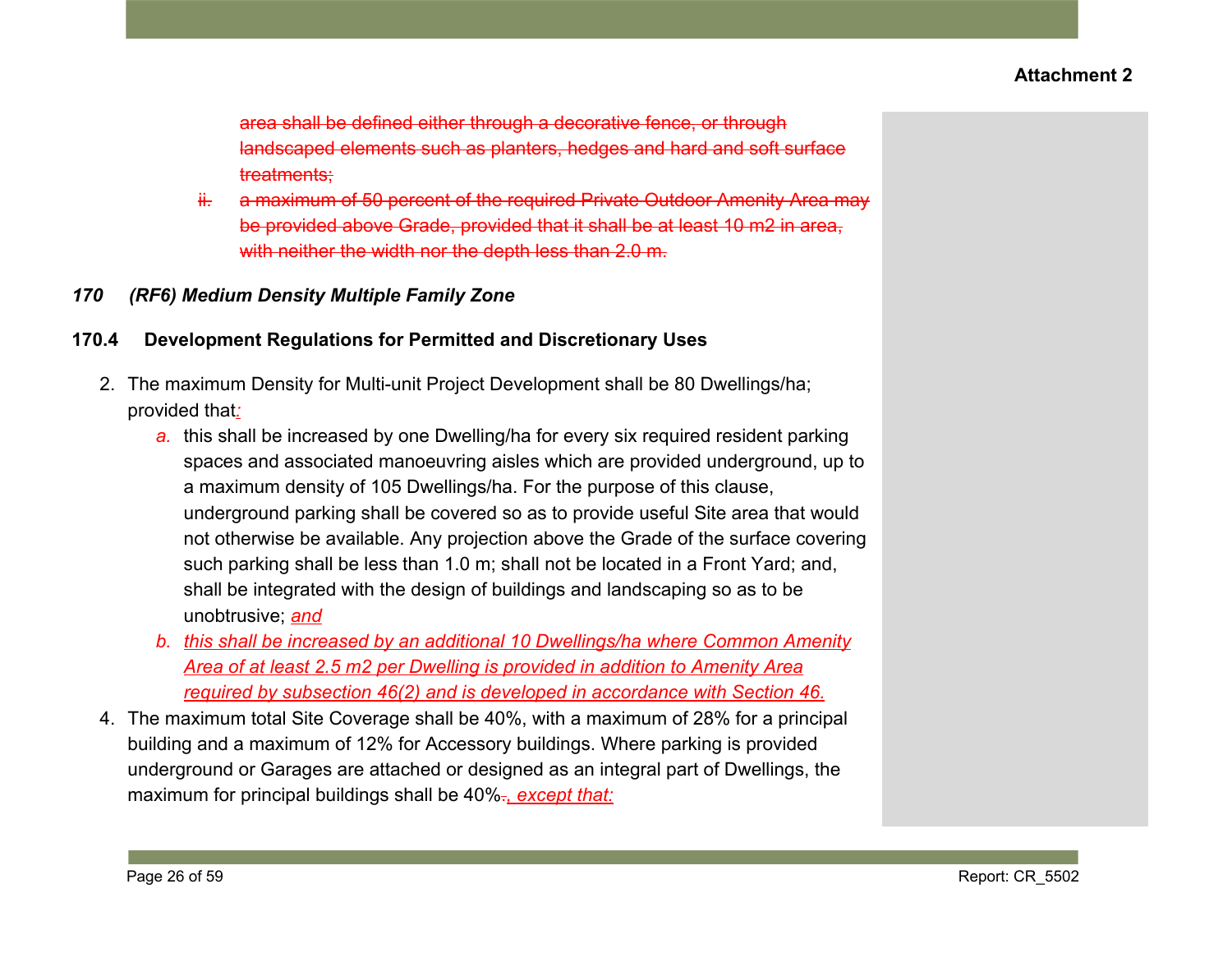- *a. the maximum Site Coverage for the Principal Dwelling/building and the maximum total Site Coverage shall be increased by 2% of the Site Area, in addition to any increase allowed under Section 87, to accommodate single Storey Unenclosed Front Porches.*
- 5. The minimum Front Setback shall be 6.0 m. *4.5 m, except that:*
	- *a. the minimum Front Setback shall be 3.0 m when a Treed Landscaped Boulevard is provided at the front of the Lot and vehicular access is from a Lane; and*
	- *b. the minimum distance between the Front Lot Line and the door of an attached Garage shall be 5.5 m.*
- 9. *Amenity Area shall be provided in accordance with Section 46 of this Bylaw.* Minimum Private Outdoor Amenity Area of 30 m2 per Dwelling for Dwellings any part of which is contained in the lowest Storey, and 15 m2 per Dwelling for Dwellings no part of which is contained in the lowest Storey shall be provided.
- 10.Except for developments where all Dwellings have Frontage on a public roadway, or those that contain less than 20 Dwellings, a minimum of 2.5 m2 of Amenity Area per Dwelling shall be provided and be developed as communal recreational space and be aggregated into areas of not less than 50 m2.

*(Renumber the rest of Subsection 170.4 accordingly)*

## *210 (RA7) Low Rise Apartment Zone*

- 2. The maximum Density shall be 125 Dwellings/ha.*; and*
	- *a. this shall be increased by an additional 15 Dwellings/ha where Common Amenity Area of at least 2.5 m2 per Dwelling is provided in addition to Amenity Area required by subsection 46(2) and is developed in accordance with Section 46.*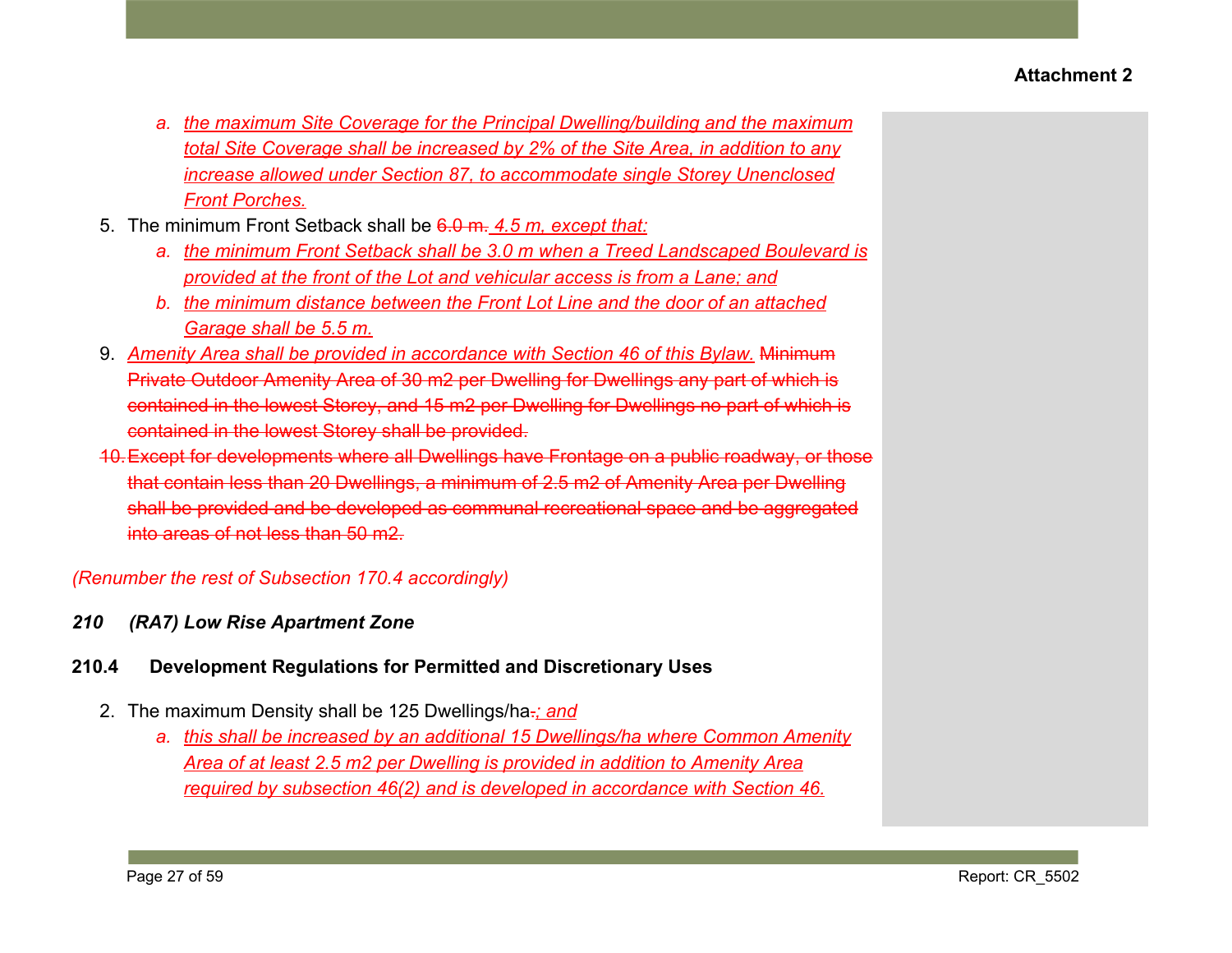- 10.*Amenity Area shall be provided in accordance with Section 46 of this Bylaw.* A minimum Amenity Area of 7.5 m2 per Dwelling shall be provided.
- *220 (RA8) Medium Rise Apartment Zone*

### **220.4 Development Regulations for Permitted and Discretionary Uses**

- 2. The maximum Density shall be 224 Dwellings/ha.*; and*
	- *a. this shall be increased by an additional 25 Dwellings/ha where Common Amenity Area of at least 2.5 m2 per Dwelling is provided in addition to Amenity Area required by subsection 46(2) and is developed in accordance with Section 46.*
- 12.*Amenity Area shall be provided in accordance with Section 46 of this Bylaw.* A minimum Amenity Area of 7.5 m2 per Dwelling shall be provided.

### *230 (RA9) High Rise Apartment Zone*

- 2. The maximum Density shall be:
	- a. 225 Dwellings/ha for any Site less than 1 350 m2; or
	- b. 325 Dwellings/ha for any Site of 1 350 m2 or greater; and
	- c. 125 Dwellings/ha for any Site less than 885 m2.*; and*
	- *d. the maximum Density shall be increased by an additional 25 Dwellings/ha where Common Amenity Area of at least 2.5 m2 per Dwelling is provided in addition to Amenity Area required by subsection 46(2) and is developed in accordance with Section 46.*
- 10. Amenity Area shall be provided in accordance with Section 46 of this Bylaw. A minimum Amenity Area of 7.5 m2 per Dwelling shall be provided.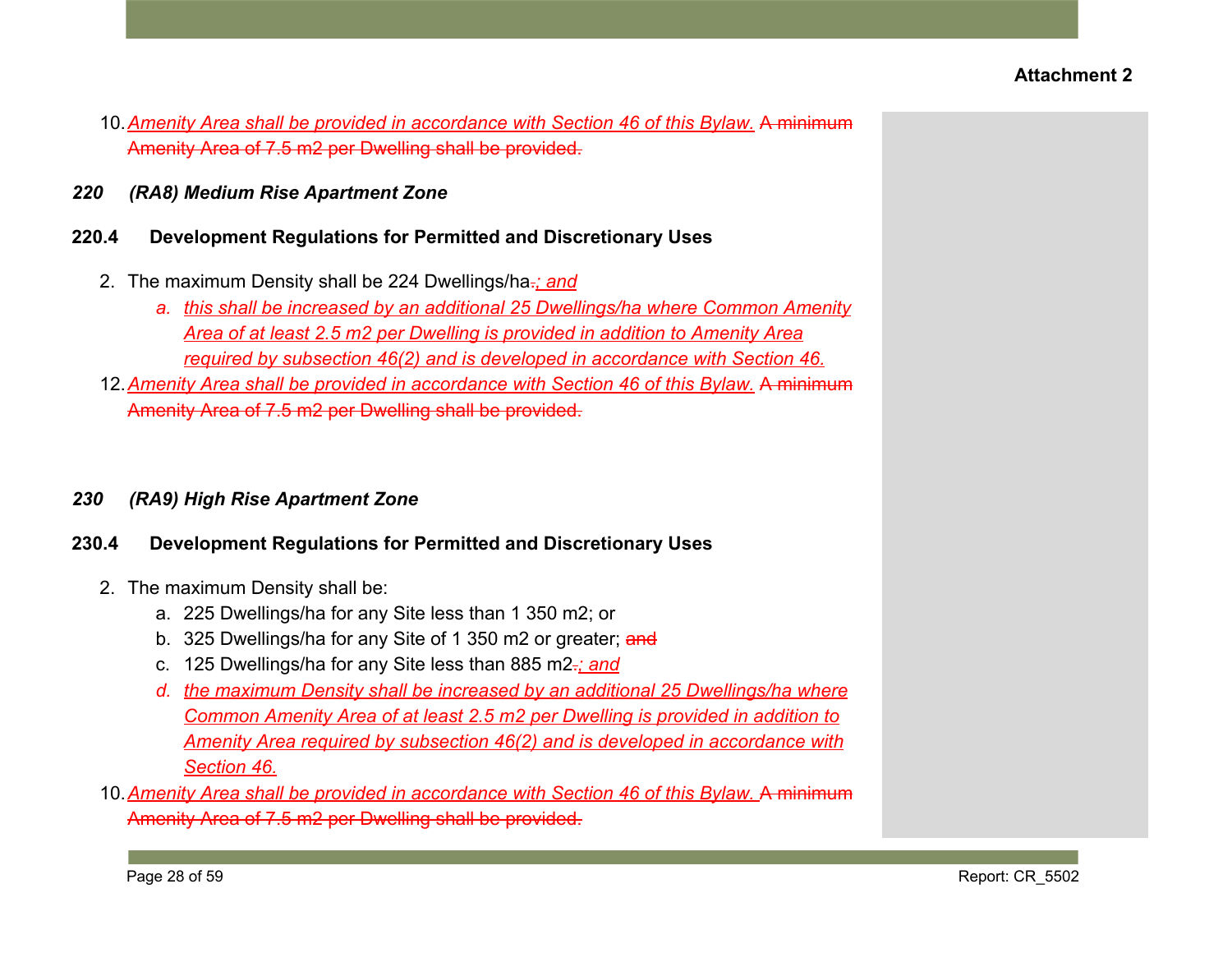### *310 (CNC) Neighbourhood Convenience Commercial Zone*

#### **310.5 Additional Development Regulations for Discretionary Uses**

- 1. The following regulations shall apply to Apartment Housing developments:
	- a. Apartment Housing shall be permitted only in buildings where the first Storey is used for commercial purposes;
	- b. the housing component shall have access at Grade, which is separate from the access for the commercial premises; and
	- c. *Amenity Area shall be provided in accordance with Section 46 of this Bylaw.* if a development contains two or more Dwellings, a minimum of 7.5 m2 of Amenity Area is required per Dwelling, in accordance with the provisions of Section 46 of this Bylaw.
- *320 (CSC) Shopping Centre Zone*

#### **320.5 Additional Development Regulations for Discretionary Uses**

- 1. Apartment Housing shall be permitted only above the office or retail component of a shopping centre. Where a development contains two or more Dwellings, a minimum of 7.5 m2 of Amenity Area per Dwelling is required in accordance with the provisions of Section 46 of this Bylaw. The housing component of the development shall be designed and sited so as to minimize any impacts from the commercial component of the development related to noise, traffic circulation or loss of privacy.
- *2. Amenity Area shall be provided in accordance with Section 46 of this Bylaw.*
- *3. The Apartment Housing component of the development shall be designed and sited so as to minimize any impacts from the commercial component of the development related to noise, traffic circulation or loss of privacy.*

Text is separated into multiple regulations for clarity.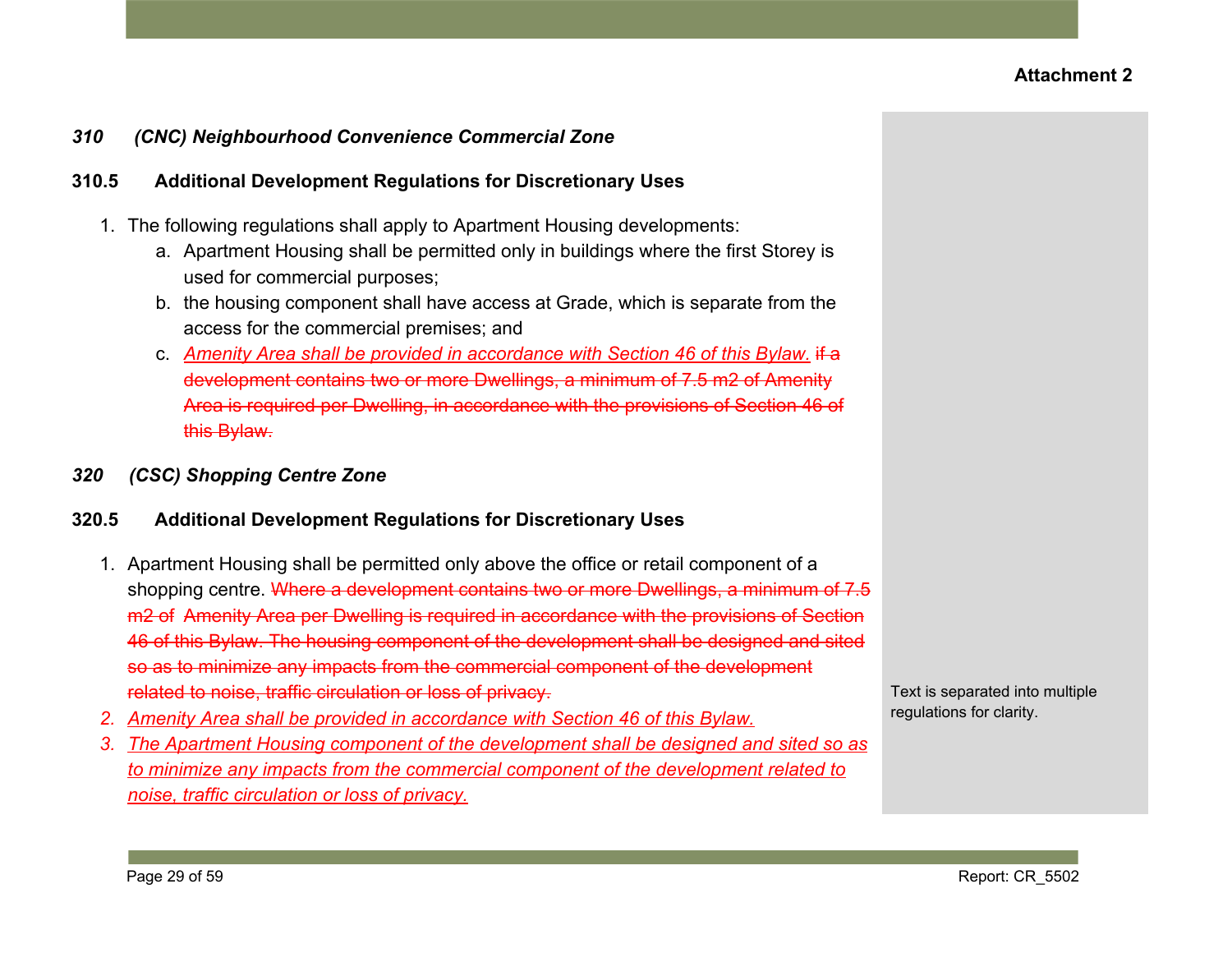### *(Renumber the rest of Subsection 320.5 accordingly)*

*330 (CB1) Low Intensity Business Zone*

#### **330.5 Additional Development Regulations for Discretionary Uses**

- 1. The following regulations shall apply to Apartment Housing developments:
	- a. Apartment Housing shall be permitted only in buildings where the first Storey is used for commercial purposes;
	- b. the housing component shall have access at Grade, which is separate from the access for the commercial premises;
	- c. *Amenity Area shall be provided in accordance with Section 46 of this Bylaw* where a development contains two or more Dwellings, a minimum of 7.5 m2 of Amenity Area per Dwelling is required, in accordance with the provisions of Section 46 of this **Bylaw**; and
	- d. The maximum Floor Area Ratio of Apartment Housing shall be 1.5.

#### *340 (CB2) General Business Zone*

### **340.5 Additional Development Regulations for Discretionary Uses**

- 3. The following regulations shall apply to Apartment Housing developments:
	- a. Apartment Housing shall be permitted only in buildings where the first Storey is used for commercial purposes;
	- b. the housing component shall have access at Grade, which is separate from the access for the commercial premises;
	- c. *Amenity Area shall be provided in accordance with Section 46 of this Bylaw* where a development contains two or more Dwellings, a minimum of 7.5 m2 of Amenity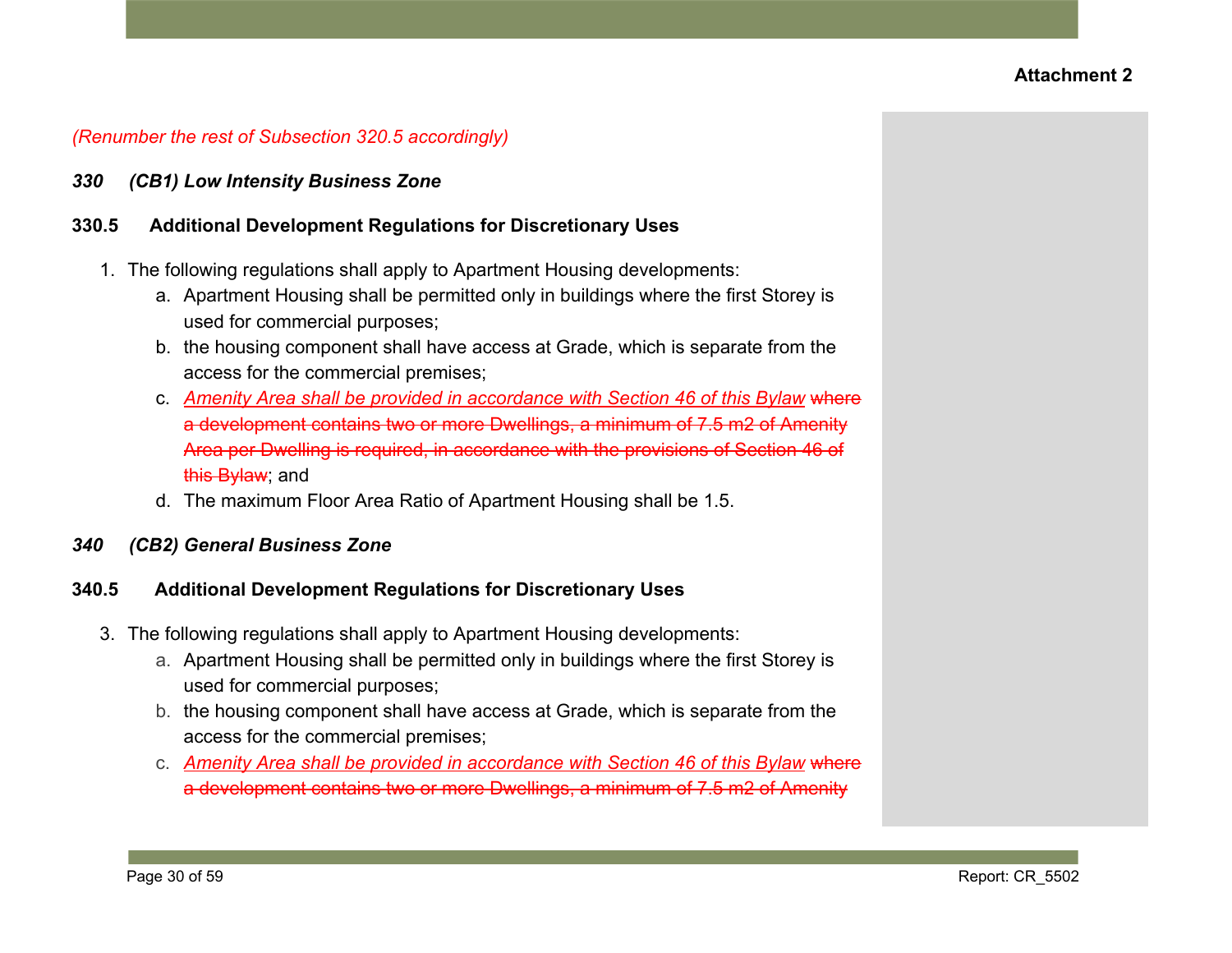Area per Dwelling is required, in accordance with the provisions of Section 46 of this **Bylaw** and

d. the maximum Floor Area Ratio of Apartment Housing shall be 2.0.

## *360 (CO) Commercial Office Zone*

## **360.5 Additional Development Regulations for Discretionary Uses**

- 1. The following regulations shall apply to Apartment Housing developments:
	- a. Apartment Housing shall be permitted only in buildings where the first Storey is used for commercial purposes;
	- b. the housing component shall have access at Grade that is separate from the access for the commercial premises; and
	- c. *Amenity Area shall be provided in accordance with Section 46 of this Bylaw.* if a development contains two or more Dwellings, a minimum of 7.5 m2 of Amenity Area per Dwelling is required, in accordance with the provisions of Section 46 of this Bylaw.

## *370 (CB3) Commercial Mixed Business Zone*

# **370.4 Development Regulations**

- 3. *Amenity Area shall be provided in accordance with Section 46 of this Bylaw* If Apartment Housing contains two or more Dwellings, a minimum Amenity Area of 7.5 m2 per Dwelling shall be provided.
- *570 (CS1) Community Services 1 Zone*
- **570.4.1 Development Regulations for Uses Listed Under Sections 570.2.3 and 570.2.4**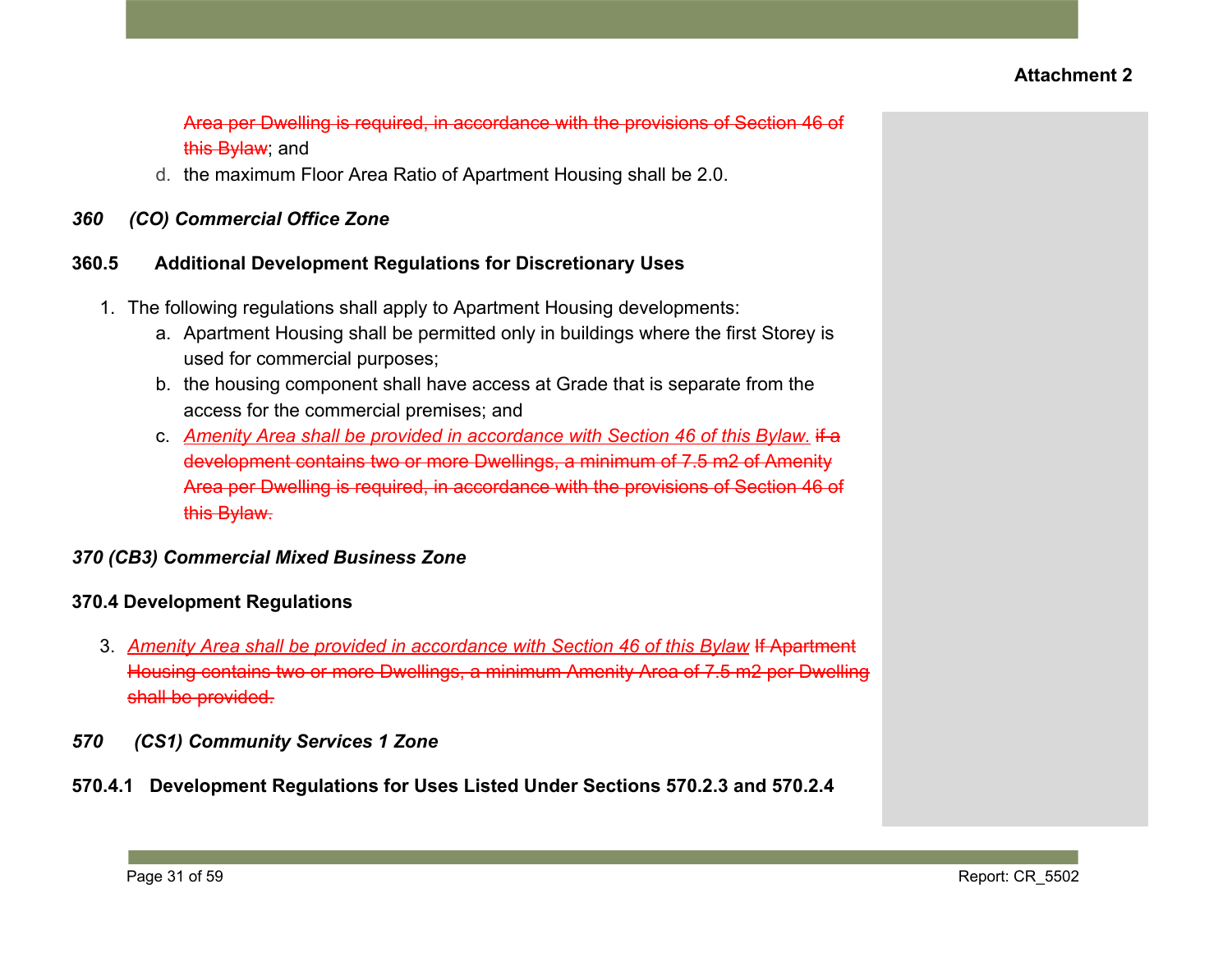- 1. The maximum Density shall be 42 Dwellings/ha; provided that this shall be increased by 1 Dwelling/ha for every 6 required resident parking spaces and associated manoeuvring aisles which are provided underground, up to a maximum density of 54 Dwellings/ha. For the purpose of this clause, underground parking shall be covered so as to provide useful Site area that would not otherwise be available. Any projection above the grade of the surface covering such parking shall be less than 1.0 m; shall not be located in a Front Yard; and, shall be integrated with the design of buildings and landscaping so as to be unobtrusive.*; and*
	- *a. this shall be increased by an additional 10 Dwellings/ha where Common Amenity Area of at least 2.5 m2 per Dwelling is provided in addition to Amenity Area required by subsection 46(2) and is developed in accordance with Section 46.*
- 8. *Amenity Area shall be provided in accordance with Section 46 of this Bylaw.* Minimum Private Outdoor Amenity Areas, at grade, of 30 m2 per Dwelling unit shall be provided.
- 9. Except for developments where all Dwellings have Frontage on a public roadway, or those which contain less than 20 Dwellings, a minimum of 2.5 m2 of Amenity Area per Dwelling shall be provided as communal recreational space, and be aggregated into areas of not less than 50 m2.

*(Renumber the rest of Subsection 570.4.1 accordingly)*

# *571 (CS2) Community Services 2 Zone*

# **571.4.1 Development Regulations for Uses Listed Under Sections 571.2.3 and 571.2.4**

1. The maximum Density shall be 42 Dwellings/ha; provided that this shall be increased by 1 Dwelling/ha for every 6 required resident parking spaces and associated manoeuvring aisles which are provided underground, up to a maximum density of 54 Dwellings/ha. For the purpose of this clause, underground parking shall be covered so as to provide useful Site area that would not otherwise be available. Any projection above the grade of the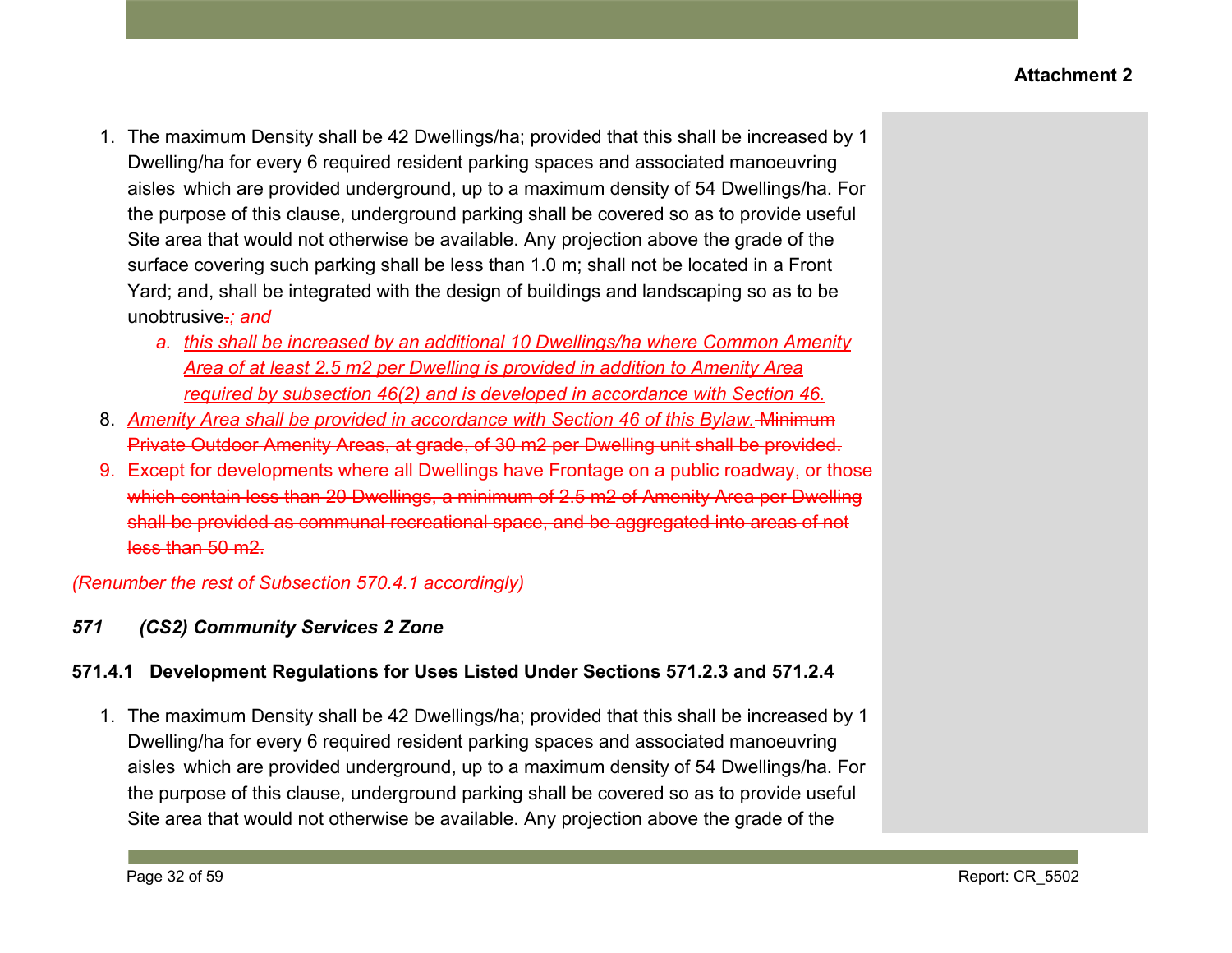surface covering such parking shall be less than 1.0 m; shall not be located in a Front Setback; and, shall be integrated with the design of buildings and landscaping so as to be unobtrusive.*; and*

- *a. this shall be increased by an additional 10 Dwellings/ha where Common Amenity Area of at least 2.5 m2 per Dwelling is provided in addition to Amenity Area required by subsection 46(2) and is developed in accordance with Section 46.*
- 8. Amenity Area shall be provided in accordance with Section 46 of this Bylaw. Minimum Private Outdoor Amenity Areas, at grade, of 30 m2 per Dwelling unit shall be provided.
- 9. Except for developments where all Dwellings have Frontage on a public roadway, or those which contain less than 20 Dwellings, a minimum of 2.5 m2 of Amenity Area per Dwelling shall be provided as communal recreational space, and be aggregated into areas of not less than 50 m2.

*(Renumber the rest of Subsection 571.4.1 accordingly)*

*572 (CS3) Community Services 3 Zone*

### **572.4.1 Development Regulations for Uses Listed Under Sections 572.2.3 and 572.2.4**

1. The maximum Density shall be 42 Dwellings/ha; provided that this shall be increased by 1 Dwelling/ha for every 6 required resident parking spaces and associated manoeuvring aisles which are provided underground, up to a maximum density of 54 Dwellings/ha. For the purpose of this clause, underground parking shall be covered so as to provide useful Site area that would not otherwise be available. Any projection above the grade of the surface covering such parking shall be less than 1.0 m; shall not be located in a Front Yard; and, shall be integrated with the design of buildings and landscaping so as to be unobtrusive.*; and*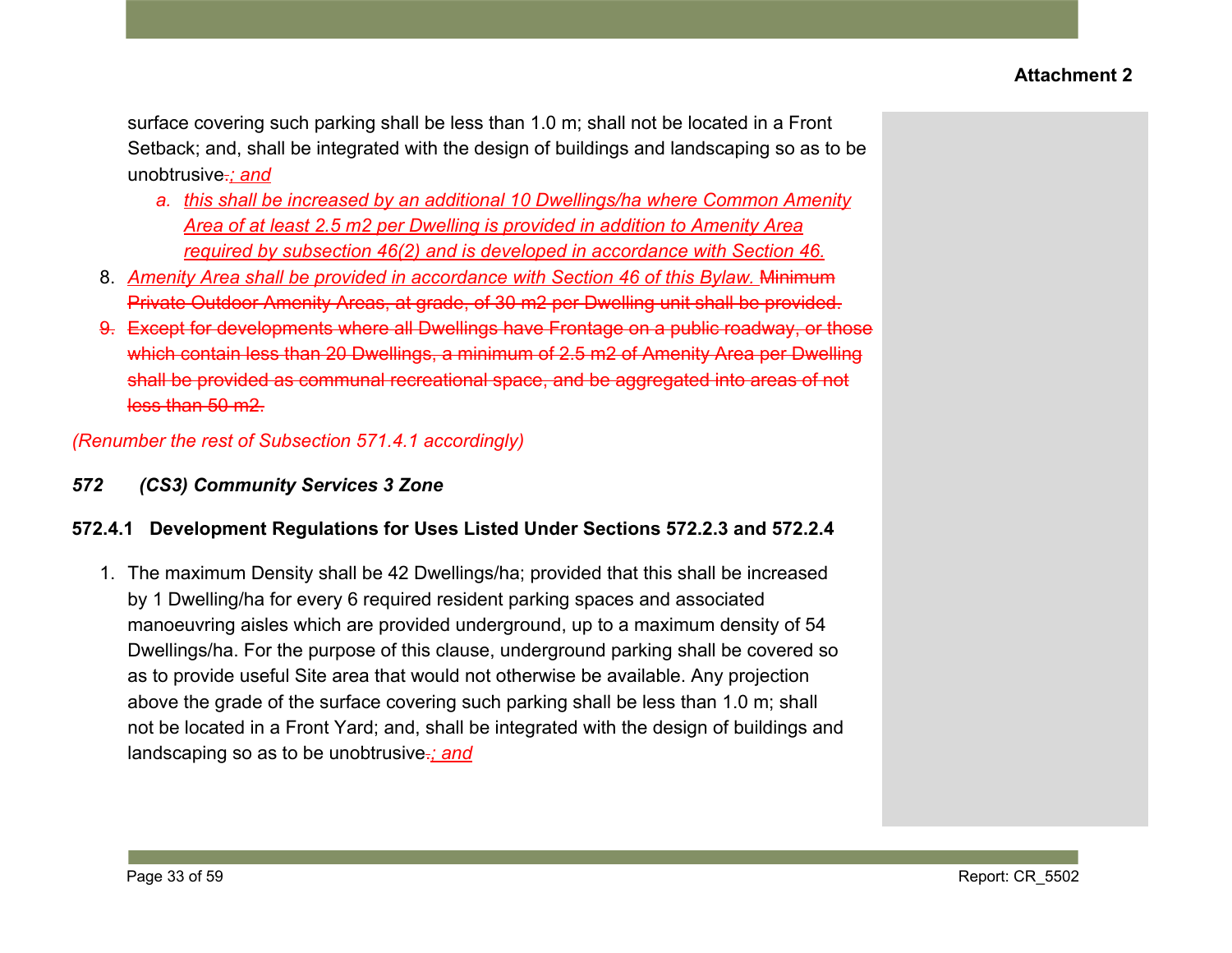- *a. this shall be increased by an additional 10 Dwellings/ha where Common Amenity Area of at least 2.5 m2 per Dwelling is provided in addition to Amenity Area required by subsection 46(2) and is developed in accordance with Section 46.*
- 8. Amenity Area shall be provided in accordance with Section 46 of this Bylaw. Minimum Private Outdoor Amenity Areas, at grade, of 30 m2 per Dwelling unit shall be provided.
- 9. Except for developments where all Dwellings have Frontage on a public roadway, or those which contain less than 20 Dwellings, a minimum of 2.5 m2 of Amenity Area per Dwelling shall be provided as communal recreational space, and be aggregated into areas of not less than 50 m2.

# *(Renumber the rest of Subsection 572.4.1 accordingly)*

*573 (CS4) Community Services 4 Zone*

# **573.4.1 Development Regulations for Uses Listed Under Sections 573.2.3 and 573.2.4**

- 1. The maximum Density shall be 42 Dwellings/ha; provided that this shall be increased by 1 Dwelling/ha for every 6 required resident parking spaces and associated manoeuvring aisles which are provided underground, up to a maximum density of 54 Dwellings/ha. For the purpose of this clause, underground parking shall be covered so as to provide useful Site area that would not otherwise be available. Any projection above the grade of the surface covering such parking shall be less than 1.0 m; shall not be located in a Front Yard; and, shall be integrated with the design of buildings and landscaping so as to be unobtrusive.*; and*
	- *a. this shall be increased by an additional 10 Dwellings/ha where Common Amenity Area of at least 2.5 m2 per Dwelling is provided in addition to Amenity Area required by subsection 46(2) and is developed in accordance with Section 46.*
- 8. Amenity Area shall be provided in accordance with Section 46 of this Bylaw. Minimum Private Outdoor Amenity Areas, at grade, of 30 m2 per Dwelling unit shall be provided.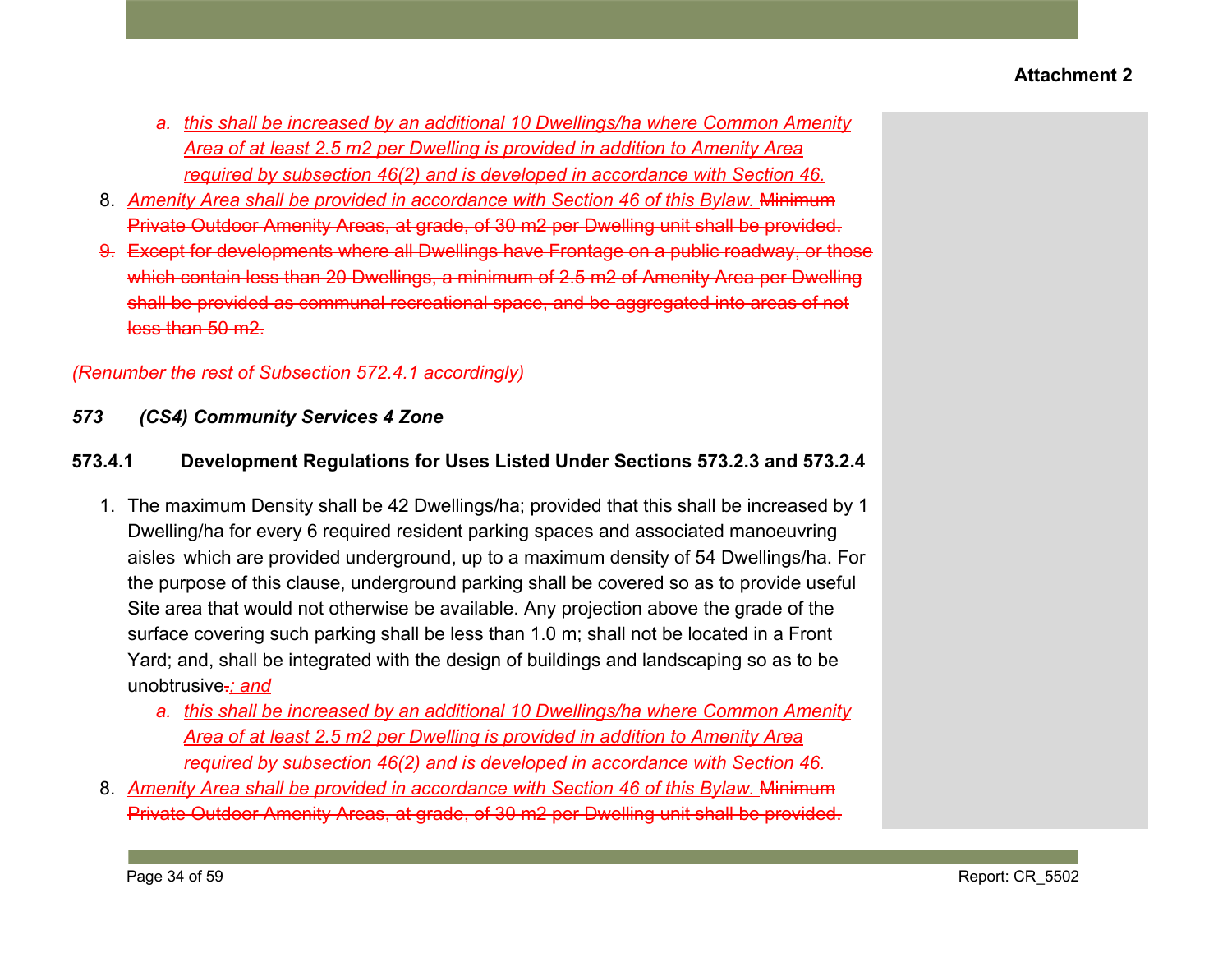9. Except for developments where all Dwellings have Frontage on a public roadway, or those which contain less than 20 Dwellings, a minimum of 2.5 m2 of Amenity Area per Dwelling shall be provided as communal recreational space, and be aggregated into areas of not less than 50 m2.

### *(Renumber the rest of Subsection 573.4.1 accordingly)*

### *823 Medium Scale Residential Infill Overlay*

### **823.4 Development Regulations for Stacked Row Housing and Apartment Housing**

- 2. Building Design
	- g. Elements of the development and of individual dwellings such as windows, doors, balconies, *and* Amenity Areas and Private Outdoor Amenity Areas should be sited, oriented and designed to minimize their impact on adjacent dwellings, considering such things as daylight, sunlight, ventilation, quiet, visual privacy, shadowing, views, and noise.
- 3. Amenity Area
	- a. A minimum Private Outdoor Amenity Area of 7.5 m2 shall be provided for each Apartment Housing Dwelling except that for ground Storey Dwellings a minimum of 15.0 m2 of Private Outdoor Amenity Area shall be provided.
	- b. Notwithstanding Section 47 of this Bylaw, the Private Outdoor Amenity Area for Apartment Housing Dwellings shall have a minimum width and length of 2.0 m and may be located within a Front Setback provided that a minimum Setback of 1.0 m is maintained between the property line and the Private Outdoor Amenity Area.
	- c. Development containing ten (10) to nineteen (19) Apartment Housing Dwellings shall provide a minimum of 2.5 m2 of common Amenity Area per Dwelling in addition to the 7.5 m of Private Outdoor Amenity Area required under Section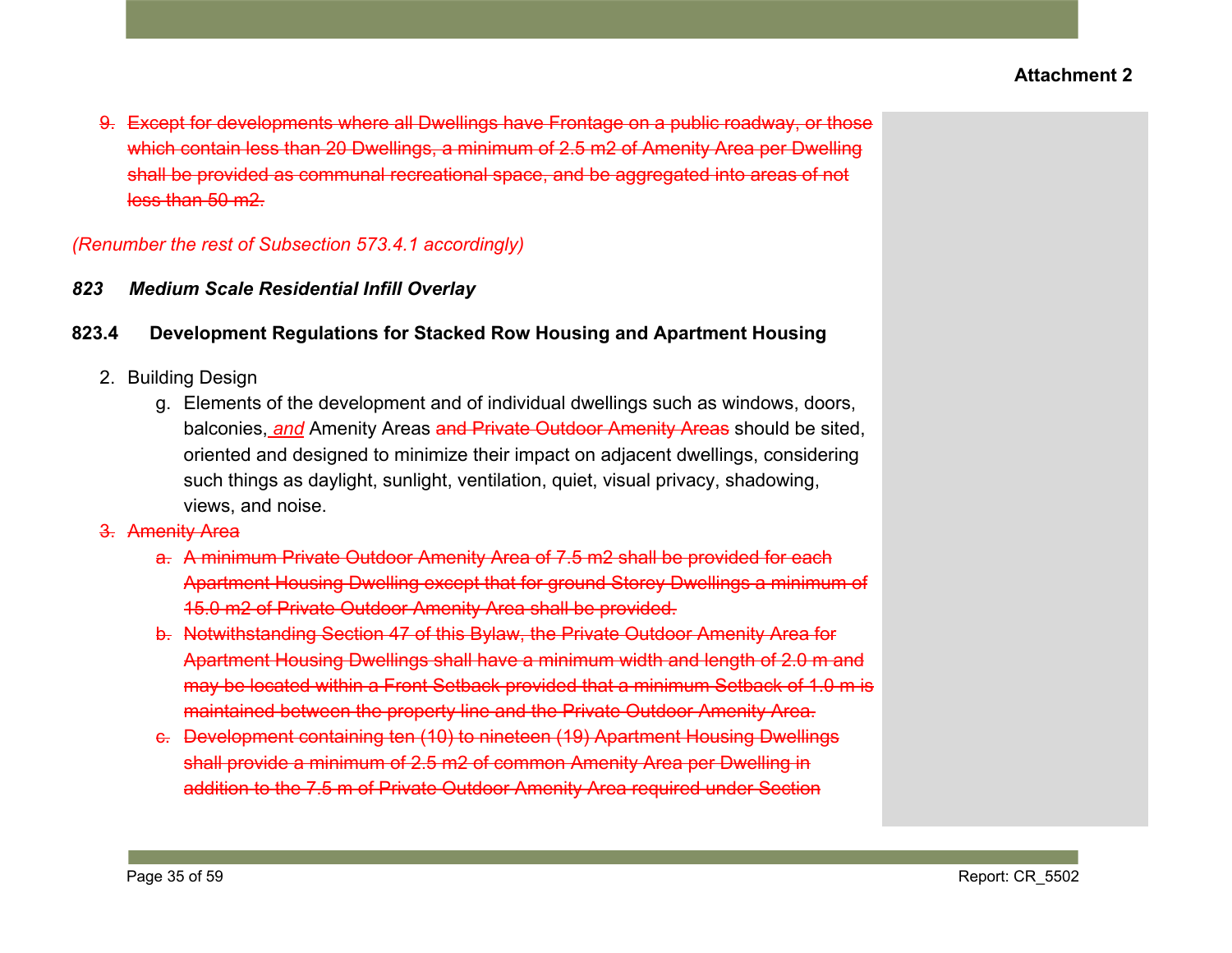823.3(3)(a). Common Amenity Area shall be designed to facilitate active or passive recreational activities and shall:

- i. be located outdoors at ground level,
- $ii.$  be aggregated into areas of not less than  $25.0$  m $2,$
- $iii.$  have a minimum width and length of 4.0 m,
- iv. have access to sunlight,
- v. include seating and artificial lighting, and
- vi. be directly accessible from the building.
- d. Development containing twenty (20) Apartment Housing Dwellings or more shall provide a minimum of 2.5 m2 of common Amenity Area per Dwelling in addition to the Private Outdoor Amenity Area required in Section 823.3(3)(a). A minimum of 50 m2 of common Amenity Area shall be provided outdoors at Grade. Any remaining area required may be provided indoors or outdoors or a combination thereof, but shall be aggregated into areas of at least 25.0 m2.
	- i. Where provided outdoors, the common Amenity Area shall be designed to facilitate active or passive recreational activities and shall:
		- 1. have a minimum width and length of 5.0 m,
		- 2. be within clear view of several residential units when provided at ground level,
		- 3. be designed to minimize overlook into abutting Sites when provided on a rooftop or building terrace,
		- 4. have access to sunlight,
		- 5. include seating and artificial lighting, and
		- 6. be directly accessible from the building.
	- ii. Where provided outdoors, the common Amenity Area should:
		- 1. be located between buildings to break up the massing of development along the block face when a development contains two or more buildings.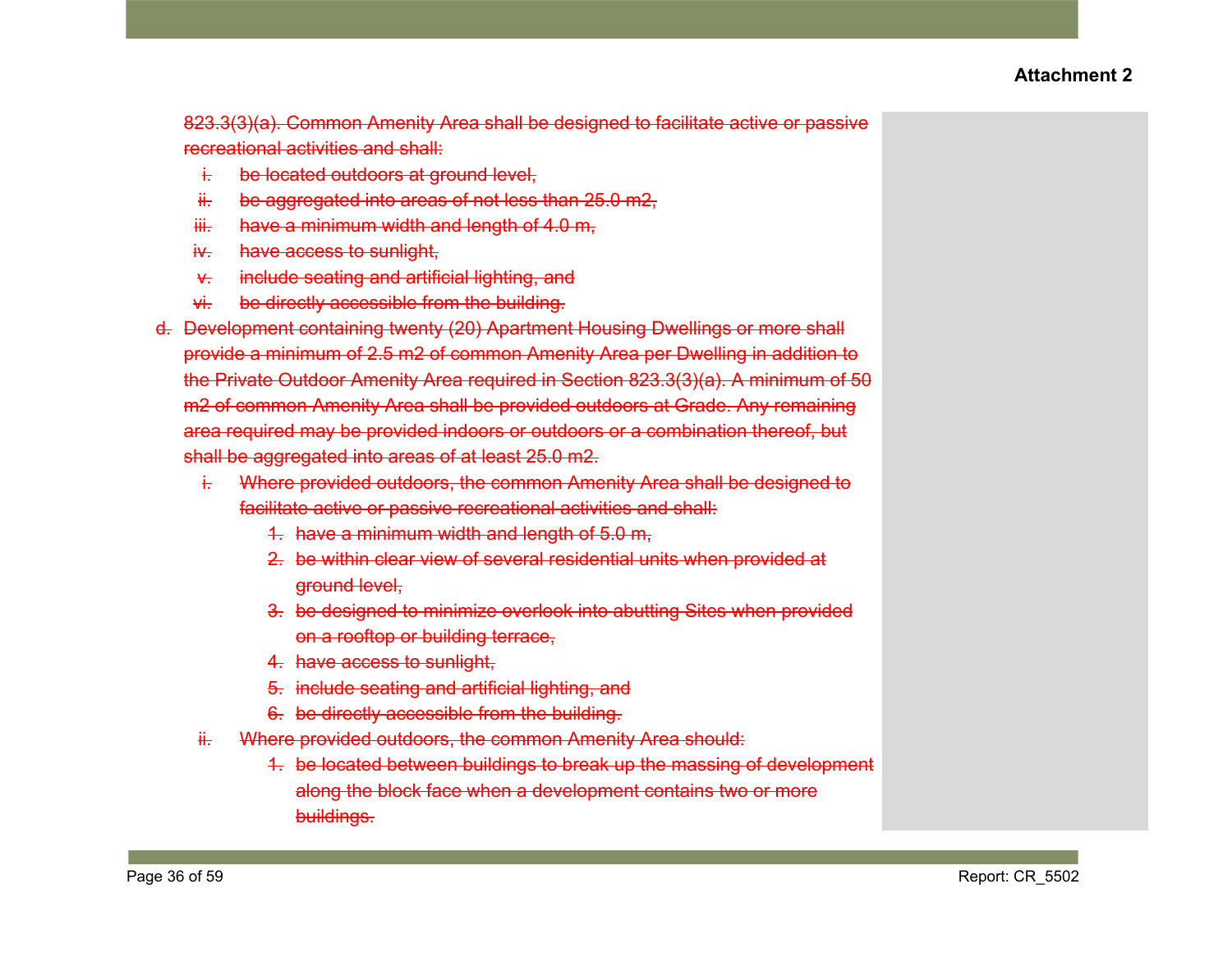- iii. Where provided indoors, common Amenity Area shall:
	- 1. be separate from a building's common utility areas (e.g. lobbies, corridors, and vestibules),
	- 2. include furniture and fixtures that accommodate small social gatherings and/or active recreational pursuits (e.g. tables and chairs, kitchen facilities, exercise or play equipment), and
	- 3. provide access to other public areas within the building and to any outdoor communal recreation space.
- e. Notwithstanding any other regulation of this Bylaw, the common Amenity Area or Private Outdoor Amenity Area may be located within any Yard. A minimum Setback of 1.0 m is required between an Amenity Area or Private Outdoor Amenity Area and any property line that abuts a public street.
- *3.* Landscaping
	- a. In addition to the requirements of Section 55 of this Bylaw, the required Landscape Plan shall demonstrate:
		- i. the use of vertical landscaping features (e.g. hedges, decorative Fences, low walls, shrubs or other plant material) between surface parking areas and ground Storey Apartment Dwellings or ground Storey Stacked Row Housing Dwellings that look onto these areas,
		- ii. entry transitions including features such as steps, decorative Fences, gates, hedges, low walls, and planting beds between the public roadway and Dwellings that front or flank onto the public roadway, and
		- iii. clear delineation of all **Private Outdoor Amenity Areas and common** Amenity Areas at Grade with vertical landscaping features (e.g. hedges, decorative Fences, gates, low walls).

*(Renumber the rest of Subsection 823.4 accordingly)*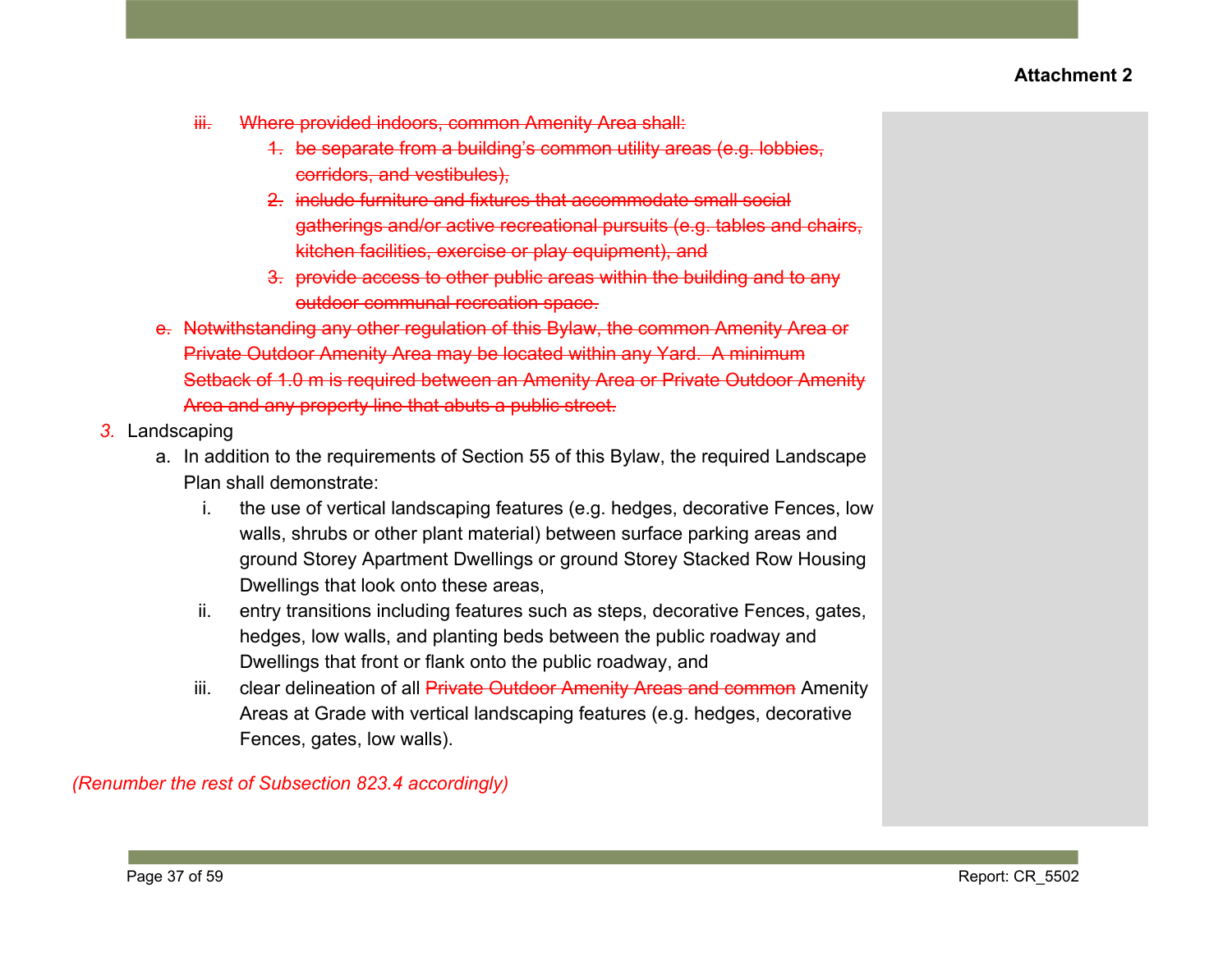| Table 823.6(2)     |                                                                                                                                                                                                                                              |                                                                                                                                                                                                                                              |                                                                                                                                                                                                                                                                                                                                                                                                                      |  |
|--------------------|----------------------------------------------------------------------------------------------------------------------------------------------------------------------------------------------------------------------------------------------|----------------------------------------------------------------------------------------------------------------------------------------------------------------------------------------------------------------------------------------------|----------------------------------------------------------------------------------------------------------------------------------------------------------------------------------------------------------------------------------------------------------------------------------------------------------------------------------------------------------------------------------------------------------------------|--|
| <b>Tier Number</b> | <b>Recipient Parties:</b>                                                                                                                                                                                                                    | <b>Affected Parties:</b>                                                                                                                                                                                                                     | <b>Regulation proposed to be</b><br>varied                                                                                                                                                                                                                                                                                                                                                                           |  |
| Tier 1             | The municipal<br>address and<br>assessed owners of<br>land wholly or partly<br>located within a<br>distance of 60.0 m of<br>the Site of the<br>proposed<br>development and the<br>President of each<br>applicable<br><b>Community League</b> | The municipal<br>address and<br>assessed owners of<br>land wholly or partly<br>located within a<br>distance of 60.0 m of<br>the Site of the<br>proposed<br>development and the<br>President of each<br>applicable<br><b>Community League</b> | $823.4(1)(a) - Building$<br>orientation<br>$823.4(1)(c)$ – Front setback<br>$823.4(1)(b)$ – Determination of<br>front lot line<br>$823.4(1)(f) - Height$<br>$823.4(1)(g)$ – Building length<br>823.4(2) - Building design<br>823.4(43)(a)(ii) - Landscaping<br>for entry transitions<br>$823.\frac{34(54)}{4}$ – Access and<br>parking<br>823.5 - Additional<br>Development Regulations for<br><b>Specific Areas</b> |  |
| Tier <sub>2</sub>  | The municipal<br>address and<br>assessed owners of<br>land Abutting the<br>Site and directly<br>adjacent across a<br>Lane from the Site of<br>the proposed<br>development and the<br>President of each                                       | The municipal<br>address and<br>assessed owners of<br>land Abutting the Site<br>and directly adjacent<br>across a Lane from<br>the Site of the<br>proposed<br>development                                                                    | $823.4(1)(d)$ – Side setback<br>$823.4(1)(e)$ – Side Setback<br>abutting a property zoned to<br>allow Single Detached<br>Housing as a Permitted Use or<br>the RF5 Row Housing Zone<br>$823.4(3)$ - Amenity Area<br>823.4(43)(a)(i) - Vertical<br>landscaping features<br>823.4 $(43)(a)(iii)$ - Landscaping                                                                                                          |  |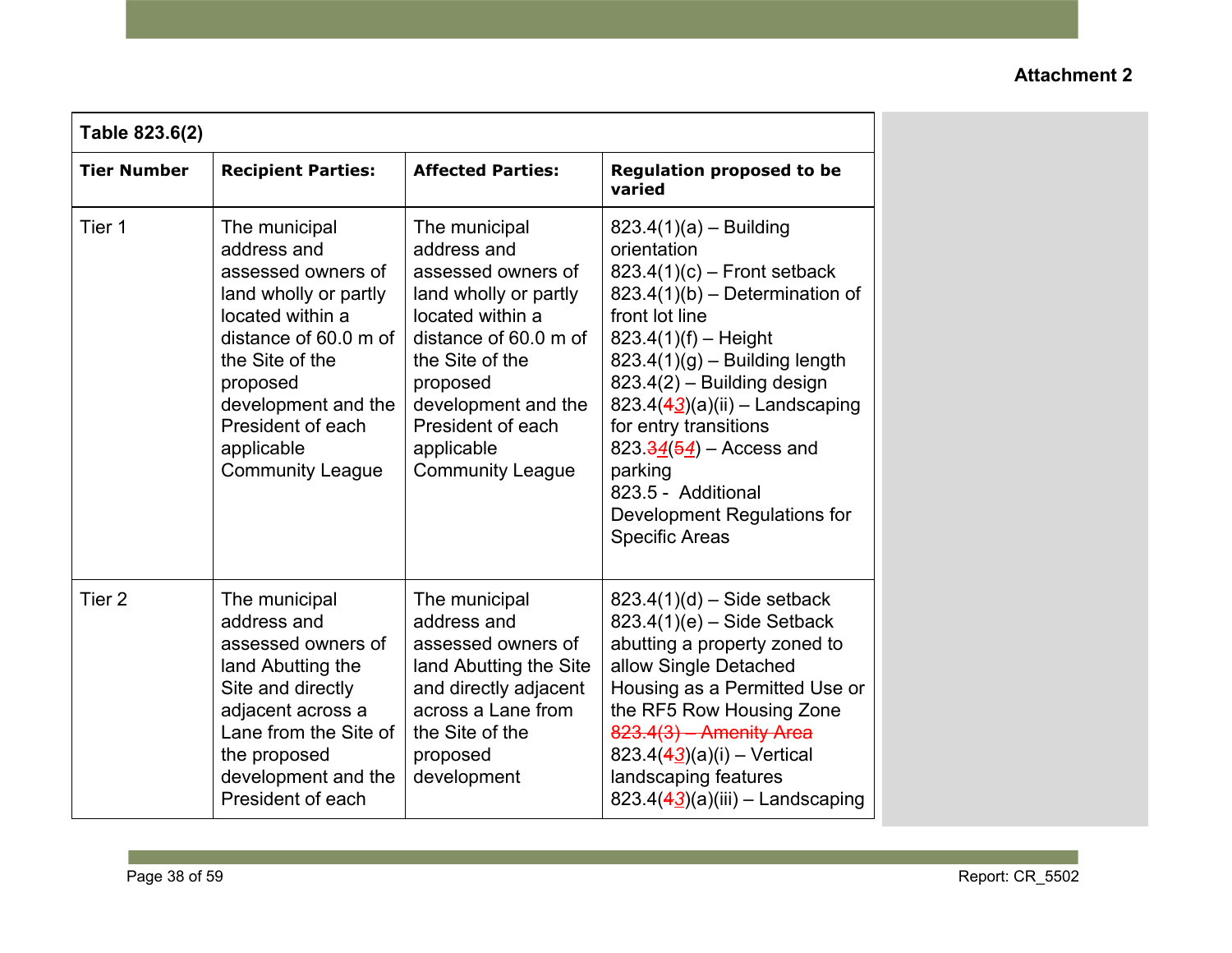|       |                 | applicable<br><b>Community League</b> | to delineate <del>Private Outdoor</del><br><b>Amenity Areas</b><br>$823.4(43)(b) -$ Soil depth     | Amenity Area requirements in the<br>Downtown and Blatchford Special |
|-------|-----------------|---------------------------------------|----------------------------------------------------------------------------------------------------|---------------------------------------------------------------------|
|       |                 |                                       |                                                                                                    | Areas are not proposed to be<br>changed                             |
| 910.5 |                 | (CCA) Core Commercial Arts Zone       |                                                                                                    |                                                                     |
| 4.    |                 |                                       | Development Regulations for Permitted and Discretionary Uses                                       |                                                                     |
|       | d. Amenity Area |                                       |                                                                                                    |                                                                     |
|       | L.              |                                       | Notwithstanding subsection 46(2), Amenity Area shall be provided in accordance                     |                                                                     |
|       |                 | with the following:                   |                                                                                                    |                                                                     |
|       |                 |                                       | A. A minimum $a\text{A}$ menity $a\text{A}$ rea of 3% of gross floor area of residential uses, to  |                                                                     |
|       |                 |                                       | a maximum of 6% shall be required for buildings over 2000m2 to the                                 |                                                                     |
|       |                 |                                       | satisfaction of the Development Officer. Amenity aAreas may include                                |                                                                     |
|       |                 |                                       | meeting rooms, fitness facilities, outdoor space, and shall be exempt from                         |                                                                     |
|       |                 | <b>FAR calculations.</b>              |                                                                                                    |                                                                     |
|       |                 |                                       | <b>B.</b> Non-residential buildings on sites of less than 1350m <sup>2</sup> shall not be required |                                                                     |
|       |                 | to provide Amenity Area.              |                                                                                                    |                                                                     |
|       |                 |                                       | C. Nen residential er mived use buildings en eites greater than 1950m? aboll                       |                                                                     |

to delineate Private Outdoor

*C.* Non-residential or mixed-use buildings on sites greater than 1350m² shall provide a minimum Amenity Area of 3% on the non-residential uses to a maximum of 6% of the development. Amenity Areas may include interior landscaped open spaces, arcades, atriums, plazas and gardens and shall be exempt from FAR calculations.

# *910.6 (CMU) Commercial Mixed Use Zone*

applicable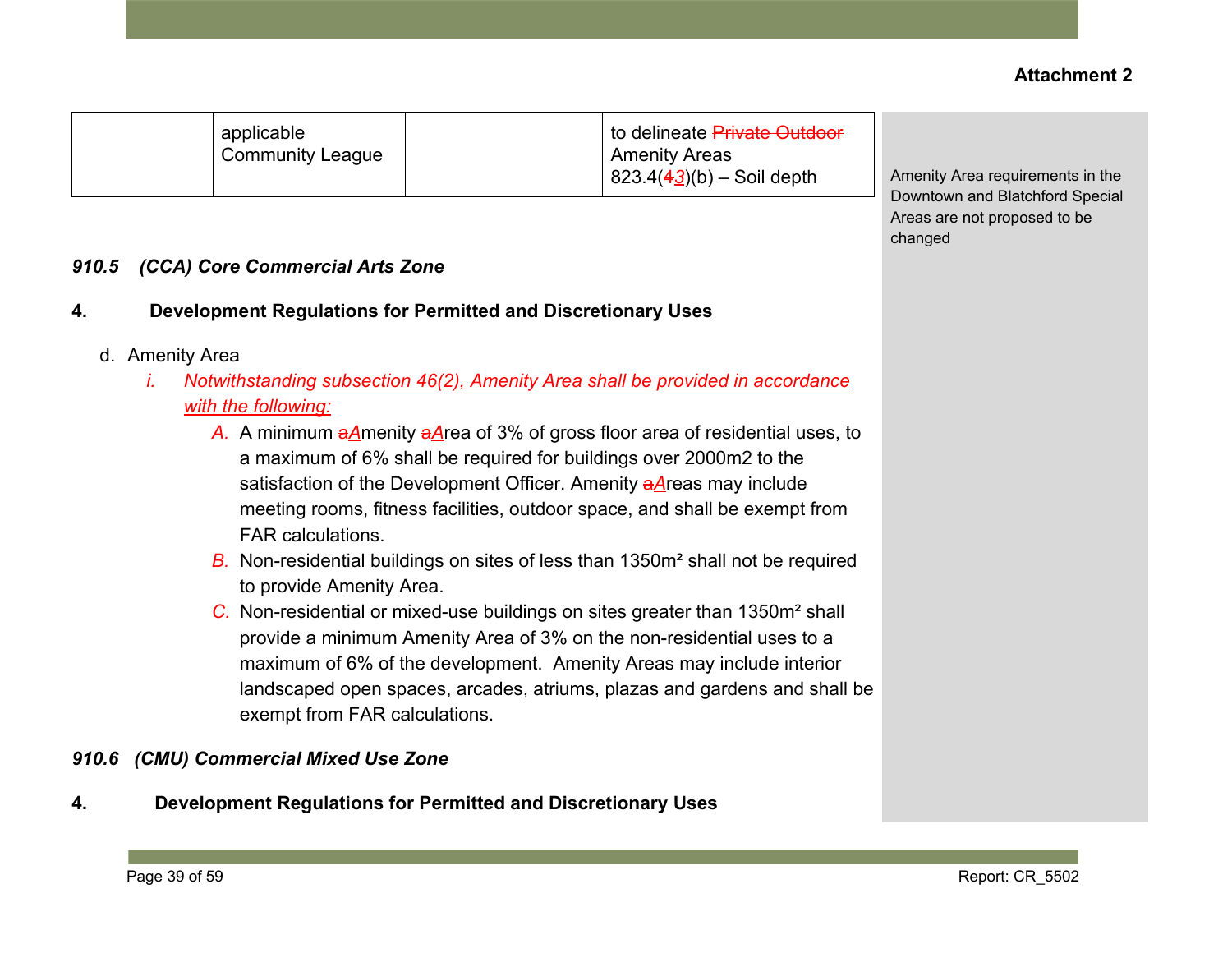- d. Amenity Areas:
	- *i. Notwithstanding subsection 46(2), Amenity Areas shall be provided in accordance with the following:*
		- *A.* An minimum a*A*menity a*A*rea of 3% of gross floor area of residential uses, to a maximum of 6%, shall be required for buildings over 2000m2 to the satisfaction of the Development Officer. Amenity a*A*reas may include meeting rooms, fitness facilities, outdoor space, and shall be exempt from FAR calculations. The Development Officer will review a*A*menity a*A*rea provision to ensure it meets the intent.
		- *B.* Non-residential buildings on sites of less than 1350m2 shall not be required to provide a*A*menity a*A*rea.
		- *C.* Non-residential or mixed-use buildings on sites greater than 1350m2 shall provide a minimum a*A*menity a*A*rea of 3% on the non-residential uses, to a maximum of 6%. Amenity a*A*reas may include interior landscaped open spaces, arcades, atriums, plazas and gardens and shall be exempt from FAR calculations.
		- *D.* Developments on sites larger than 3000m2 shall provide:
			- *1.* An additional 5% of the site area developed as open space in the form of parks, plazas, atriums and publicly accessible spaces at Grade for the benefit of residents or tenants; and
			- *2.* In large developments, mid block breaks and access shall be provided to facilitate pedestrian access to other walkways, laneway or interior courtyards.

## *910.7 (HA) Heritage Area Zone*

**4. Development Regulations**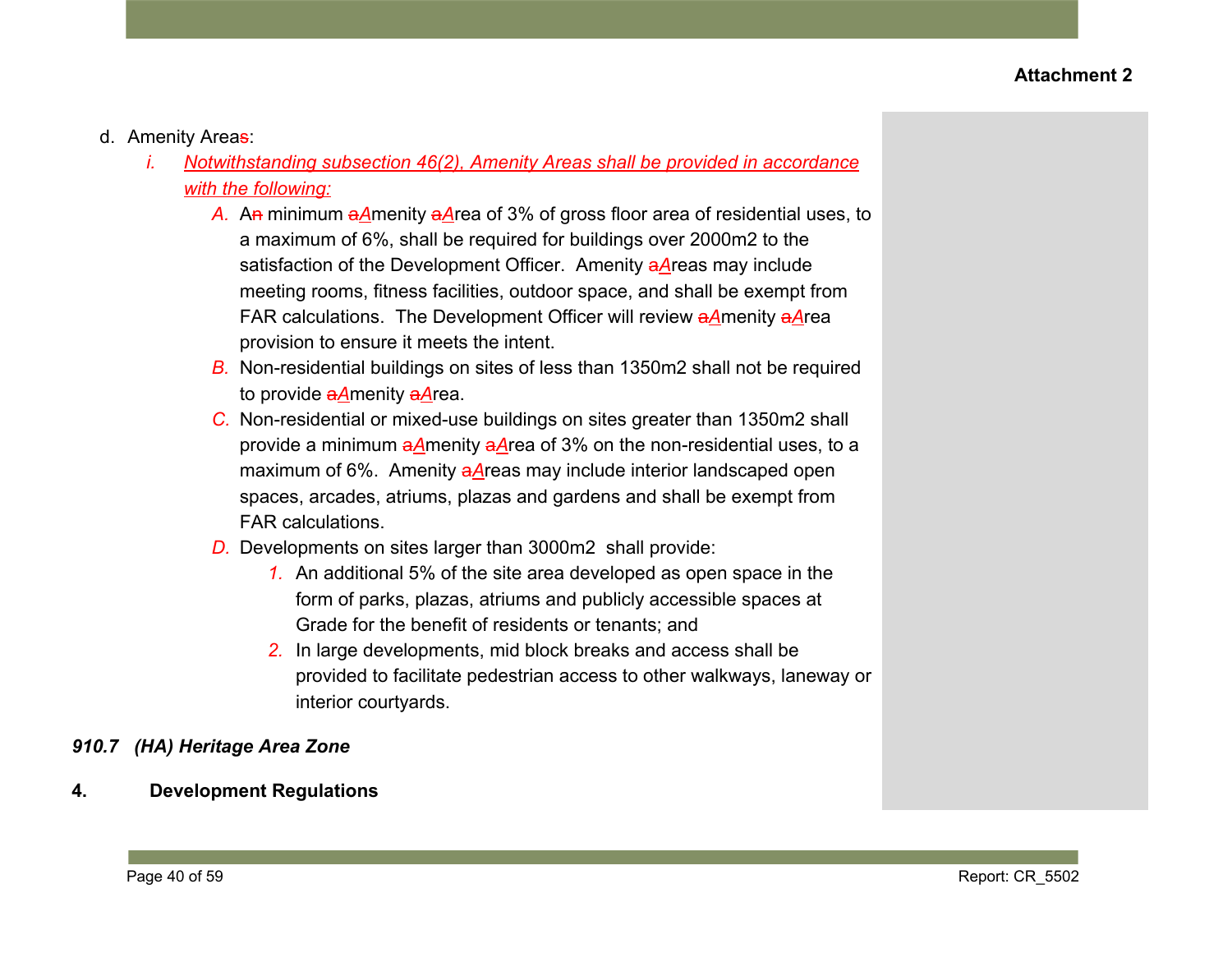- d. Amenity Areas:
	- *i. Notwithstanding subsection 46(2), Amenity Area shall be provided in accordance with the following:*
		- *A.* a minimum Amenity Area of 3% of the non-residential Floor Area shall be provided and such Amenity Area shall be exempted from Floor Area calculations to a maximum of 6% of the Floor Area of the development. Such Amenity Areas may include courtyards, interior landscaped open space, arcades, plazas, atriums and seating areas;
		- *B.* non-residential buildings of less than 1 394 m2 shall not be required to provide the 3% Amenity Area; and
		- *C.* Amenity Area for Apartment Housing shall not be required;*.*

## *910.8 (HDR) High Density Residential Zone*

### **4. Development Regulations**

- f. Amenity Areas
	- *i. Notwithstanding subsection 46(2), Amenity Areas shall be provided in accordance with the following:*
		- *A.* An minimum a*A*menity a*A*rea of 3% of gross floor area of residential uses, to a maximum of 6% shall be required for buildings over 2000m2 to the satisfaction of the Development Officer, but in no case shall the Amenity a*A*rea be less than 6 m2 per unit. Amenity a*A*reas may include meeting rooms, fitness facilities, outdoor space, balconies, and shall be exempt from FAR calculations. The Development Officer will review a*A*menity a*A*rea provision to ensure it meets the intent.
		- *B.* A minimum Private Outdoor Amenity Area of 15m² per dwelling shall be provided where any part of the dwelling unit is contained at Grade.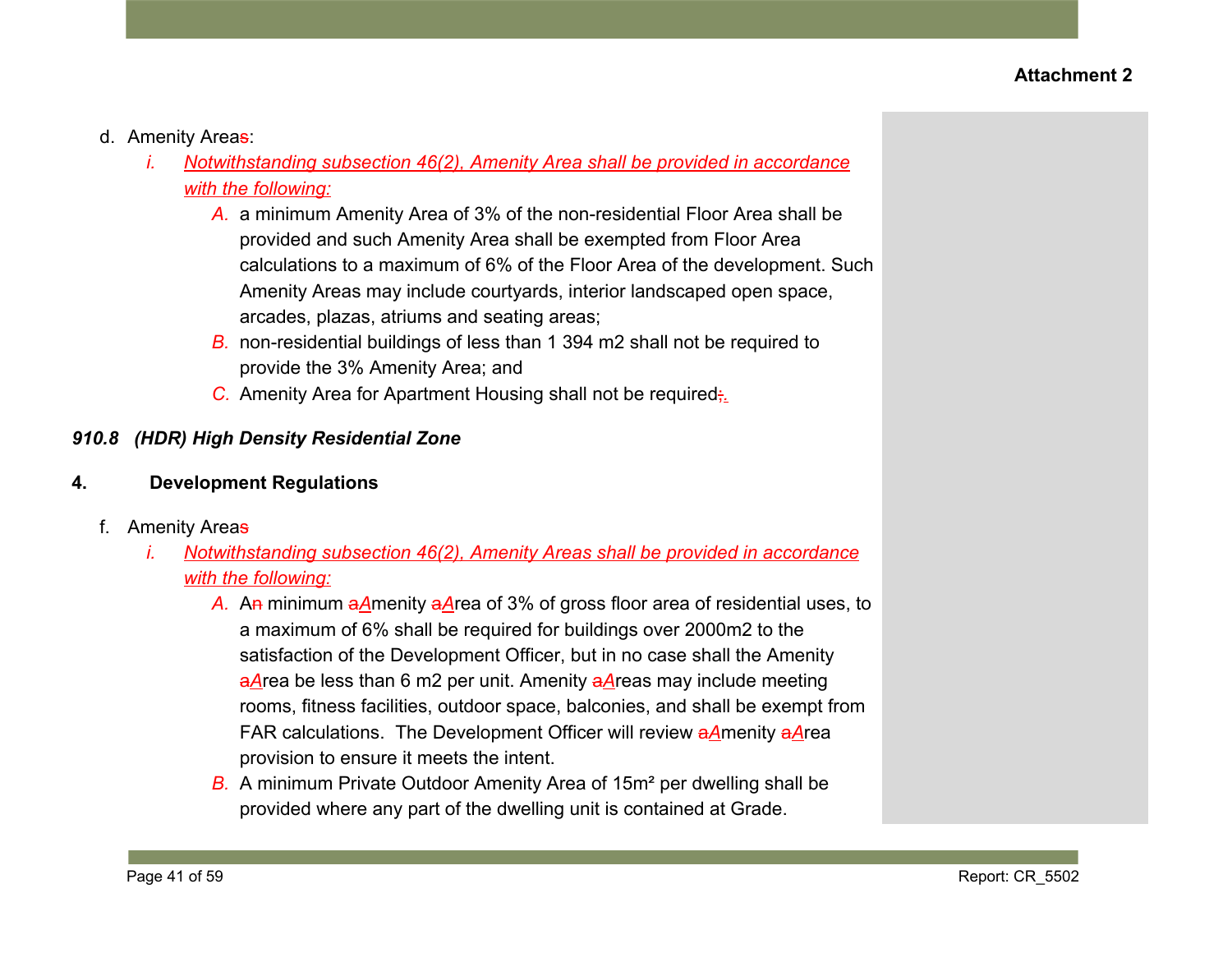*C.* Developments shorter than 26m on sites 700m2 or less, shall be designed to provide common outdoor open space at Grade, podium level or roof level and shall have a minimum a*A*menity a*A*rea of 45m2.

### *910.9 (JAMSC) Jasper Avenue Main Street Commercial Zone*

## **4. Development Regulations**

- d. Amenity Areas:
	- *i. Notwithstanding subsection 46(2), Amenity Areas shall be provided in accordance with the following:*
		- *A.* For Residential Uses, a minimum a*A*menity a*A*rea of 3% of gross floor area, to a maximum of 6% shall be required for buildings over 2000m2 to the satisfaction of the Development Officer. Amenity a*A*reas may include meeting rooms, fitness facilities, outdoor space, balconies and shall be exempt from FAR calculations. The Development Officer will review a*A*menity a*A*rea provision to ensure it meets the intent.
		- *B.* Non-residential buildings on sites of less than 1350m2 shall not be required to provide Amenity Area.
		- *C.* Non-residential or mixed-use buildings on sites greater than 1350m2 shall provide a minimum a*A*menity a*A*rea of 3% on the non-residential uses, to a maximum of 6%. Such Amenity Area may include interior landscaped open spaces, arcades, atriums, plazas and gardens and shall be exempt from FAR calculations.

### *910.10 (RMU) Residential Mixed Use Zone*

- **4. Development Regulations**
	- f. Amenity Area: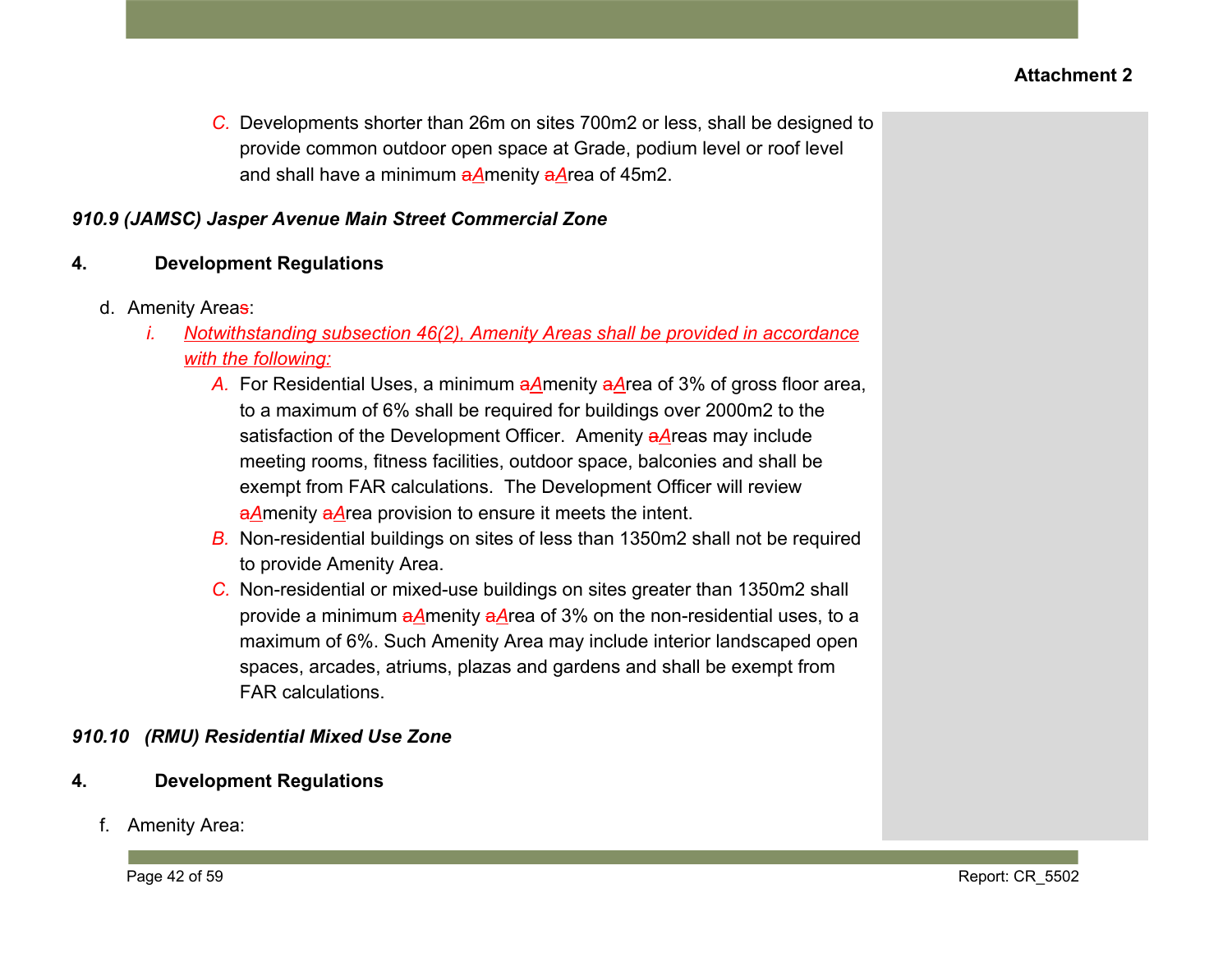- *i. Notwithstanding subsection 46(2), Amenity Area shall be provided in accordance with the following:*
	- *A.* A minimum a*A*menity a*A*rea of 3% of gross floor area of residential uses, to a maximum of 6%, shall be required for buildings over 2000m2 to the satisfaction of the Development Officer, but in no case shall be less than 6 m2 per unit. Amenity aAreas may include meeting rooms, fitness facilities, and outdoor spaces. The Development Officer will review a*A*menity a*A*rea provision to ensure it meets the intent.
	- *B.* A minimum a*A*menity a*A*rea of 3% of the non-residential floor area to a maximum of 6% shall be provided. Amenity a*A*reas may include courtyards, interior landscaped open space, arcades, plazas, atriums, gardens and seating areas.
	- *C.* Notwithstanding the above, non-residential buildings of sites less than 1390m² shall not be required to provide the 3% a*A*menity a*A*rea.
	- *D.* Amenity a*A*reas contained within the building footprint shall be exempt from FAR calculation.

# *910.11 (UW) - URBAN WAREHOUSE ZONE*

- **4. Development Regulations**
	- e. Amenity Areas
		- *i. Notwithstanding subsection 46(2), Amenity Area shall be provided in accordance with the following:*
			- *A.* Residential Uses or residential conversions containing 3 or more dwelling units shall provide a minimum Amenity Area(s) of 3% of Gross Floor Area of Residential Uses, to a maximum total area of 6% to the satisfaction of the Development Officer, but in no case shall be less than 6 m2 per unit.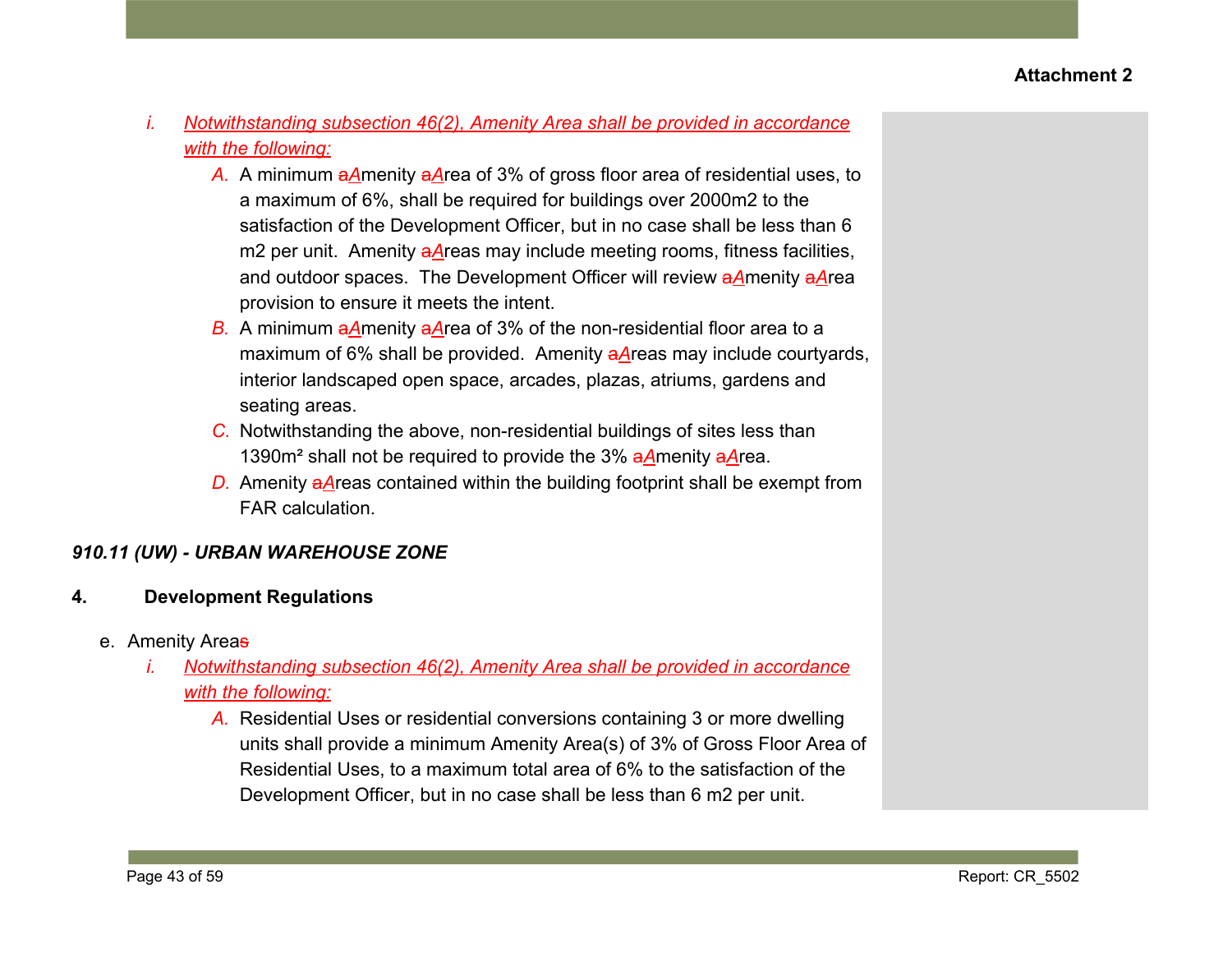Amenity Areas may include, but are not limited to, meeting rooms, fitness facilities, balconies and outdoor spaces.

- *B.* A minimum of 3% of Non-residential Floor Area shall be required to provide amenity area which may include courtyards, interior landscaped open space, arcades, plazas, atriums, gardens and seating areas;
- *C.* Notwithstanding the above, non-residential buildings on sites less than 1,394m² shall not be required to provide the 3% a*A*menity a*A*rea.

# *910.12 (AED) - ARENA & ENTERTAINMENT DISTRICT ZONE*

## **4. Development Regulations for Permitted and Discretionary Uses**

## **d. Amenity Areas**

- *i. Notwithstanding subsection 46(2), Amenity Area shall be provided in accordance with the following:*
	- *A.* A minimum a*A*menity a*A*rea of 3% of the gross floor area of residential uses to a maximum of 10% shall be required for buildings over 2000m2 to the satisfaction of the Development Officer. Amenity a*A*reas may include meeting rooms, fitness facilities, outdoor space, and shall be exempt from FAR calculations.
	- *B.* Non-residential buildings on sites of less than 1350m² shall not be required to provide Amenity Area.
	- *C.* Non-residential or mixed use buildings on sites greater than 1350m² shall provide a minimum Amenity Area of 4% of the gross floor area on the non-residential uses to a maximum of 10% and may be aggregated on the whole site. Such Amenity Area may include, but is not limited to, interior and exterior landscaped open spaces, arcades, roof top patios/gardens *Rooftop Terraces*, atriums and plazas, and shall be exempt from FAR calculations.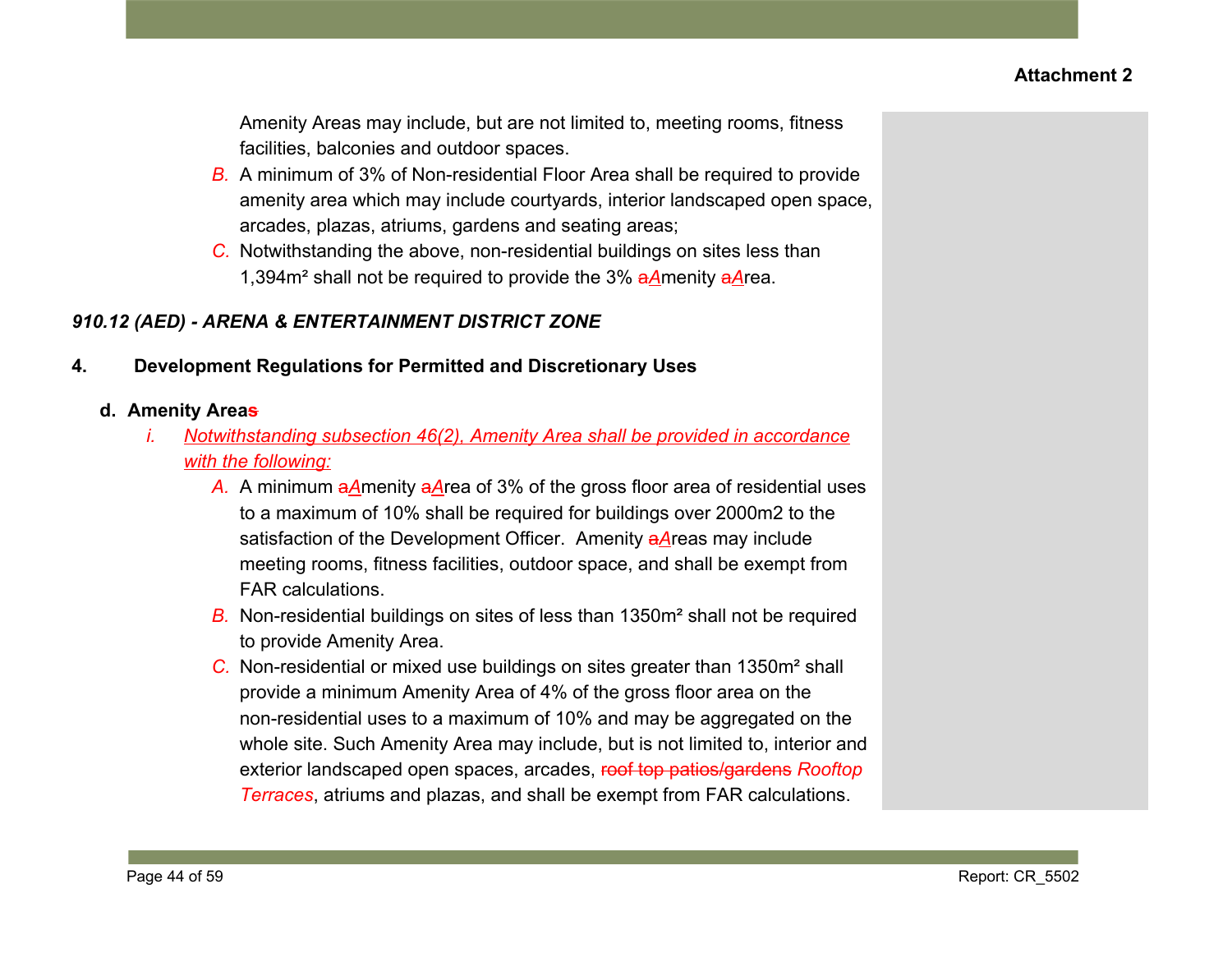- *D.* Required open space shall achieve design excellence and may be located at or above Grade or on rooftops. Parking a*A*reas, d*D*riveways and service access shall not be included as open space.
- *E.* A diversity of open space shall be provided throughout the development, designed to accommodate year-round use. Open space shall include, but is not limited to: space devoted to public gatherings, pedestrian movement and other social and recreational functions.
- *F.* Public spaces shall support a variety of outdoor activities such as standing, sitting, strolling, conversing and dining.

## *920.5 (RF4t) Terwillegar Semi-detached Residential Zone*

- 3. The following development regulations shall apply to the development of RF4t Zones within the Terwillegar Special Area, as identified on Appendix I to this Section:
	- i. notwithstanding subsection 50.3 where the vehicle doors of a detached Garage face a Lane abutting the Site, no portion of the Garage shall be located less than 3.0 m from the abutting property line;

# *(Renumber the rest of Subsection 920.5(3) accordingly)*

# *920.6 (RF5t) Terwillegar Row Housing Zone*

- 3. The following development regulations shall apply to the development of RF5t Zones within the Terwillegar Special Area as identified on Appendix I to this Section:
	- l. notwithstanding subsection 50.3 where the vehicle doors of a detached Garage face a Lane abutting the Site, no portion of the Garage shall be located less than 3.0 m from the abutting property line;

# *(Renumber the rest of Subsection 920.6(3) accordingly)*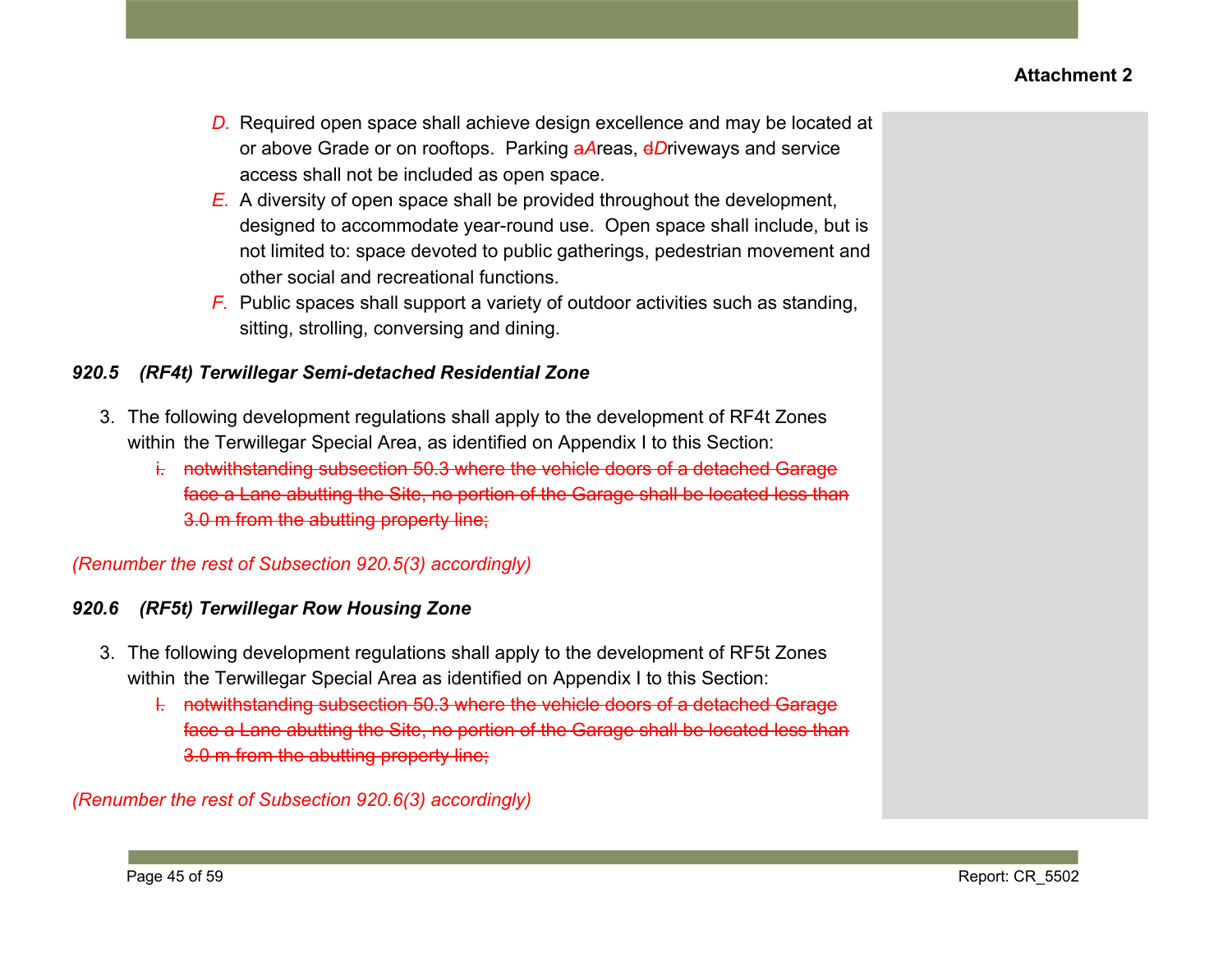- *920.8 (TSDR) Terwillegar Single Detached Residential Zone*
- **4) Development Regulations for Permitted and Discretionary Uses**
	- o. notwithstanding subsection 50.3 where the vehicle doors of a detached Garage face a Lane abutting the Site, no portion of the Garage shall be located less than 3.0 m from the abutting property line; and
- *920.9 (TSLR) Terwillegar Small Lot Residential Zone*
- **4) Development Regulations for Permitted and Discretionary Uses**
	- p. notwithstanding subsection 50.3 where the vehicle doors of a detached Garage face a Lane abutting the Site, no portion of the Garage shall be located less than 3.0 m from the abutting property line;
- *920.10 (TMU) Terwillegar Mixed Use Zone*
- **3) Development Regulations for Discretionary Uses**
	- l. *Amenity Area shall be provided in accordance with Section 46 of this Bylaw.* a minimum Private Outdoor Amenity Area shall be provided in accordance with the following:
		- i. 30 m2 per Family Oriented Dwelling, any part of which is contained in the lowest Storey; and
		- ii. 45 m2 per Family Oriented Dwelling, no part of which is contained in the lowest Storey.
	- m. *Notwithstanding Section 46,* a minimum Amenity Area of 9.0 m2 per Family Oriented Dwelling shall be provided and developed as children's' play space and be aggregated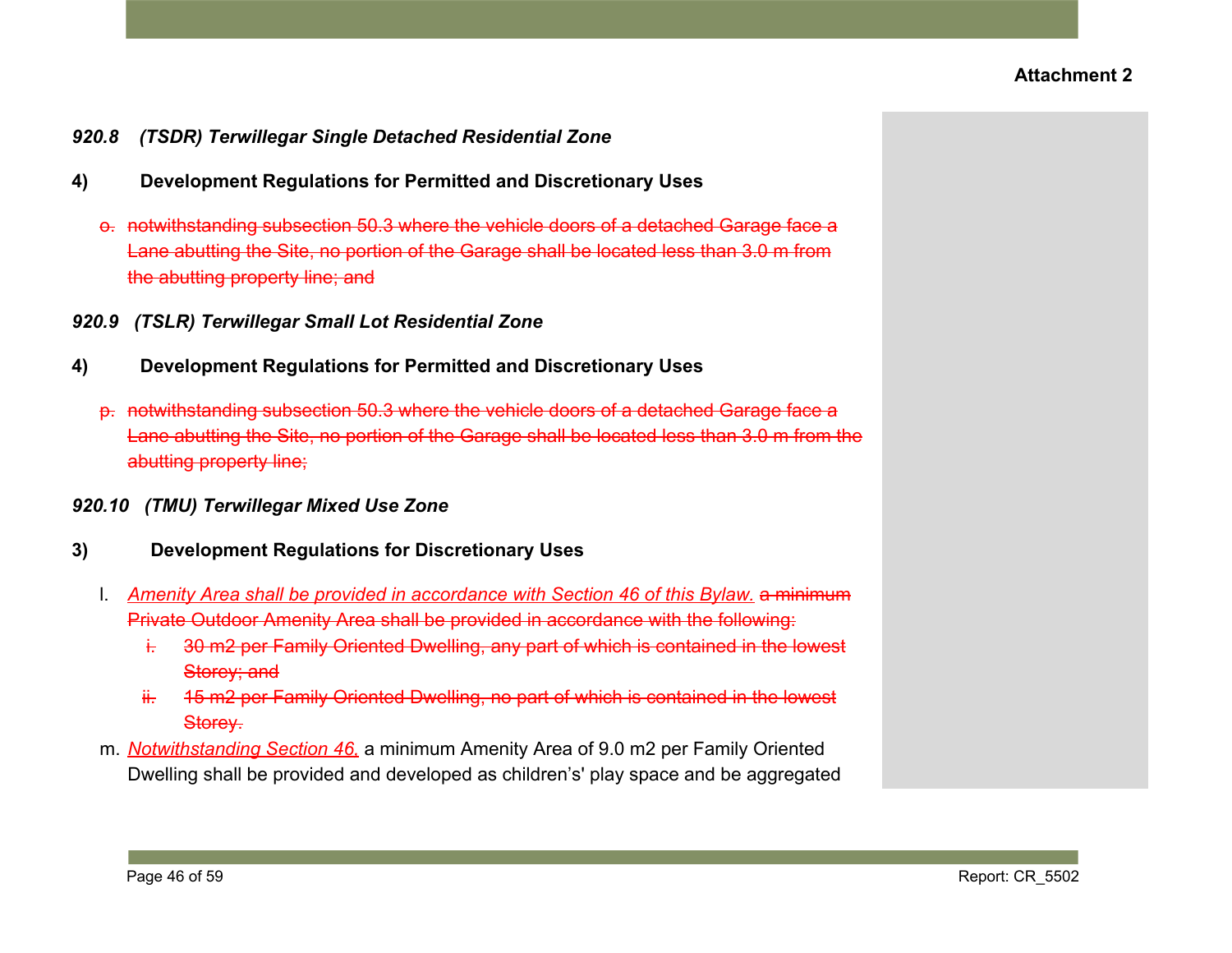into areas of not less than 50 m2 for developments containing 20 or more Family Oriented Dwellings;

### *940.5 (GLD) Griesbach Low Density Residential Zone*

## **5) Development Regulations**

- e. The maximum total Site Coverage:
	- i. for Sites with a Site Width less than 12.0 m shall not exceed 49% Site Coverage, with a maximum of 35% for a principal building and a maximum of 14% for Accessory buildings. Where a Garage is attached to or designed as an integral part of a Dwelling, the maximum Site Coverage for the principal building shall be 49%.
	- ii. for Sites with a Site Width of 12.0 m or greater shall not exceed 45% Site Coverage, with a maximum of 33% for a principal building and a maximum of 12% for Accessory buildings. Where a Garage is attached to or designed as an integral part of a Dwelling, the maximum Site Coverage for the principal building shall be 45%.
	- iii. Notwithstanding i) and ii) above, the maximum site coverage for Row Housing Dwellings shall not exceed 49% Site Coverage, with a maximum of 35% for a principal building and a maximum of 14% for Accessory buildings. Where a Garage is attached to or designed as an integral part of a Dwelling, the maximum Site Coverage for the principal building shall be 49%.
	- *iv. Notwithstanding i), ii), and iii) above, the maximum Site Coverage for the principal building and the maximum total Site Coverage shall be increased by up to 2% of the Site Area, in addition to any increase allowed under Section 87, to accommodate single Storey Unenclosed Front Porches.*
- p. *Amenity Area shall be provided in accordance with Section 46 of this Bylaw.* For Row Housing, a minimum Private Outdoor Amenity area, at Grade, of 13 m2 per Dwelling shall be provided.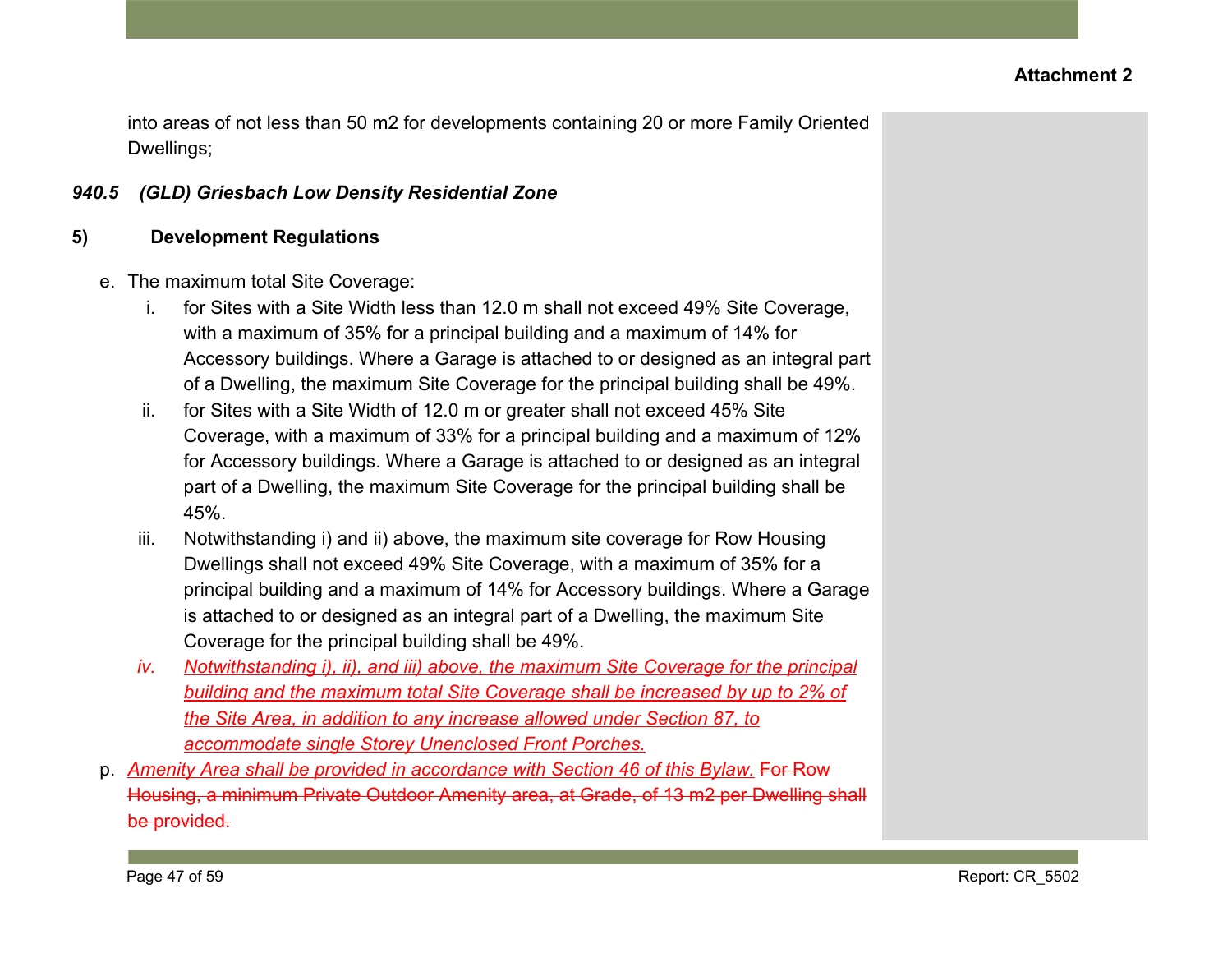### *940.6 (GVC) Griesbach Village Centre Zone*

### **5) Development Regulations for Uses**

- r. The following regulations shall apply to Apartment Housing developments:
	- i. the housing component shall have access at Grade, which is separate from the access for commercial premises;
	- ii. *Amenity Area shall be provided in accordance with Section 46 of this Bylaw;* where a development contains two or more Dwellings, a minimum of 7.5 m2 of Amenity Area per Dwelling is required, in accordance with the provisions of Section 46 of this Bylaw;

### *940.9 (GLG) Griesbach Low Density Residential with Garage Suites Zone*

#### **5) Development Regulations**

- e. The maximum total Site Coverage:
	- i. for Sites with a Site Width less than 12.0 m shall not exceed 49% Site Coverage, with a maximum of 35% for a principal building and a maximum of 14% for Accessory buildings. Where a Garage is attached to or designed as an integral part of a Dwelling, the maximum Site Coverage for the principal building shall be 49%;
	- ii. for Sites with a Site Width of 12.0 m or greater shall not exceed 47% Site Coverage, with a maximum of 33% for a principal building and a maximum of 14% for Accessory buildings. Where a Garage is attached to or designed as an integral part of a Dwelling, the maximum Site Coverage for the principal building shall be  $45%$ ; and
	- iii. notwithstanding i) and ii) above, the maximum site coverage for Row Housing Dwellings shall not exceed 49% Site Coverage, with a maximum of 35% for a principal building and a maximum of 14% for Accessory buildings. Where a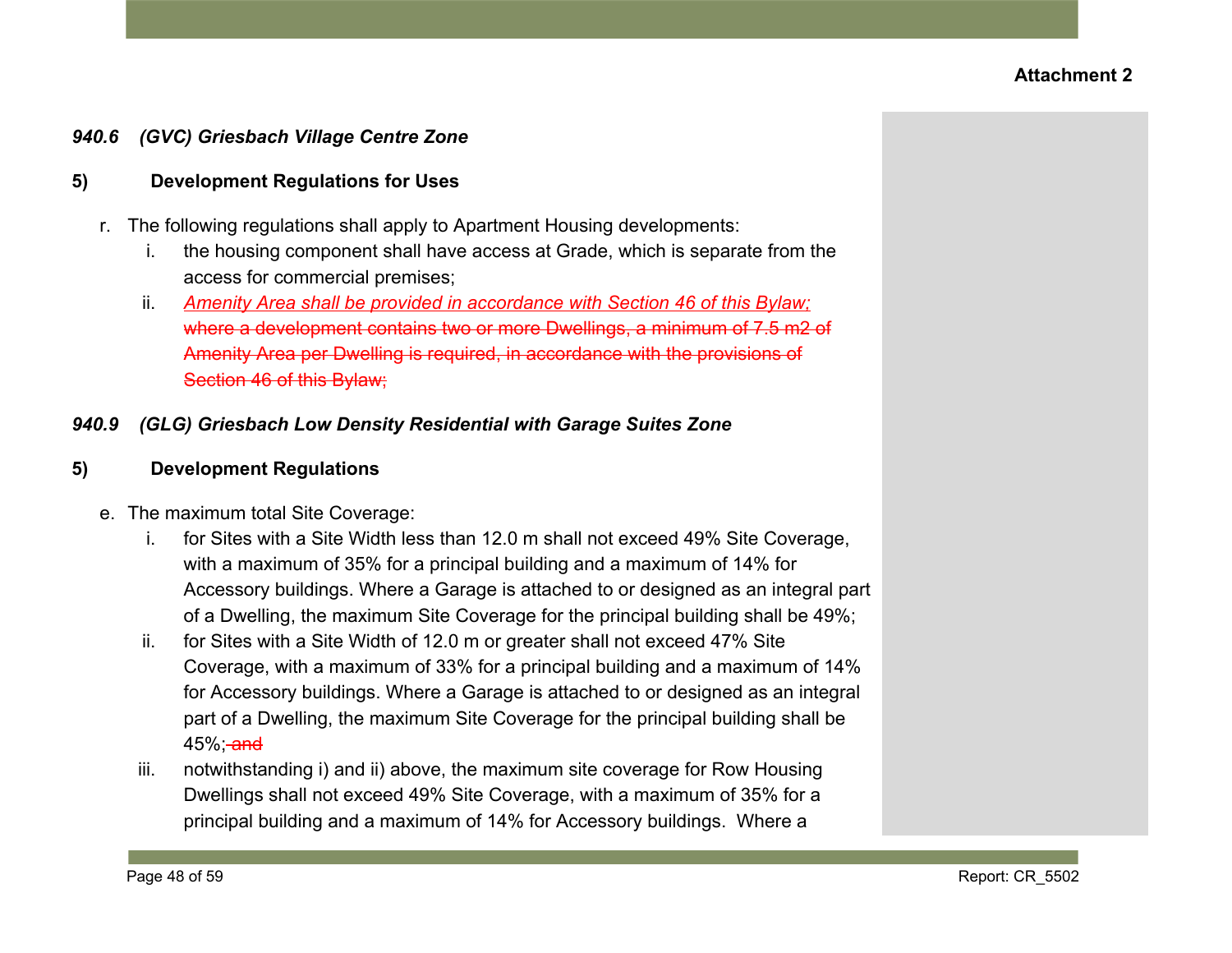Garage is attached to or designed as an integral part of a Dwelling, the maximum Site Coverage for the principal building shall be 49%.*; and*

- *iv. Notwithstanding i), ii), and iii) above the maximum Site Coverage for the principal building and the maximum total Site Coverage may be increased by up to 2% of the Site Area, in addition to any increase allowed under Section 87, to accommodate single Storey Unenclosed Front Porches.*
- n. *Amenity Area shall be provided in accordance with Section 46 of this Bylaw.* For Row Housing, a minimum Private Outdoor Amenity area, at Grade, of 13 m2 per Dwelling shall be provided.
- *950.4 (CCHD) Clareview Campus High Density Residential Zone*

## **3) Development Regulations**

- t. *Notwithstanding Section 46, m*Minimum Amenity Area shall be 5.0 m2 for each Dwelling;
- *950.5 (CCMD) Clareview Campus Medium Density Residential Zone*
- **3) Development Regulations**
	- i. *Amenity Area shall be provided in accordance with Section 46 of this Bylaw;* A minimum Amenity Area of 7.5 m2 per Dwelling shall be provided;
	- l. Notwithstanding 3.(k), when Row Housing is developed, a minimum Private Outdoor Amenity Area of 30m² shall be provided for each Row Housing Dwelling unit and may be achieved through the use of balconies and common areas;

*(Renumber the rest of Subsection 950.5(3) accordingly)*

# *960.4 (RA7a) Ambleside Low-Rise Apartment Zone*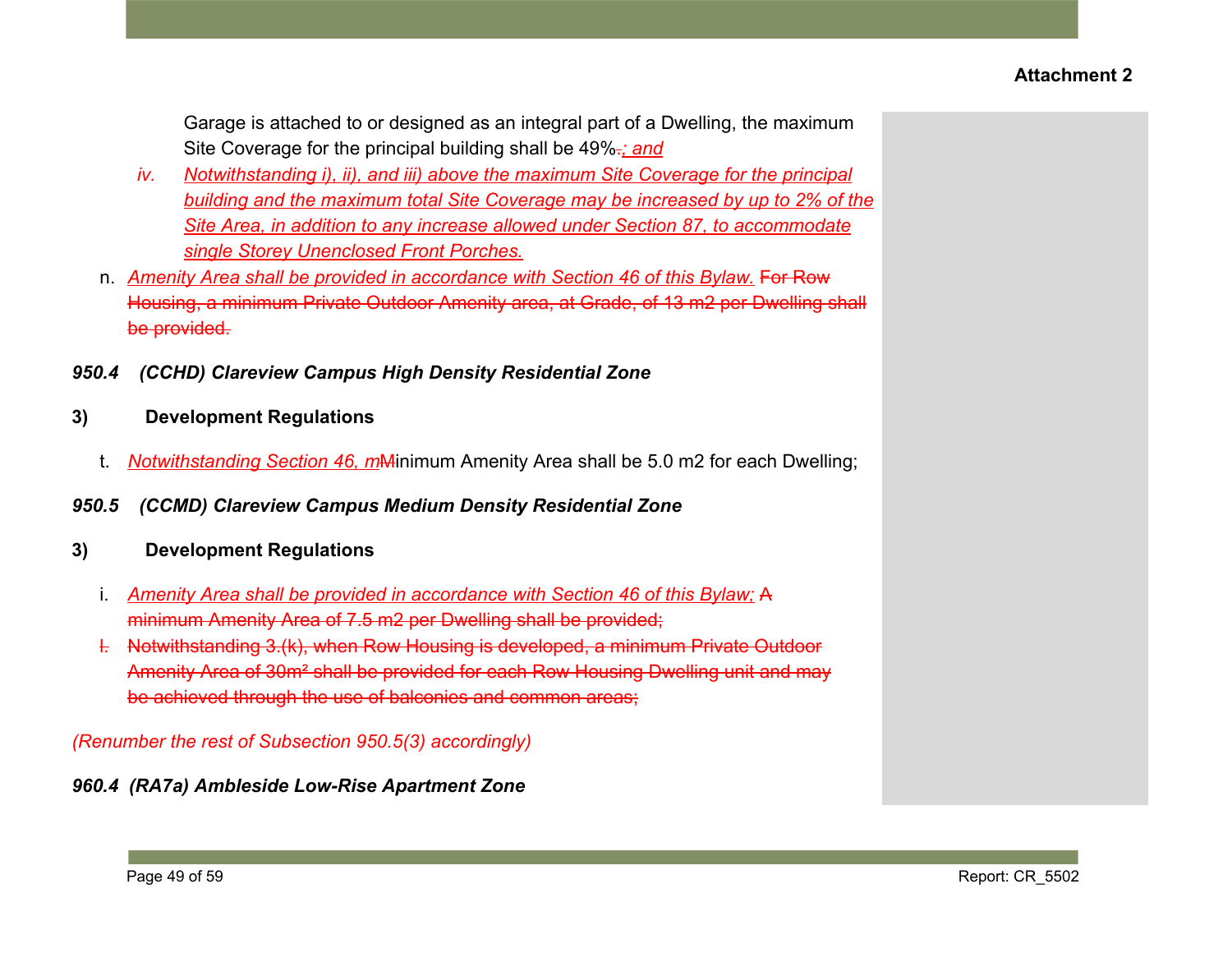- **4. Development Regulations for Permitted and Discretionary Uses**
	- k. *Amenity Area shall be provided in accordance with Section 46 of this Bylaw.* A minimum Amenity Area of 7.5 m2 per Dwelling shall be provided.

## *980 (HVLD) SPECIAL AREA HERITAGE VALLEY LOW DENSITY ZONE*

## **980.5 Development Regulations**

h. The maximum total Site Coverage shall be in accordance with Table 3 as follows:

|                                                                                      | Table 3 - Maximum Site Coverage   |                    |                       |                                               |
|--------------------------------------------------------------------------------------|-----------------------------------|--------------------|-----------------------|-----------------------------------------------|
|                                                                                      | <b>Total Max Site</b><br>Coverage | Principal building | Accessory<br>building | Principal building<br>with Attached<br>Garage |
| Single Detached<br>Housing or<br><b>Duplex Housing</b><br>with front drive<br>access | 50%                               | <b>NA</b>          | <b>NA</b>             | 50%                                           |
| Single Detached<br>Housing with<br>Lane access                                       | 47%                               | 35%                | 17%                   | 47%                                           |
| Single Detached<br>Housing - one<br>Side Setback<br>reduced to 0 m                   | 53%                               | 38%                | 17%                   | 53%                                           |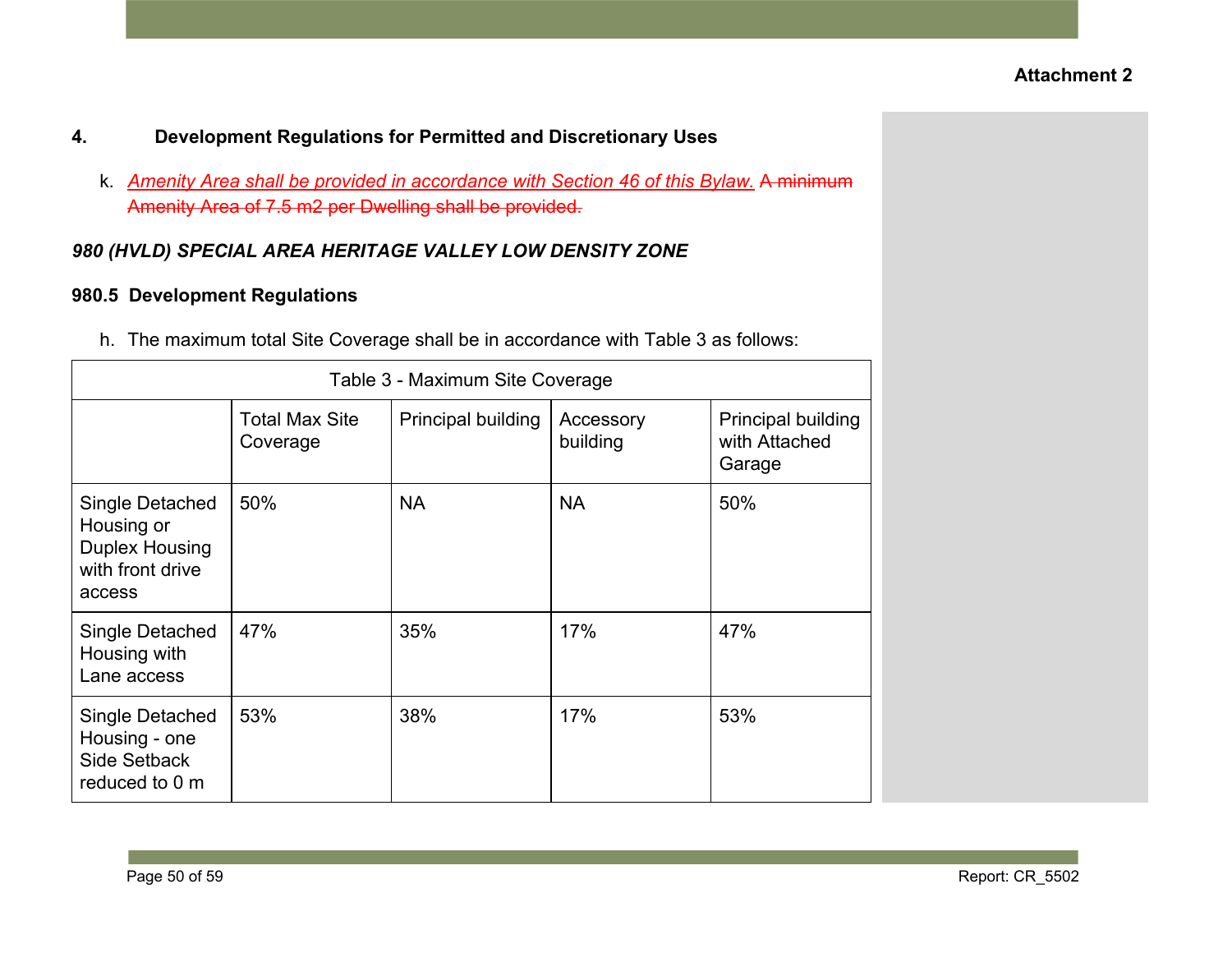| Single Detached<br>Housing - Site<br>depth less than<br>30 m                              | 53% | N/A | N/A | 53% |
|-------------------------------------------------------------------------------------------|-----|-----|-----|-----|
| Semi-detached<br>Housing - per<br><b>Dwelling</b>                                         | 50% | 35% | 17% | 50% |
| Semi-detached<br>Housing - one<br><b>Side Setback</b><br>reduced to 0 m -<br>per Dwelling | 53% | 38% | 17% | 53% |
| Row Housing -<br>end Dwelling                                                             | 45% | 30% | 15% | 45% |
| Row Housing -<br>internal Dwelling                                                        | 55% | 35% | 20% | 55% |

*Notwithstanding Table 3, the maximum Site Coverage for the principal building and the maximum total Site Coverage shall be increased by up to 2% of the Site Area, in addition to any increase allowed under Section 87, to accommodate single Storey Unenclosed Front Porches.*

- o. For the development of Row Housing the following regulations shall apply:
	- i. The maximum Density for Multi-unit Project Developments shall be 42 Dwellings/ha;*,* except*;*
		- *A.* this shall be increased by 1 Dwelling/ha for every 6 required resident parking spaces and associated maneuvering aisles which are provided underground, up to a maximum density of 54 Dwellings/ha. For the purpose of this clause,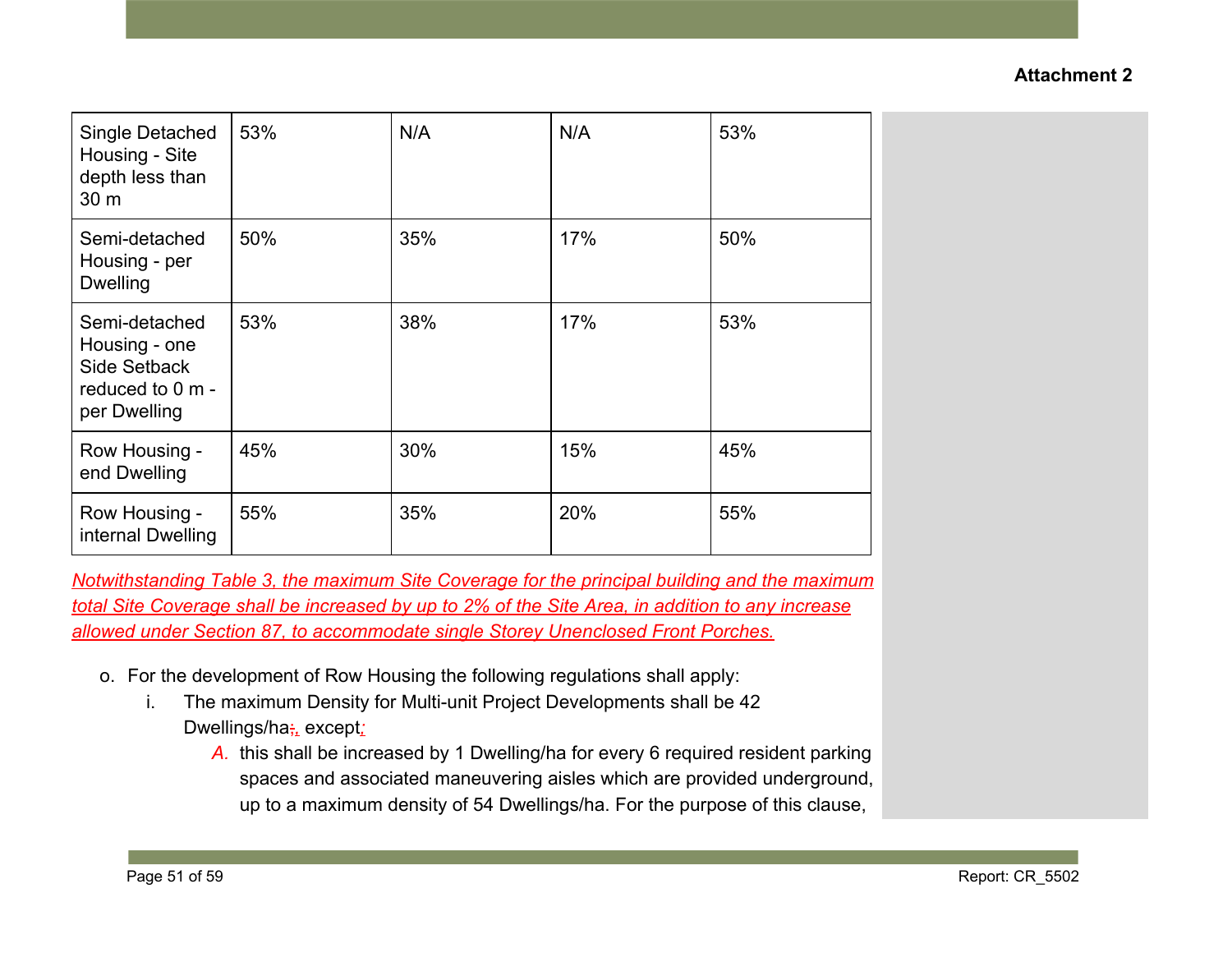underground parking shall be covered so as to provide useful Site area that would not otherwise be available. Any projection above the Grade of the surface covering such parking shall be less than 1.0 m; shall not be located in a required Front Setback and shall be integrated with the design of buildings and landscaping so as to be unobtrusive.*; and*

- *B. this shall be increased by an additional 10 Dwellings/ha where Common Amenity Area of at least 2.5 m2 per Dwelling is provided in addition to Amenity Area required by subsection 46(2) and is developed in accordance with Section 46.*
- ii. Dwellings shall meet the following criteria:
	- A. a minimum of two bedrooms;
	- B. individual and private access to Grade; and
	- C. direct access to a Private Outdoor Amenity Area.
- s. Private Outdoor Amenity Area shall be *provided* in accordance with *Section 46 of this Bylaw* Table 5.
- t. The Private Outdoor Amenity Area shall be permanently retained as open space, unencumbered by an Accessory building or future additions and shall be in accordance with Table 5 as follows:

| <b>Table 5 - Minimum Private Outdoor Amenity Area</b>                   |                                                                                                                                          |  |  |
|-------------------------------------------------------------------------|------------------------------------------------------------------------------------------------------------------------------------------|--|--|
| <b>Single Detached Housing</b><br>- Front Drive                         | No requirements for Single Detached Housing with Front Drive<br>Garages                                                                  |  |  |
| <b>Single Detached Housing</b><br>Lane Accoss<br><del>Lanc Auccoo</del> | A minimum area of 45 m <sup>2</sup> per Dwelling shall be designated on the<br>Site Plan for the active or passive recreation use of the |  |  |
| Semi-detached or Duplex                                                 | <u>accupante</u><br><del>occupamo.</del>                                                                                                 |  |  |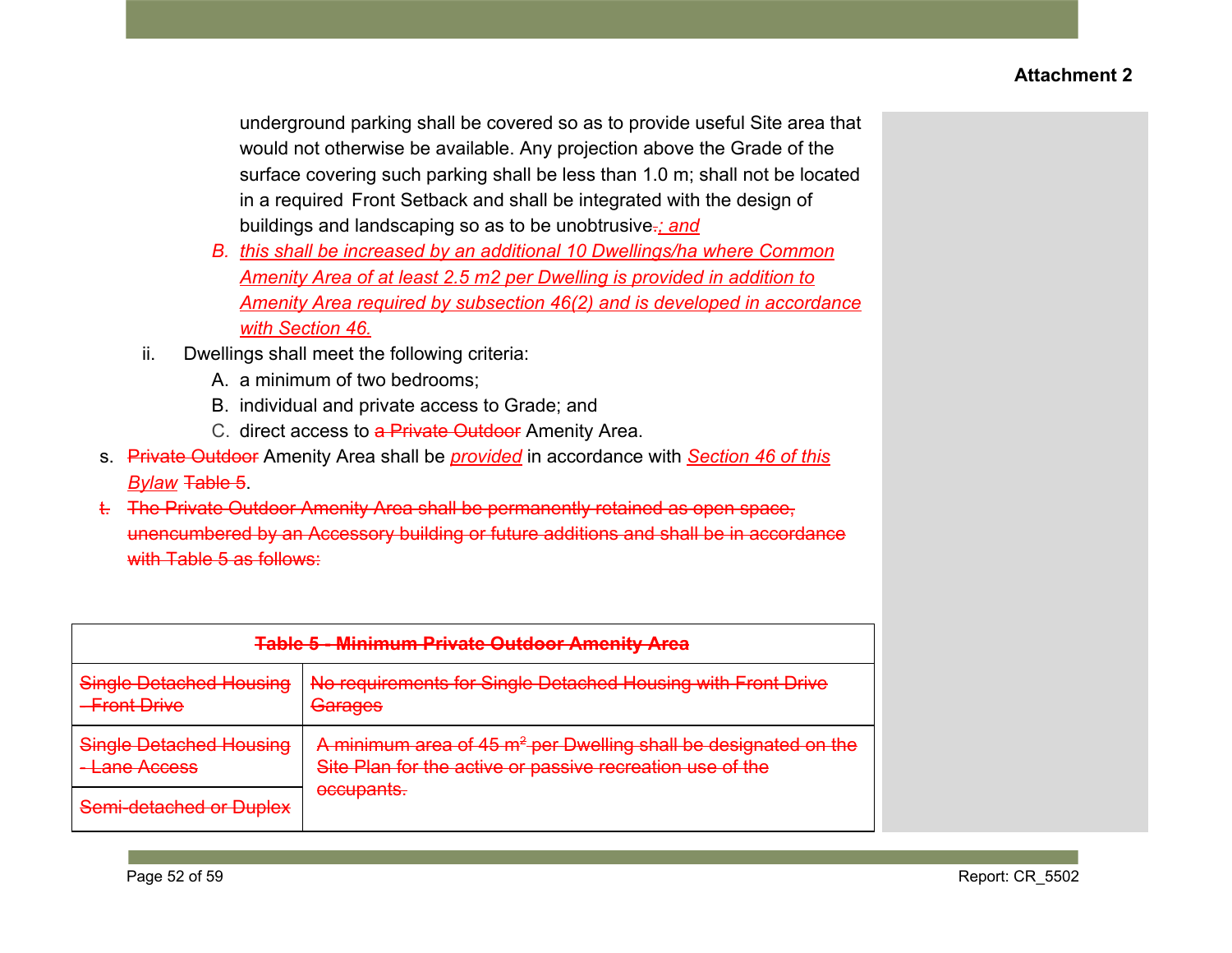| <b>Housing</b>                                      | This area shall be located immediately adjacent to, and with<br>direct access to, the Dwelling it is intended to serve. Neither the                                                                                                                                                                                                                                            |
|-----------------------------------------------------|--------------------------------------------------------------------------------------------------------------------------------------------------------------------------------------------------------------------------------------------------------------------------------------------------------------------------------------------------------------------------------|
| <b>Single Detached Housing</b><br>-one Side Setback | width nor length of such an area shall be less than 4.0 m.                                                                                                                                                                                                                                                                                                                     |
| reduced to 0 m                                      | This minimum area may be located within a required Setback,<br>other than a Front Setback.                                                                                                                                                                                                                                                                                     |
| Semi-detached Housing -<br>one Side Setback         | This area shall be permanently retained as open space,                                                                                                                                                                                                                                                                                                                         |
| reduced to 0 m                                      | unencumbered by an Accessory Building or future additions.                                                                                                                                                                                                                                                                                                                     |
| <b>Row Housing</b>                                  | A minimum area of 30 m2 per Dwelling shall be designated on the<br>Site Plan for the active or passive recreation use of the occupants.                                                                                                                                                                                                                                        |
|                                                     | A maximum of 50% of the required Private Outdoor Amenity Area<br>may be located in the Front Setback, including a front veranda,<br>provided that it is Setback a minimum of 1.0 m from the Front Lot<br>Line. In this case, this area shall be defined by use of a decorative<br>fence or landscape elements such as planters, hedges or hard and<br>soft surface treatments. |
|                                                     | A maximum of 50% of the required Private Outdoor Amenity Area<br>may be provided above Grade, provided that it shall be at least 10<br>m2 in area, with neither the width or depth less than 2.0 m.                                                                                                                                                                            |

## *(Renumber the rest of Subsection 980.5 accordingly)*

# *995 (GHLD) SPECIAL AREA GRAYDON HILL LOW DENSITY RESIDENTIAL ZONE*

# **995.5 Development Regulations**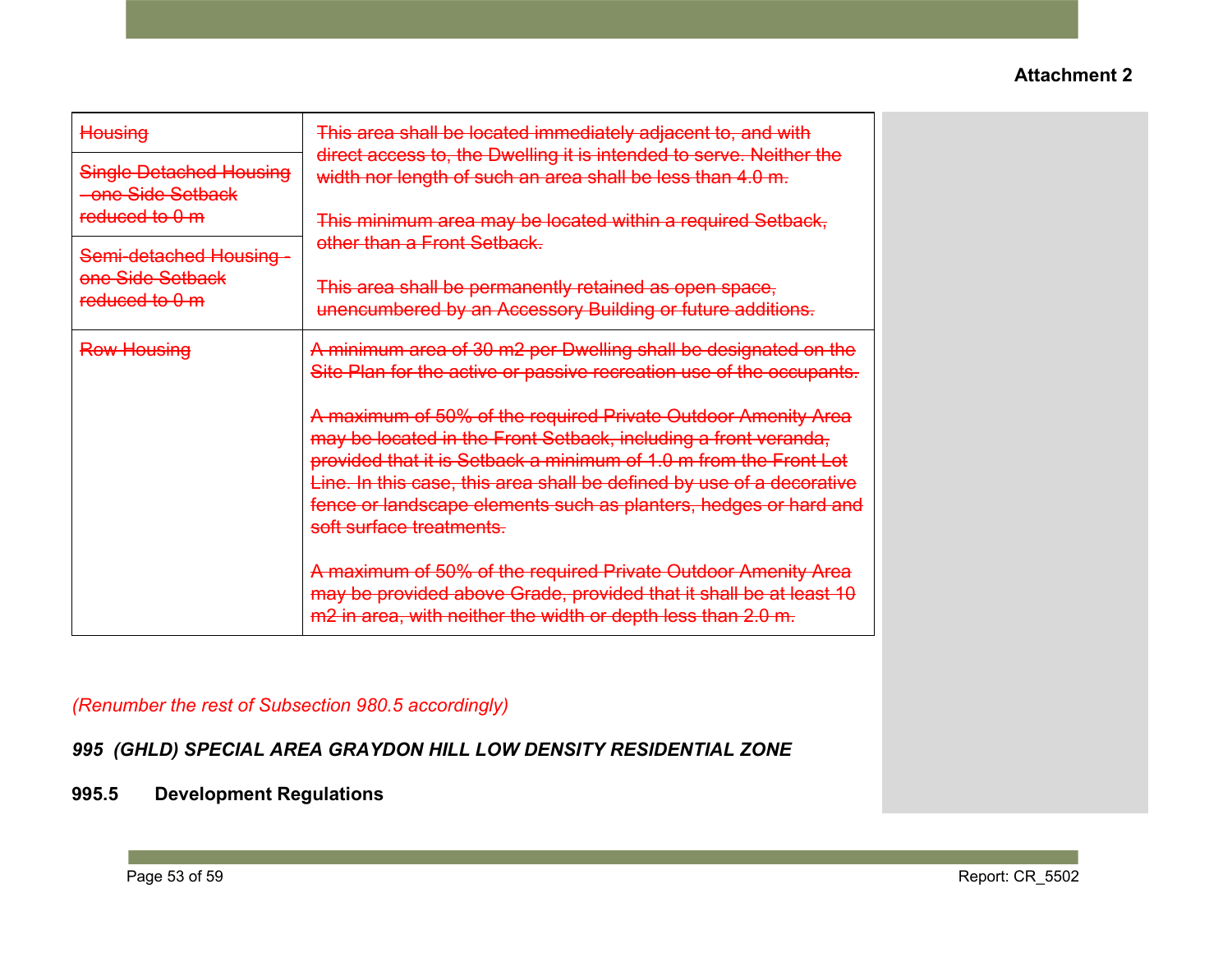- i. *Notwithstanding Table 1, the maximum Site Coverage for the principal building and the maximum total Site Coverage shall be increased by up to 2% of the Site Area, in addition to any increase allowed under Section 87, to accommodate single Storey Unenclosed Front Porches.*
- o. For the development of Row Housing under this Section the following regulations shall apply:
	- iii. The maximum Density for Multi-unit Project Developments shall be 42 Dwellings/ha;*,* except that*;*
		- *A.* this shall be increased by 1 Dwelling/ha for every 6 required resident parking spaces and associated maneuvering aisles which are provided underground, up to a maximum density of 54 Dwellings/ha. For the purpose of this clause, underground parking shall be covered so as to provide useful Site area that would not otherwise be available. Any projection above the Grade of the surface covering such parking shall be less than 1.0 m; shall not be located in a required Front Setback and shall be integrated with the design of buildings and landscaping.*; and*
		- *B. this shall be increased by an additional 10 Dwellings/ha where Common Amenity Area of at least 2.5 m2 per Dwelling is provided in addition to Amenity Area required by subsection 46(2) and is developed in accordance with Section 46.*
	- ii. dDwellings shall meet the following criteria:
		- A. A minimum of two bedrooms;
		- B. Individual and private access to Grade; and
		- C. Direct access to a Private Outdoor Amenity Area.
- p. On-Site parking shall be provided in accordance with the following requirements: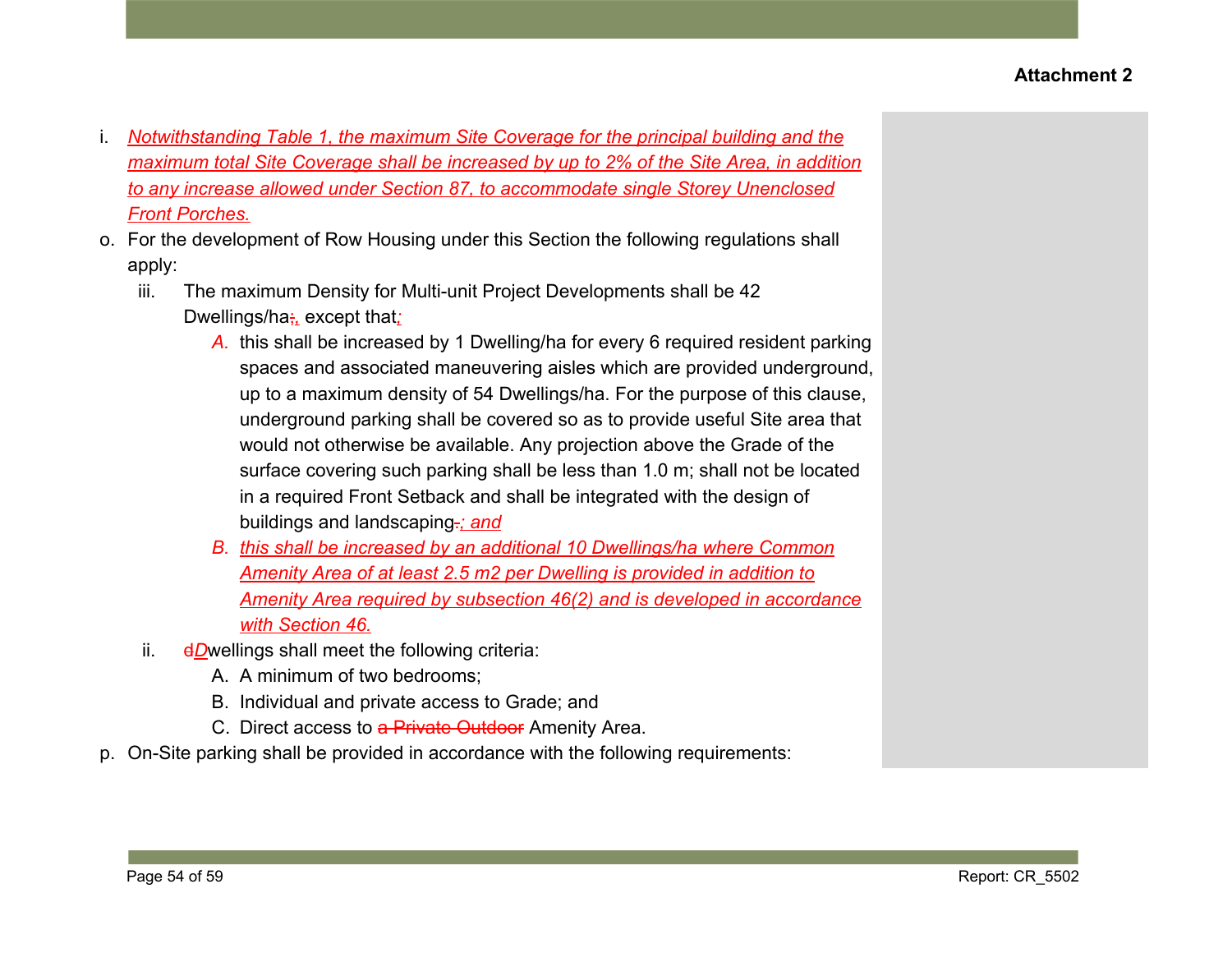- iii. for Single Detached Lane access Dwellings, zero lot line Dwellings, Semi-detached Housing or Duplex Housing, and Row Housing where the required off-street parking space is provided from a Lane the following requirements apply:
	- A. one Garage, or Parking Area for one Garage shall be clearly demarcated both on the Site Plan and on the plan accompanying any Development Permit application for a principal building.
	- B. the minimum distance from the Rear Lot Line to a Garage or Parking Area shall be 2.75 *1.2* m.
- v. *Amenity Area shall be provided in accordance with Section 46.* Except for Single Detached - front drive Dwellings, the following minimum Private Outdoor Amenity Area regulations shall apply:
	- i. For Single Detached Lane access Dwelling, zero lot line Dwellings and Semidetached or Duplex Dwellings, a minimum area of 45 m2 per Dwelling shall be designated on the Site Plan for the active or passive recreation use of the occupants. This yard area shall be located immediately adjacent to, and with direct access from, the Dwelling it is intended to serve.
	- $ii.$  Neither the width nor length of such a yard shall be less than 4.0 m. This minimum area may be located within a required Setback, other than a Front Setback.
	- iii. For Row Housing a minimum of 30 m2 per Dwelling shall be provided. This yard area shall be located immediately adjacent to, and with direct access from, the Dwelling it is intended to serve;
	- iv. The Private Outdoor Amenity Area shall be permanently retained as open space, unencumbered by an Accessory building or future additions
	- v. Notwithstanding Sections 46 and 47 of this Bylaw, in the case of Row Housing with a rear attached garage:
		- A. a maximum of 50% of the required Private Outdoor Amenity Area may be located in the Front Setback, including a front veranda, provided that it is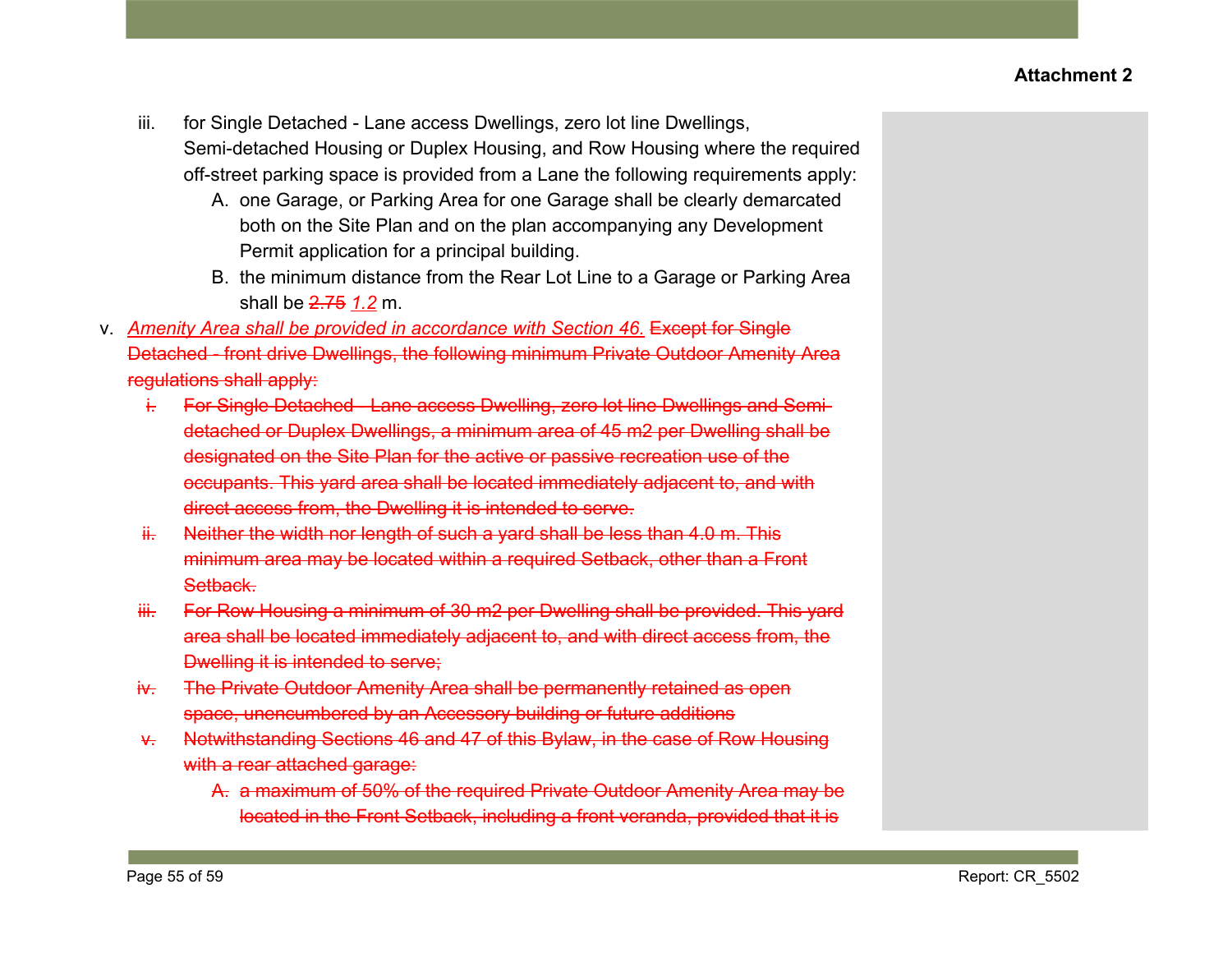setback a minimum of 1.0 m from the Front Lot Line. In this case, this area shall be defined either through a fence, or through landscaped elements such as planters, hedges and hard and soft surface treatments;

- B. a maximum of 50% of the required Private Outdoor Amenity Area may be provided above Grade, provided that it shall be at least 10m2 in area, with neither the width or depth less than 2.0 m.
- *997.8. (BRH) Blatchford Row Housing Zone*
- **4. Development Regulations**
	- k. *Notwithstanding subsection 46,* Amenity Areas *shall be provided in accordance with the following:*
		- i. Notwithstanding Section 47 of the Zoning Bylaw, w*W*here Private Outdoor Amenity Area is provided the minimum dimension shall be 2 m.*;*
		- ii. Where a Dwelling has an individual external access at grade, and no communal outdoor *Common* Amenity Area is provided for on the Site, a minimum of 30 m2 of Private Outdoor Amenity Area shall be provided. This Private Outdoor Amenity Area may be provided in the Front Yard where the minimum depth of the Front Yard is 2 m<sup>-2</sup>
		- iii. Where a Dwelling has an individual external access at grade, and outdoor communal *Common* Amenity Area is provided for on the Site, a minimum of 15 m2 of Private Outdoor Amenity Area shall be provided. This Private Outdoor Amenity Area may be provided in the Front Yard where the minimum depth of the Front Yard is 2 m<sup>-2</sup>
		- iv. For Dwellings located above the first Storey of a building, a minimum Amenity Area of 7.5 m2 per Dwelling unit on the Site shall be provided.*;*
		- v. For all Multi-unit Project Developments containing 20 or more Dwelling units, a minimum of 2.5 m2 of Amenity Area per Dwelling unit shall be provided as outdoor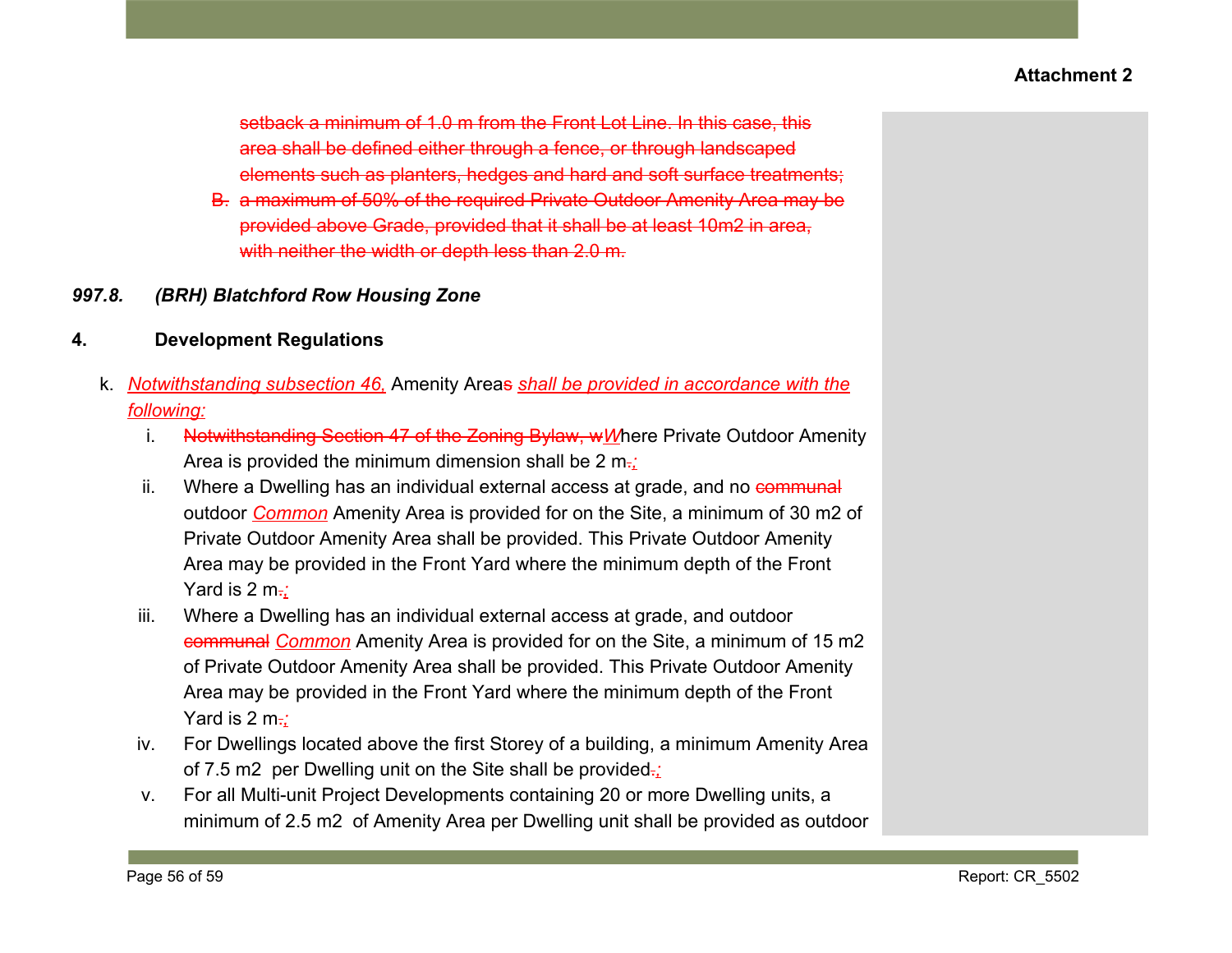communal *Common* Amenity Area which shall not be located in any required Setback unless the Setback directly abuts a Site zoned BP and shall be aggregated into areas of not less than 50 m2.*; and*

- vi. Amenity Area may be provided on *Rooftop Terraces* rooftops in the form of gardens or patios.
- *997.9 (BLMR) Blatchford Low to Medium Rise Residential Zone*
- **4. Development Regulations**
	- j. *Notwithstanding subsection 46,* Amenity Areas *shall be provided in accordance with the following:*
		- i. Notwithstanding Section 47 of the Zoning Bylaw, wWhere Private Outdoor Amenity Area is provided the minimum dimension shall be 2 m.*;*
		- ii. Where a Dwelling has an individual external access at grade, and no communal outdoor *Common* Amenity Area is provided on the Site, a minimum of 30 m2 of Private Outdoor Amenity Area shall be provided. This Private Outdoor Amenity Area may be provided in the Front Yard where the minimum depth of the Front Yard is 2 m<sup>-2</sup>
		- iii. Where a Dwelling has an individual external access at grade, and outdoor communal *Common* Amenity Area is provided on the Site, a minimum of 15 m2 of Private Outdoor Amenity Area shall be provided. This Private Outdoor Amenity Area may be provided in the Front Yard where the minimum depth of the Front Yard is 2 m<sup>-2</sup>
		- iv. For Dwellings located above the ground Storey of a building a minimum Amenity Area of 7.5 m2 per Dwelling unit on the Site shall be provided.*;*
		- v. Except for developments which contain less than 20 Dwelling units, a minimum of 2.5 m2 of Amenity Area per Dwelling unit shall be provided as outdoor communal *Common* Amenity Area which shall not be located in any required Setback unless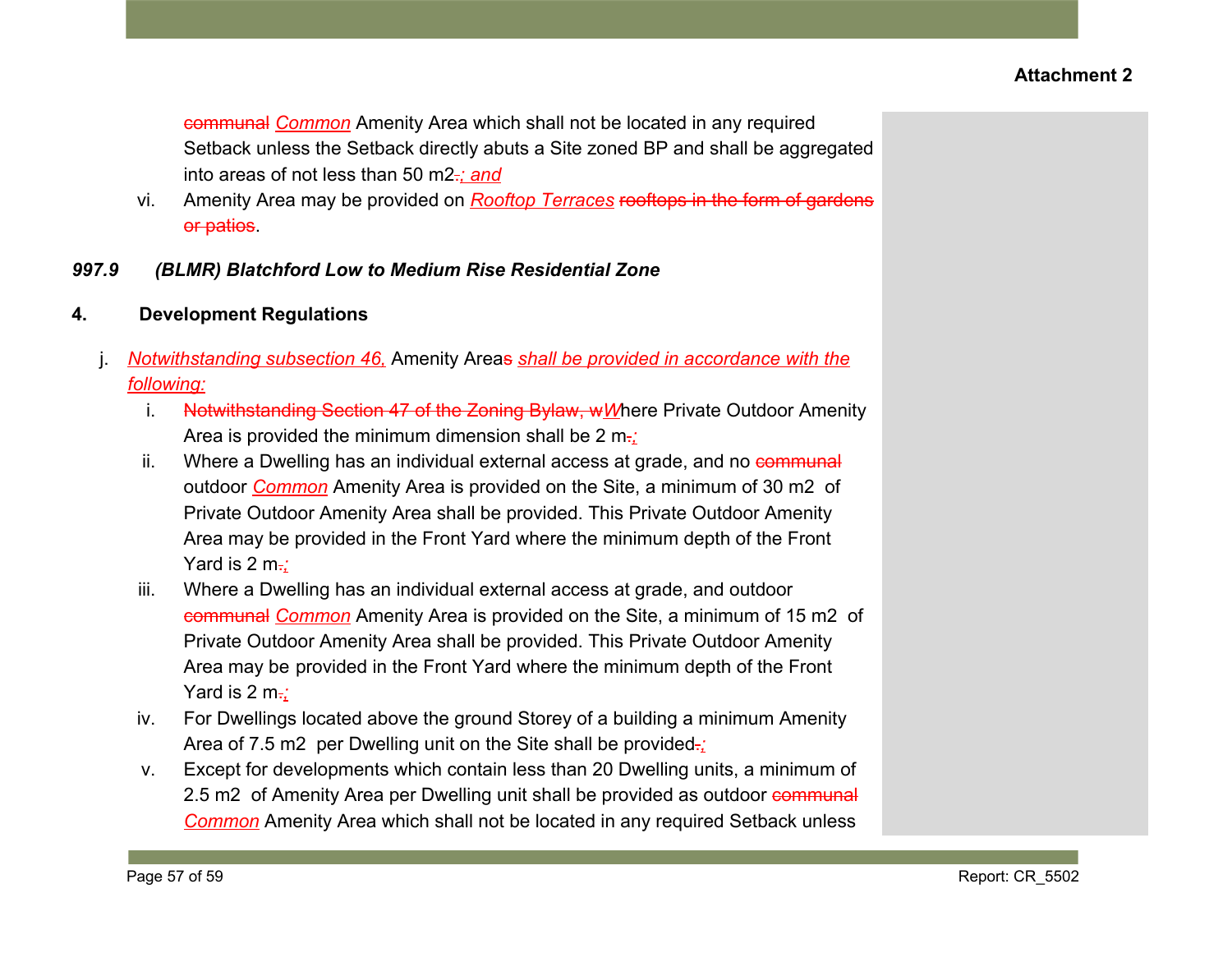the Setback directly abuts a Site zoned BP and shall be aggregated into areas of not less than 50 m2.*;*

- vi. Notwithstanding the above, where an Apartment Building contains 20 or more Dwelling units and has commercial uses located on the ground floor, except for Live Work Units, a minimum of 2.5 m2 of Amenity Area per Dwelling unit shall be provided as indoor and/or outdoor communal *Common* Amenity Area(s) on the Site. Where outdoor **communal** *Common* Amenity Area is provided at grade it shall not be located in any required Setback, unless the Setback directly abuts a Site zoned BP, and shall be aggregated into areas of not less than 50 m2.*; and*
- vii. Amenity Area may be provided on *Rooftop Terraces* rooftops in the form of gardens or patios.

### *997.10 (BMR) Blatchford Medium Rise Residential Zone*

### **4. Development Regulations**

- k. *Notwithstanding subsection 46,* Amenity Areas *shall be provided in accordance with the following:*
	- i. Notwithstanding Section 47 of this Zoning Bylaw, w*W*here Private Outdoor Amenity Area is provided the minimum dimension shall be 2 m.*;*
	- ii. Where a Dwelling has an individual external access at grade, and no communal outdoor *Common* Amenity Area is provided on the Site, a minimum of 30 m2 of Private Outdoor Amenity Area shall be provided. This Private Outdoor Amenity Area may be provided in the Front Yard where the minimum depth of the Front Yard is 2 m<sup>-2</sup>
	- iii. Where a Dwelling has an individual external access at grade, and outdoor communal *Common* Amenity Area is provided on the Site, a minimum of 15 m2 of Private Outdoor Amenity Area shall be provided. This Private Outdoor Amenity